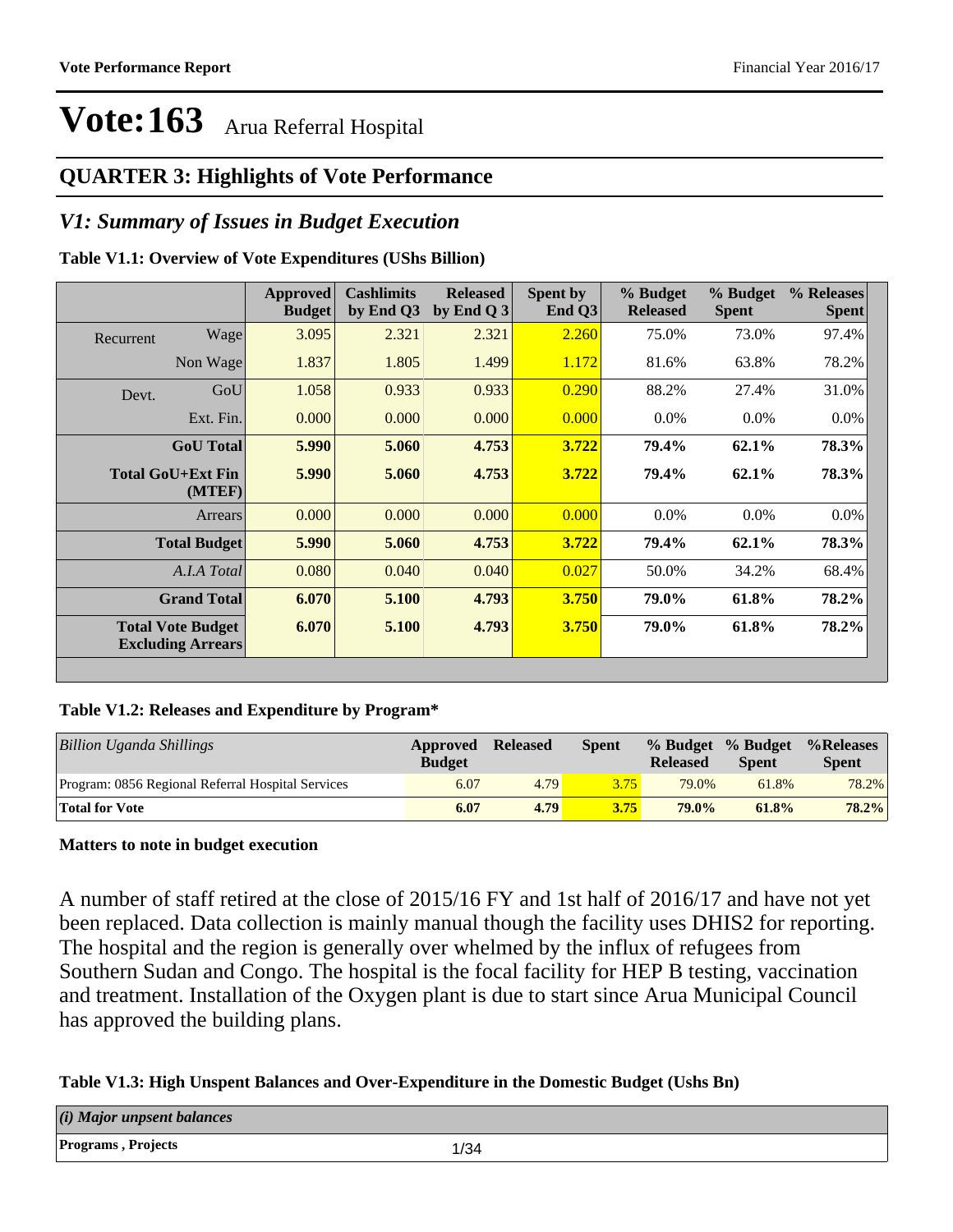## **QUARTER 3: Highlights of Vote Performance**

| Program 0856 Regional Referral Hospital Services |                     |                                                                                                                                                                           |
|--------------------------------------------------|---------------------|---------------------------------------------------------------------------------------------------------------------------------------------------------------------------|
|                                                  | $0.267$ Bn Shs      | SubProgram/Project :01 Arua Referral Hospital Services                                                                                                                    |
|                                                  |                     | Reason: By the close of the quarter, system issues delayed payments. However, the payments were later effected.                                                           |
| <b>Items</b>                                     |                     |                                                                                                                                                                           |
| 25,681,448.000 UShs                              |                     | 223006 Water                                                                                                                                                              |
|                                                  | effected            | Reason: By the close of the quarter, system issues delayed payments. However, the payments were later                                                                     |
| 25,354,721.000 UShs                              |                     | 227004 Fuel, Lubricants and Oils                                                                                                                                          |
|                                                  | effected.           | Reason: By the close of the quarter, system issues delayed payments. However, the payments were later                                                                     |
| 24,791,200.000 UShs                              |                     | 224004 Cleaning and Sanitation                                                                                                                                            |
|                                                  | effected            | Reason: By the close of the quarter, system issues delayed payments. However, the payments were later                                                                     |
| 23,083,000.000 UShs                              |                     | 221011 Printing, Stationery, Photocopying and Binding                                                                                                                     |
|                                                  | effected.           | Reason: By the close of the quarter, system issues delayed payments. However, the payments were later                                                                     |
| 21,750,000.000 UShs                              |                     | 223005 Electricity                                                                                                                                                        |
|                                                  | effected.           | Reason: By the close of the quarter, system issues delayed payments. However, the payments were later                                                                     |
|                                                  | <b>0.060 Bn Shs</b> | SubProgram/Project :03 Arua Regional Maintenance                                                                                                                          |
|                                                  |                     | Reason: System challenges delayed payments however, by end the quarter, the payment invoices and vouchers were<br>cleared and payments were made.                         |
| <b>Items</b>                                     |                     |                                                                                                                                                                           |
| 28,423,401.000 UShs                              |                     | 228003 Maintenance – Machinery, Equipment & Furniture                                                                                                                     |
|                                                  |                     | Reason: Payments were made in April after the deliveries and verification of the parts were done.                                                                         |
| 11,346,262.000 UShs                              |                     | 227004 Fuel, Lubricants and Oils                                                                                                                                          |
|                                                  |                     | Reason: By the close of the quarter, system issues delayed payments. However, the fuel payments to the<br>government account and loading of the cards was effected later. |
| 9,796,000.000 UShs                               |                     | 227001 Travel inland                                                                                                                                                      |
|                                                  | effected            | Reason: By the close of the quarter, system issues delayed payments. However, the payments were later                                                                     |
| 2,880,000.000 UShs                               |                     | 211103 Allowances                                                                                                                                                         |
|                                                  |                     | Reason: By the close of the quarter, system challenges delayed payments which were later effected.                                                                        |
| 2,800,000.000 UShs                               |                     | 224004 Cleaning and Sanitation                                                                                                                                            |
|                                                  |                     | Reason: By the close of the quarter, system challenges delayed payments which were later effected.                                                                        |
|                                                  | <b>0.644 Bn Shs</b> | SubProgram/Project : 1004 Arua Rehabilitation Referral Hospital                                                                                                           |
|                                                  |                     | Reason: Payment for certificates to be completed in the next quarter.                                                                                                     |
| <i>Items</i>                                     |                     |                                                                                                                                                                           |
| 363,056,897.000 UShs                             |                     | 312101 Non-Residential Buildi/B4                                                                                                                                          |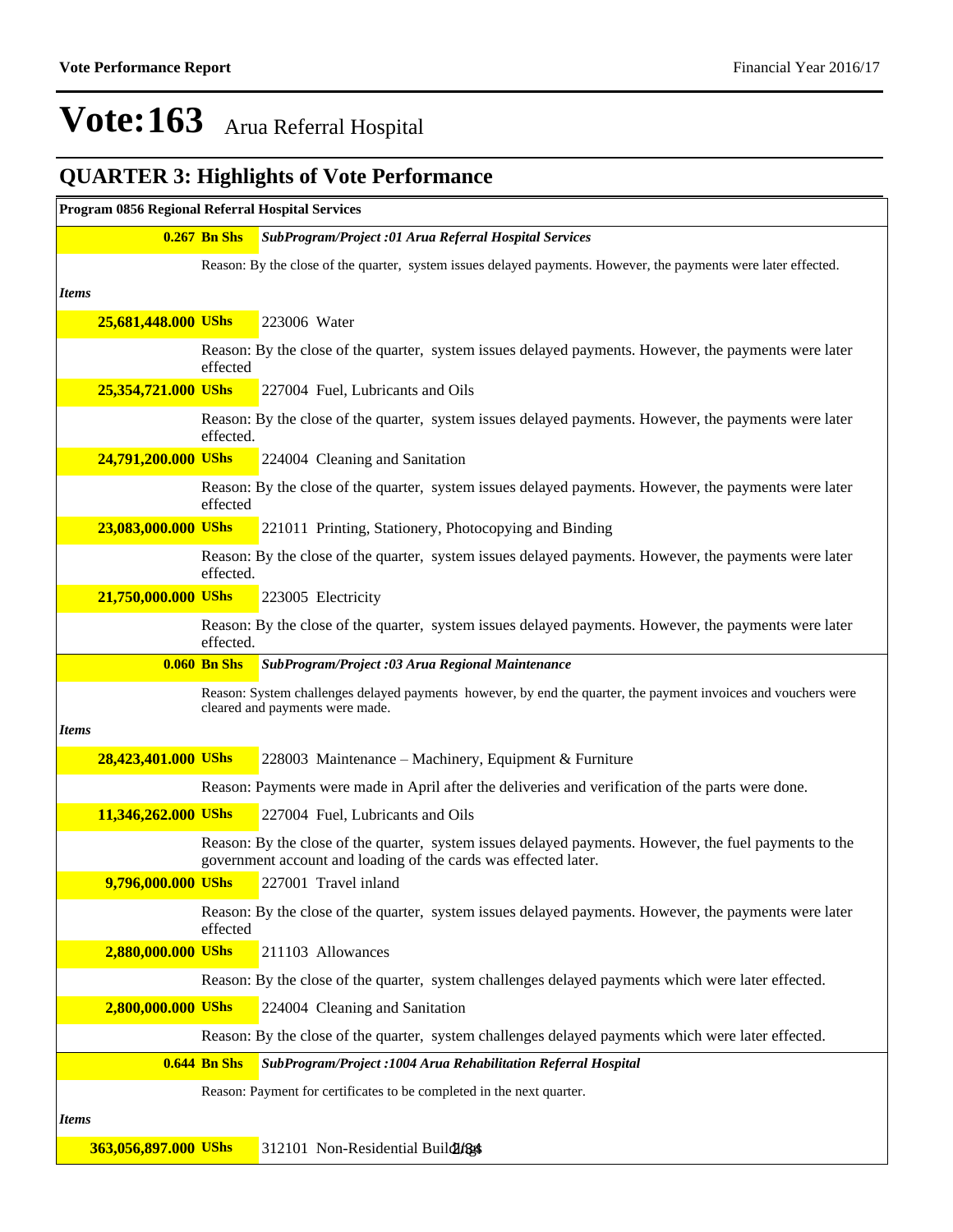### **QUARTER 3: Highlights of Vote Performance**

|                                                             |      | Reason: The presented certificates were paid and work is still ongoing. Expected to be completed by June.<br>Then the remaining payments will be effected. |  |  |  |  |
|-------------------------------------------------------------|------|------------------------------------------------------------------------------------------------------------------------------------------------------------|--|--|--|--|
| 149,857,000.000 UShs                                        |      | 312202 Machinery and Equipment                                                                                                                             |  |  |  |  |
|                                                             | done | Reason: Payments for the procured equipments were made in April after the deliveries and verifications were                                                |  |  |  |  |
| 126,900,000.000 UShs                                        |      | 281503 Engineering and Design Studies & Plans for capital works                                                                                            |  |  |  |  |
|                                                             |      | Reason: The inception and the Draft reports were paid for. The remaining balance will be paid when the final<br>report is produced in due course.          |  |  |  |  |
| 4,044,164.000 UShs                                          |      | 312104 Other Structures                                                                                                                                    |  |  |  |  |
|                                                             |      | Reason: The balance is for defects liability period for the sewerage improvement in the staff quarters.                                                    |  |  |  |  |
| (ii) Expenditures in excess of the original approved budget |      |                                                                                                                                                            |  |  |  |  |

## *V2: Performance Highlights*

### **Table V2.1: Key Vote Output Indicators and Expenditures\***

| Vote, Vote Function<br><b>Key Output</b>                   | <b>Approved Budget and</b><br><b>Planned outputs</b>               |  | <b>Cumulative Expenditure</b><br>and Performance                                                                                                  |  | <b>Status and Reasons for</b><br>any Variation from Plans                                                                                                                |       |  |
|------------------------------------------------------------|--------------------------------------------------------------------|--|---------------------------------------------------------------------------------------------------------------------------------------------------|--|--------------------------------------------------------------------------------------------------------------------------------------------------------------------------|-------|--|
| Programme: 0856 Regional Referral Hospital Services        |                                                                    |  |                                                                                                                                                   |  |                                                                                                                                                                          |       |  |
| Output: 085601 Inpatient services                          |                                                                    |  |                                                                                                                                                   |  |                                                                                                                                                                          |       |  |
| Description of Performance:                                | 17,000 Admissions.)<br>2,400 Major Surgeries<br>4,500 deliveries   |  | • 17.023 Admissions.<br>• 2,485 Major Surgeries,<br>• 5,213 deliveries,<br>• 97.6% Bed Occupancy Rate,<br>• 4.475 days Average length of<br>stay. |  | There has been increase in the<br>Admissions due to many referrals<br>from lower health facilities and<br>refugees camps.                                                |       |  |
|                                                            | 85% Bed Occupancy rate<br>4 days Average length of stay.           |  |                                                                                                                                                   |  |                                                                                                                                                                          |       |  |
| Performance Indicators:                                    |                                                                    |  |                                                                                                                                                   |  |                                                                                                                                                                          |       |  |
| No. of in patients (Admissions) 17000                      |                                                                    |  | No Data                                                                                                                                           |  |                                                                                                                                                                          |       |  |
| Output Cost: UShs Bn:                                      |                                                                    |  | 0.326 UShs Bn:                                                                                                                                    |  | 0.175 % Budget Spent:                                                                                                                                                    | 53.6% |  |
| Output: 085602 Outpatient services                         |                                                                    |  |                                                                                                                                                   |  |                                                                                                                                                                          |       |  |
| Description of Performance:                                | 50,000 General OPD attendance<br>135,000 Special clinic attendance |  | • 28,993 General OPD attendance.<br>• 104,228 Special clinic<br>attendance.                                                                       |  | There is no significant variation in<br>the number of specialized clinic<br>attendance. However the general                                                              |       |  |
|                                                            |                                                                    |  |                                                                                                                                                   |  | OPD attendance continues to decline<br>possibly due to the deployment of<br>medical officers at health centre IVs<br>where most of the general OPD<br>cases are managed. |       |  |
| Performance Indicators:                                    |                                                                    |  |                                                                                                                                                   |  |                                                                                                                                                                          |       |  |
| Total general outpatients 50000<br>attendance              |                                                                    |  | No Data                                                                                                                                           |  |                                                                                                                                                                          |       |  |
| Number of Specialised Clinic 1350000<br><i>Attendances</i> |                                                                    |  | No Data                                                                                                                                           |  |                                                                                                                                                                          |       |  |
| Output Cost: UShs Bn:                                      |                                                                    |  | $0.1\frac{2}{9}$ $\frac{4}{5}$ hs Bn:                                                                                                             |  | <b>0.086</b> % Budget Spent:                                                                                                                                             | 54.1% |  |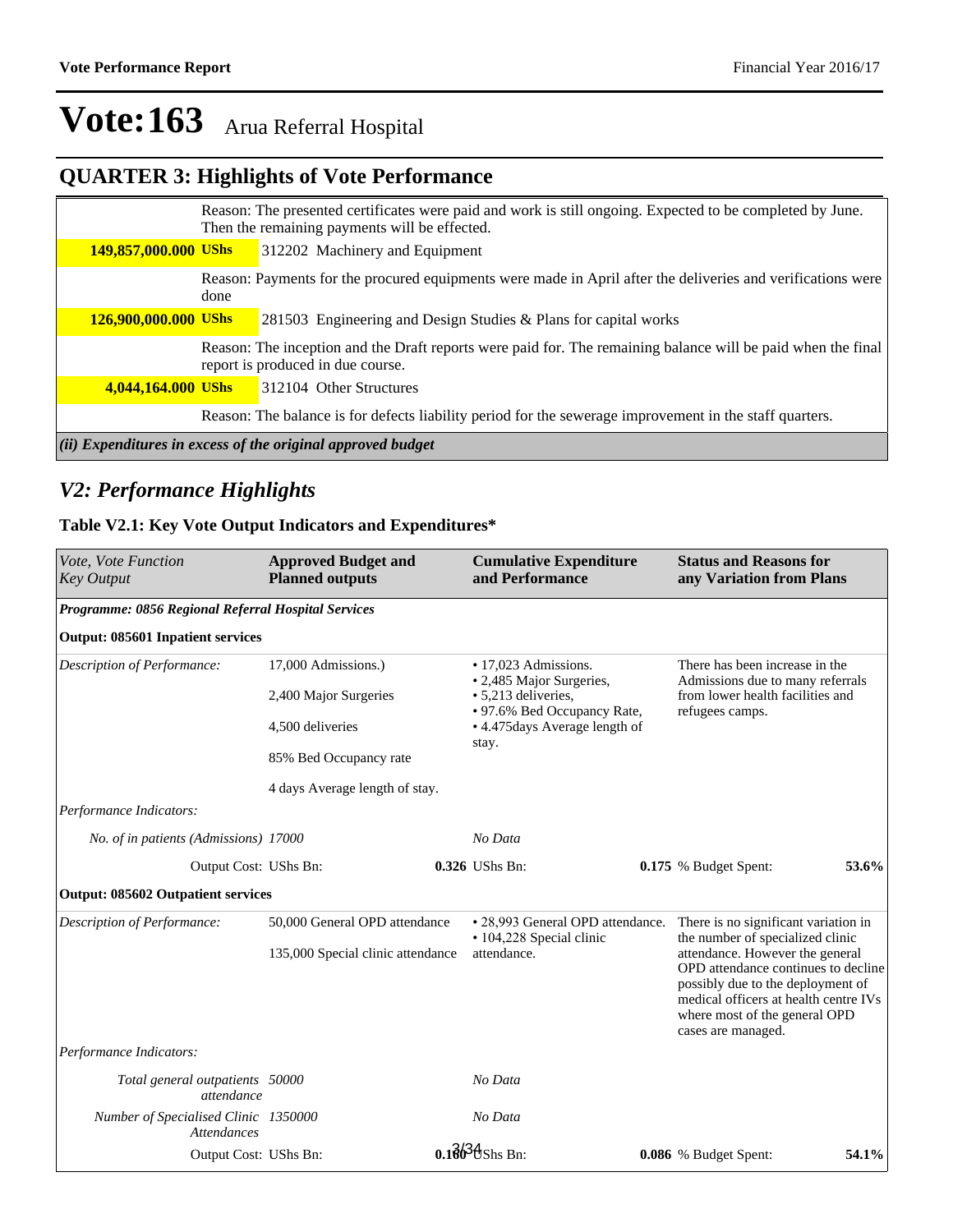## **QUARTER 3: Highlights of Vote Performance**

| Vote, Vote Function<br><b>Key Output</b>                                                                          | <b>Approved Budget and</b><br><b>Planned outputs</b>                                 | <b>Cumulative Expenditure</b><br>and Performance                                                                                                                                                                                                                           | <b>Status and Reasons for</b><br>any Variation from Plans                                                                                                                                                                                                                                                                                                                                     |       |
|-------------------------------------------------------------------------------------------------------------------|--------------------------------------------------------------------------------------|----------------------------------------------------------------------------------------------------------------------------------------------------------------------------------------------------------------------------------------------------------------------------|-----------------------------------------------------------------------------------------------------------------------------------------------------------------------------------------------------------------------------------------------------------------------------------------------------------------------------------------------------------------------------------------------|-------|
| Output: 085603 Medicines and health supplies procured and dispensed                                               |                                                                                      |                                                                                                                                                                                                                                                                            |                                                                                                                                                                                                                                                                                                                                                                                               |       |
| Description of Performance:                                                                                       | 1. Adequate stocks of medicines<br>and supplies<br>2. Non-expiry of items in stores. | (1) Medicines and Supplies worth<br>UGX 693,578,557 supplied by<br>NMS, which is 68.71% of the<br>Annual budget of<br>UGX1,019,936,444.<br>(2) Low expiry rate of items in<br>stores registered.                                                                           | No significant variation in supplies<br>of medicines and supplies.                                                                                                                                                                                                                                                                                                                            |       |
| Performance Indicators:                                                                                           |                                                                                      |                                                                                                                                                                                                                                                                            |                                                                                                                                                                                                                                                                                                                                                                                               |       |
| Value of medicines 1.1<br>received/dispensed (Ush bn)                                                             |                                                                                      | No Data                                                                                                                                                                                                                                                                    |                                                                                                                                                                                                                                                                                                                                                                                               |       |
| Output Cost: UShs Bn:                                                                                             |                                                                                      | 0.046 UShs Bn:                                                                                                                                                                                                                                                             | 0.022 % Budget Spent:                                                                                                                                                                                                                                                                                                                                                                         | 48.1% |
| <b>Output: 085604 Diagnostic services</b>                                                                         |                                                                                      |                                                                                                                                                                                                                                                                            |                                                                                                                                                                                                                                                                                                                                                                                               |       |
| Description of Performance:                                                                                       | 100,000 lab tests done,<br>8,000 imagings done,<br>80 postmortems done               | • 125,276 Laboratory tests done,<br>• 3,225 imagings done and all Ultra patients are being diagnosed with<br>Sound Scans.<br>• 56 postmortems done.                                                                                                                        | Due to the Hep B campaign, many<br>Hepatitis B calling for many other<br>investigations to appropriately<br>manage them. Imaging was not<br>conducted in QI due to closure of<br>the unit by Atomic Energy Authority<br>and was re started quarter 2 for<br>Ultrasound scans and X-ray<br>examinations started on a limited<br>scale in Q3. This accounts for the<br>low output than planned. |       |
| Performance Indicators:                                                                                           |                                                                                      |                                                                                                                                                                                                                                                                            |                                                                                                                                                                                                                                                                                                                                                                                               |       |
| No. of laboratory tests carried out 100000                                                                        |                                                                                      | No Data                                                                                                                                                                                                                                                                    |                                                                                                                                                                                                                                                                                                                                                                                               |       |
| No. of patient xrays (imaging) taken 8000                                                                         |                                                                                      | No Data                                                                                                                                                                                                                                                                    |                                                                                                                                                                                                                                                                                                                                                                                               |       |
| Output Cost: UShs Bn:                                                                                             |                                                                                      | 0.055 UShs Bn:                                                                                                                                                                                                                                                             | 0.026 % Budget Spent:                                                                                                                                                                                                                                                                                                                                                                         | 47.5% |
| Output: 085605 Hospital Management and support services<br>Description of Performance:<br>Performance Indicators: |                                                                                      | • 3 board meeting<br>•3 senior staff meeting<br>•3 general staff meeting<br>•30 Departmental meetings<br>• Arua hospital equipment<br>maintained regularly. Regional<br>equipment maintained.<br>• Cleaning of units and compound<br>and payment made for service<br>made. | No variation.                                                                                                                                                                                                                                                                                                                                                                                 |       |
| Output Cost: UShs Bn:                                                                                             |                                                                                      | 4.246 UShs Bn:                                                                                                                                                                                                                                                             | <b>3.071</b> % Budget Spent:                                                                                                                                                                                                                                                                                                                                                                  | 72.3% |
| Output: 085606 Prevention and rehabilitation services                                                             |                                                                                      |                                                                                                                                                                                                                                                                            |                                                                                                                                                                                                                                                                                                                                                                                               |       |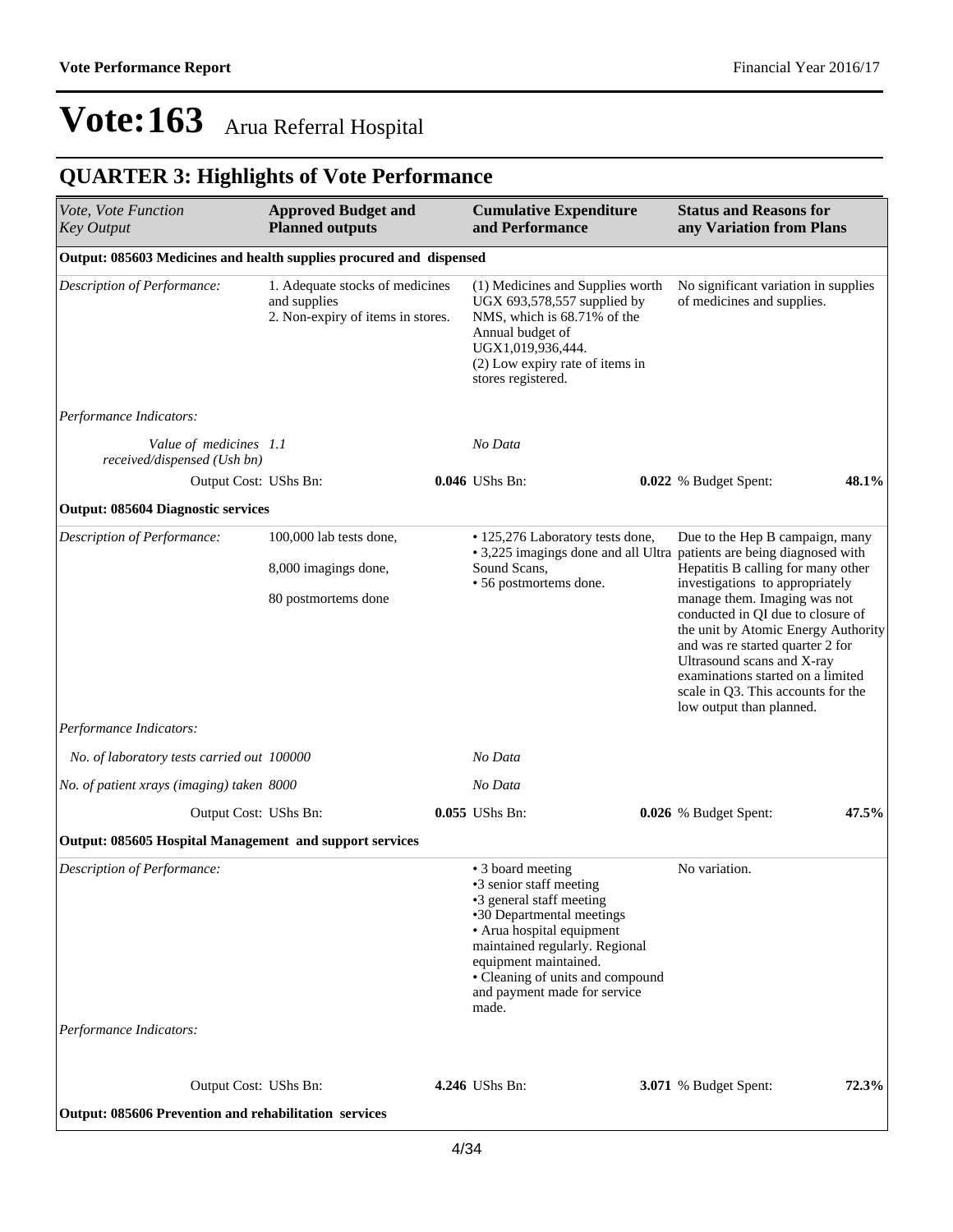## **QUARTER 3: Highlights of Vote Performance**

| Vote, Vote Function<br><b>Key Output</b>                              | <b>Approved Budget and</b><br><b>Planned outputs</b>                                                   | <b>Cumulative Expenditure</b><br>and Performance                                                                                                                                                                                                                                                                                                                                                                                            | <b>Status and Reasons for</b><br>any Variation from Plans                                                                                                                                                                                                                              |         |
|-----------------------------------------------------------------------|--------------------------------------------------------------------------------------------------------|---------------------------------------------------------------------------------------------------------------------------------------------------------------------------------------------------------------------------------------------------------------------------------------------------------------------------------------------------------------------------------------------------------------------------------------------|----------------------------------------------------------------------------------------------------------------------------------------------------------------------------------------------------------------------------------------------------------------------------------------|---------|
| Description of Performance:                                           | 18,000 mothers for ANC,<br>2,700 Family planning contacts,<br>27,800 children immunized,<br>2,300women | • 13,438 mothers attended<br>Antenatal Care Clinic,<br>• 3,746 Family planning contacts<br>were made.                                                                                                                                                                                                                                                                                                                                       | No significant variation in mothers<br>attending ANC. However more<br>couples have come forward to<br>embrace family planning due to the<br>media campaigns and other support<br>services offered in the clinic like fast<br>attendance, condom distribution and<br>couple counselling |         |
| Performance Indicators:                                               |                                                                                                        |                                                                                                                                                                                                                                                                                                                                                                                                                                             |                                                                                                                                                                                                                                                                                        |         |
| No. of antenatal cases (All 18000<br><i>attendances</i> )             |                                                                                                        | No Data                                                                                                                                                                                                                                                                                                                                                                                                                                     |                                                                                                                                                                                                                                                                                        |         |
| No. of children immunised (All 27800<br><i>immunizations</i> )        |                                                                                                        | No Data                                                                                                                                                                                                                                                                                                                                                                                                                                     |                                                                                                                                                                                                                                                                                        |         |
| No. of family planning users 2700<br>attended to (New and Old)        |                                                                                                        | No Data                                                                                                                                                                                                                                                                                                                                                                                                                                     |                                                                                                                                                                                                                                                                                        |         |
| Output Cost: UShs Bn:                                                 |                                                                                                        | 0.063 UShs Bn:                                                                                                                                                                                                                                                                                                                                                                                                                              | 0.032 % Budget Spent:                                                                                                                                                                                                                                                                  | 51.1%   |
| Output: 085672 Government Buildings and Administrative Infrastructure |                                                                                                        |                                                                                                                                                                                                                                                                                                                                                                                                                                             |                                                                                                                                                                                                                                                                                        |         |
| Description of Performance:<br>Performance Indicators:                |                                                                                                        | 1. Procurement of contractor for<br>construction of Medicines store, on its plans.<br>going construction works on<br>Medicines Stores, site meetings<br>and site inspections and payments<br>for completed certificates.<br>2. Procurement of contractor for<br>rehabilitation of the<br>sewerage/sanitation system in the<br>hospital quarters. Works completed<br>in Q3.<br>3. Master plan design feedback,<br>final plan expected in Q4. | The hospital is on course to achieve                                                                                                                                                                                                                                                   |         |
| Output Cost: UShs Bn:                                                 |                                                                                                        | 0.830 UShs Bn:                                                                                                                                                                                                                                                                                                                                                                                                                              | 0.290 % Budget Spent:                                                                                                                                                                                                                                                                  | 34.9%   |
| Output: 085677 Purchase of Specialised Machinery & Equipment          |                                                                                                        |                                                                                                                                                                                                                                                                                                                                                                                                                                             |                                                                                                                                                                                                                                                                                        |         |
| Description of Performance:                                           |                                                                                                        | Identification of second batch of<br>equipment to be procured<br>advertising and placing orders.<br>Contractor (supplier) procured,<br>contract awarded and assorted<br>medical equipment delivered by<br>the contractor and received by the<br>hospital.                                                                                                                                                                                   | No variation.                                                                                                                                                                                                                                                                          |         |
| Performance Indicators:                                               |                                                                                                        |                                                                                                                                                                                                                                                                                                                                                                                                                                             |                                                                                                                                                                                                                                                                                        |         |
| Output Cost: UShs Bn:                                                 |                                                                                                        | 0.150 UShs Bn:                                                                                                                                                                                                                                                                                                                                                                                                                              | 0.000 % Budget Spent:                                                                                                                                                                                                                                                                  | $0.0\%$ |
| Output: 085680 Hospital Construction/rehabilitation                   |                                                                                                        |                                                                                                                                                                                                                                                                                                                                                                                                                                             |                                                                                                                                                                                                                                                                                        |         |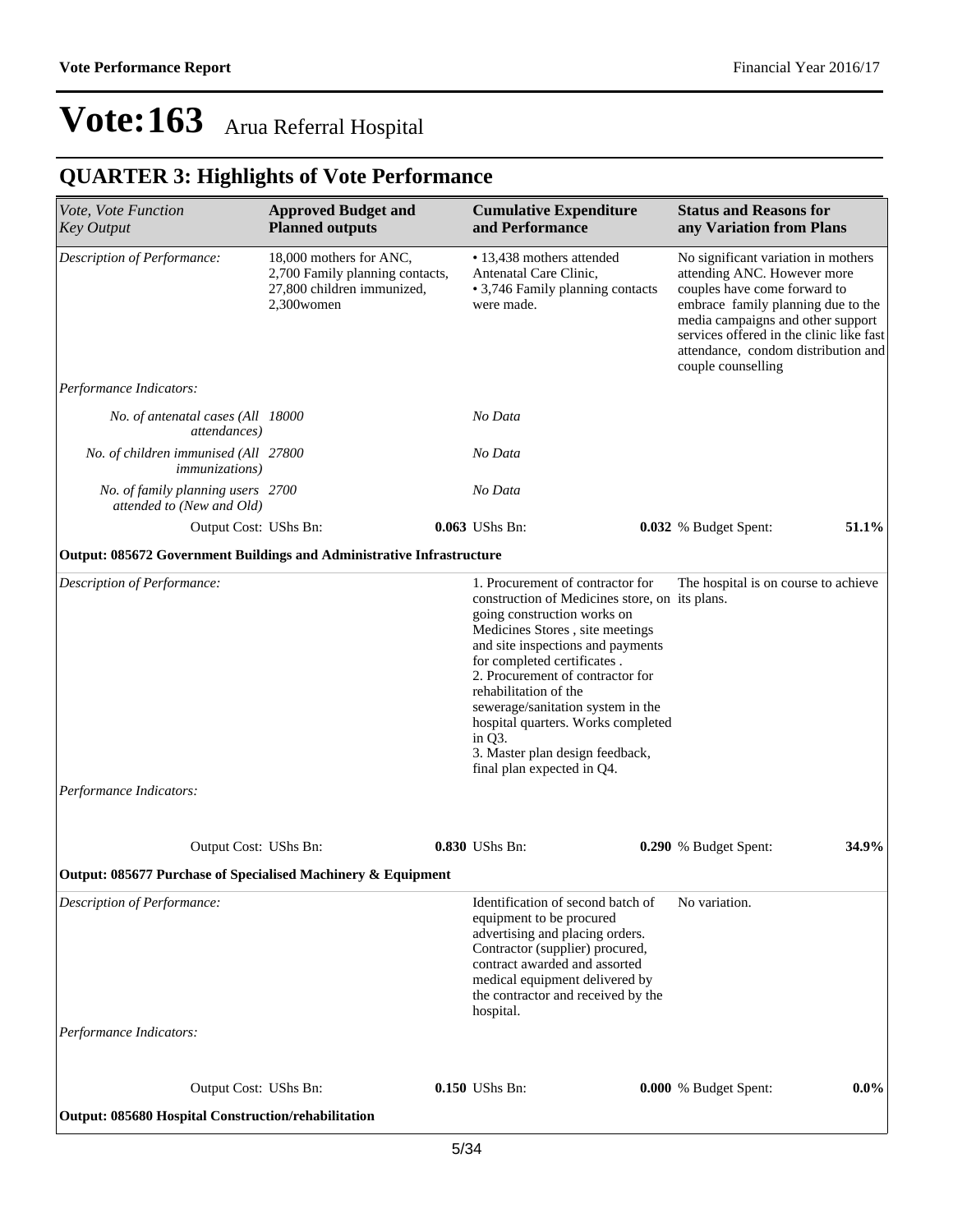### **QUARTER 3: Highlights of Vote Performance**

| <i>Vote, Vote Function</i><br>Key Output | <b>Approved Budget and</b><br><b>Planned outputs</b> | <b>Cumulative Expenditure</b><br>and Performance                                                                                                                                                                                                   |                                 | <b>Status and Reasons for</b><br>any Variation from Plans |         |  |
|------------------------------------------|------------------------------------------------------|----------------------------------------------------------------------------------------------------------------------------------------------------------------------------------------------------------------------------------------------------|---------------------------------|-----------------------------------------------------------|---------|--|
| Description of Performance:              | N/A                                                  | Central procurement processes<br>being done by the procuring entity<br>Naguru hospital. Plans received<br>and sent to Arua Municipal<br>Council for approvals. Site<br>inspected by the contractor and<br>April to be completed by end of<br>June. | works expected to commence from | No variation.                                             |         |  |
| Performance Indicators:                  |                                                      |                                                                                                                                                                                                                                                    |                                 |                                                           |         |  |
| Output Cost: UShs Bn:                    |                                                      | 0.079 UShs Bn:                                                                                                                                                                                                                                     |                                 | 0.000 % Budget Spent:                                     | $0.0\%$ |  |
| <b>Program Cost:</b>                     | UShs Bn:                                             | <b>5.990</b> UShs Bn:                                                                                                                                                                                                                              |                                 | 3.702 $%$ Budget Spent:                                   | 61.8%   |  |
| <b>Total Cost for Vote:</b>              | UShs Bn:                                             | <b>5.990 UShs Bn:</b>                                                                                                                                                                                                                              |                                 | <b>3.702</b> % Budget Spent:                              | 61.8%   |  |

### **Performance highlights for the Quarter**

All inpatient performance indicators are above plan due to the influx of refugees from Southern Sudan & Congo. General Outpatient attendance was 7,864 while specialized outpatient 31,147. Laboratory tests 41,254 against planned 25,000 mainly due to HEP B testing. ANC and Family planning registered high attendance. Construction works for the medicines store and development of the hospital master plan are on-going.

### *V3: Details of Releases and Expenditure*

### **Table V3.1: GoU Releases and Expenditure by Output\***

| Billion Uganda Shillings                                         | Approved<br><b>Budget</b> | <b>Released</b> | <b>Spent</b> | $%$ GoU<br><b>Budget</b><br><b>Released</b> | $%$ GoU<br><b>Budget</b><br><b>Spent</b> | $%$ GoU<br><b>Releases</b><br><b>Spent</b> |
|------------------------------------------------------------------|---------------------------|-----------------|--------------|---------------------------------------------|------------------------------------------|--------------------------------------------|
| Program 0856 Regional Referral Hospital Services                 | 5.99                      | 4.75            | 3.72         | 79.4%                                       | 62.1%                                    | 78.3%                                      |
| <b>Class: Outputs Provided</b>                                   | 4.93                      | 3.82            | 3.43         | 77.5%                                       | 69.6%                                    | 89.9%                                      |
| 085601 Inpatient services                                        | 0.33                      | 0.25            | 0.17         | 77.3%                                       | 53.6%                                    | 69.4%                                      |
| 085602 Outpatient services                                       | 0.16                      | 0.12            | 0.09         | 76.9%                                       | 54.1%                                    | 70.4%                                      |
| 085603 Medicines and health supplies procured and<br>dispensed   | 0.05                      | 0.03            | 0.02         | 75.4%                                       | 48.1%                                    | 63.8%                                      |
| 085604 Diagnostic services                                       | 0.05                      | 0.04            | 0.03         | 75.7%                                       | 47.5%                                    | 62.7%                                      |
| 085605 Hospital Management and support services                  | 4.25                      | 3.29            | 3.07         | 77.6%                                       | 72.3%                                    | 93.2%                                      |
| 085606 Prevention and rehabilitation services                    | 0.06                      | 0.05            | 0.03         | 75.1%                                       | 51.1%                                    | 68.1%                                      |
| 085607 Immunisation services                                     | 0.04                      | 0.03            | 0.02         | 75.8%                                       | 56.9%                                    | 75.0%                                      |
| <b>Class: Capital Purchases</b>                                  | 1.06                      | 0.93            | 0.29         | 88.2%                                       | 27.4%                                    | 31.0%                                      |
| 085672 Government Buildings and Administrative<br>Infrastructure | 0.83                      | 0.78            | 0.29         | 94.4%                                       | 34.9%                                    | 37.0%                                      |
| 085677 Purchase of Specialised Machinery & Equipment             | 0.15                      | 0.15            | 0.00         | 100.0%                                      | 0.0%                                     | $0.0\%$                                    |
| 085680 Hospital Construction/rehabilitation                      | 0.08                      | 0.00            | 0.00         | $0.0\%$                                     | 0.0%                                     | $0.0\%$                                    |
| <b>Total for Vote</b>                                            | 5,99<br>6/34              | 4.75            | 3.72         | 79.4%                                       | 62.1%                                    | 78.3%                                      |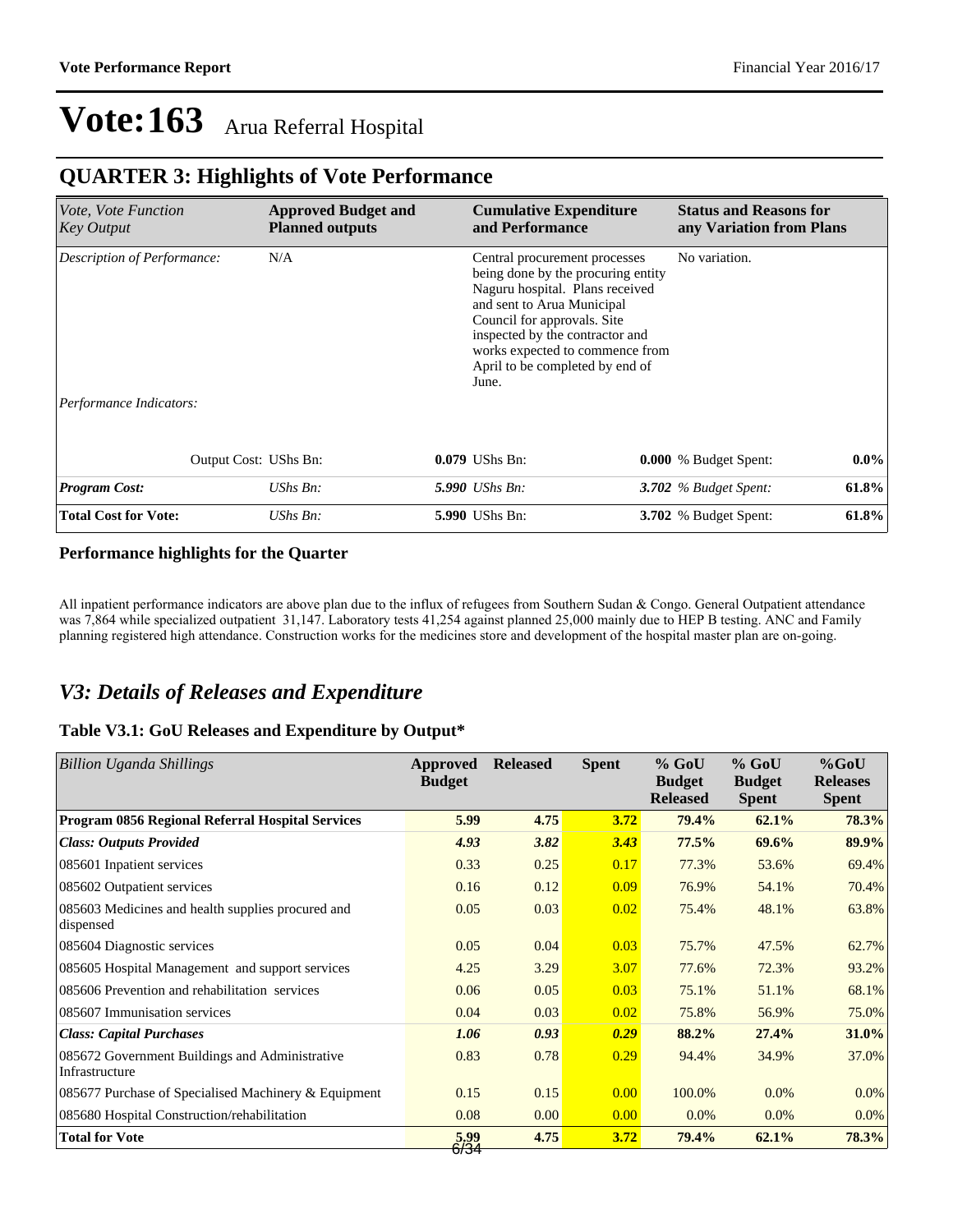## **QUARTER 3: Highlights of Vote Performance**

### **Table V3.2: 2016/17 GoU Expenditure by Item**

| <b>Billion Uganda Shillings</b>                          | <b>Approved Released</b><br><b>Budget</b> |      | <b>Spent</b> | % GoU<br><b>Budget</b><br><b>Released</b> | % GoU<br><b>Budget</b><br><b>Spent</b> | %GoU<br><b>Releases</b><br><b>Spent</b> |
|----------------------------------------------------------|-------------------------------------------|------|--------------|-------------------------------------------|----------------------------------------|-----------------------------------------|
| <b>Class: Outputs Provided</b>                           | 4.93                                      | 3.82 | 3.43         | 77.5%                                     | 69.6%                                  | 89.9%                                   |
| 211101 General Staff Salaries                            | 3.09                                      | 2.32 | 2.26         | 75.0%                                     | 73.0%                                  | 97.4%                                   |
| 211103 Allowances                                        | 0.07                                      | 0.06 | 0.05         | 78.3%                                     | 67.7%                                  | 86.5%                                   |
| 212102 Pension for General Civil Service                 | 0.11                                      | 0.11 | 0.11         | 100.0%                                    | 99.9%                                  | 99.9%                                   |
| 213001 Medical expenses (To employees)                   | 0.04                                      | 0.03 | 0.02         | 78.2%                                     | 51.7%                                  | 66.1%                                   |
| 213002 Incapacity, death benefits and funeral expenses   | 0.01                                      | 0.01 | 0.01         | 67.5%                                     | 49.4%                                  | 73.1%                                   |
| 213004 Gratuity Expenses                                 | 0.35                                      | 0.34 | 0.34         | 96.5%                                     | 96.5%                                  | 100.0%                                  |
| 221001 Advertising and Public Relations                  | 0.00                                      | 0.00 | 0.00         | 75.1%                                     | 39.6%                                  | 52.7%                                   |
| 221002 Workshops and Seminars                            | 0.03                                      | 0.02 | 0.02         | 75.4%                                     | 61.4%                                  | 81.5%                                   |
| 221003 Staff Training                                    | 0.04                                      | 0.03 | 0.02         | 75.4%                                     | 47.9%                                  | 63.5%                                   |
| 221004 Recruitment Expenses                              | 0.01                                      | 0.00 | 0.00         | 75.0%                                     | 25.0%                                  | 33.3%                                   |
| 221006 Commissions and related charges                   | 0.05                                      | 0.04 | 0.03         | 79.2%                                     | 66.9%                                  | 84.5%                                   |
| 221007 Books, Periodicals & Newspapers                   | 0.01                                      | 0.01 | 0.00         | 75.0%                                     | 46.8%                                  | 62.4%                                   |
| 221008 Computer supplies and Information Technology (IT) | 0.02                                      | 0.01 | 0.01         | 75.0%                                     | 44.0%                                  | 58.6%                                   |
| 221009 Welfare and Entertainment                         | 0.03                                      | 0.03 | 0.02         | 78.7%                                     | 48.4%                                  | 61.6%                                   |
| 221010 Special Meals and Drinks                          | 0.06                                      | 0.05 | 0.03         | 77.8%                                     | 53.8%                                  | 69.1%                                   |
| 221011 Printing, Stationery, Photocopying and Binding    | 0.09                                      | 0.07 | 0.05         | 77.5%                                     | 50.1%                                  | 64.6%                                   |
| 221012 Small Office Equipment                            | 0.00                                      | 0.00 | 0.00         | 75.0%                                     | 50.0%                                  | 66.7%                                   |
| 221014 Bank Charges and other Bank related costs         | 0.00                                      | 0.00 | 0.00         | 0.0%                                      | 0.0%                                   | $0.0\%$                                 |
| 221016 IFMS Recurrent costs                              | 0.01                                      | 0.01 | 0.01         | 77.0%                                     | 53.0%                                  | 68.8%                                   |
| 222001 Telecommunications                                | 0.02                                      | 0.01 | 0.01         | 77.9%                                     | 69.1%                                  | 88.7%                                   |
| 222002 Postage and Courier                               | 0.00                                      | 0.00 | 0.00         | 75.0%                                     | 31.0%                                  | 41.3%                                   |
| 223001 Property Expenses                                 | 0.04                                      | 0.03 | 0.03         | 77.0%                                     | 63.6%                                  | 82.6%                                   |
| 223002 Rates                                             | 0.00                                      | 0.00 | 0.00         | 0.1%                                      | 0.1%                                   | 100.0%                                  |
| 223003 Rent – (Produced Assets) to private entities      | 0.02                                      | 0.02 | 0.01         | 77.5%                                     | 51.6%                                  | 66.5%                                   |
| 223004 Guard and Security services                       | 0.01                                      | 0.01 | 0.01         | 75.6%                                     | 43.5%                                  | 57.6%                                   |
| 223005 Electricity                                       | 0.09                                      | 0.07 | 0.05         | 77.3%                                     | 53.3%                                  | 69.0%                                   |
| 223006 Water                                             | 0.09                                      | 0.07 | 0.04         | 74.1%                                     | 46.1%                                  | 62.2%                                   |
| 223007 Other Utilities- (fuel, gas, firewood, charcoal)  | 0.01                                      | 0.01 | 0.00         | 75.7%                                     | 48.8%                                  | 64.4%                                   |
| 224004 Cleaning and Sanitation                           | 0.11                                      | 0.09 | 0.06         | 76.0%                                     | 51.6%                                  | 68.0%                                   |
| 224005 Uniforms, Beddings and Protective Gear            | 0.01                                      | 0.01 | 0.00         | 75.4%                                     | 40.1%                                  | 53.2%                                   |
| 225001 Consultancy Services- Short term                  | 0.00                                      | 0.00 | 0.00         | 75.0%                                     | 22.0%                                  | 29.3%                                   |
| 227001 Travel inland                                     | 0.14                                      | 0.11 | 0.09         | 76.6%                                     | 61.3%                                  | 80.0%                                   |
| 227002 Travel abroad                                     | 0.00                                      | 0.00 | 0.00         | 75.0%                                     | 47.5%                                  | 63.3%                                   |
| 227004 Fuel, Lubricants and Oils                         | 0.12                                      | 0.09 | 0.06         | 77.2%                                     | 46.5%                                  | 60.2%                                   |
| 228001 Maintenance - Civil                               | 0.04                                      | 0.03 | 0.02         | 77.0%                                     | 48.8%                                  | 63.4%                                   |
| 228002 Maintenance - Vehicles                            | 0.04                                      | 0.03 | 0.01         | 73.8%                                     | 35.6%                                  | 48.2%                                   |
| 228003 Maintenance - Machinery, Equipment & Furniture    | 0.12                                      | 0.09 | 0.06         | 75.0%                                     | 49.7%                                  | 66.3%                                   |
| 228004 Maintenance - Other                               | 2/34                                      | 0.01 | 0.01         | 78.0%                                     | 63.9%                                  | 82.0%                                   |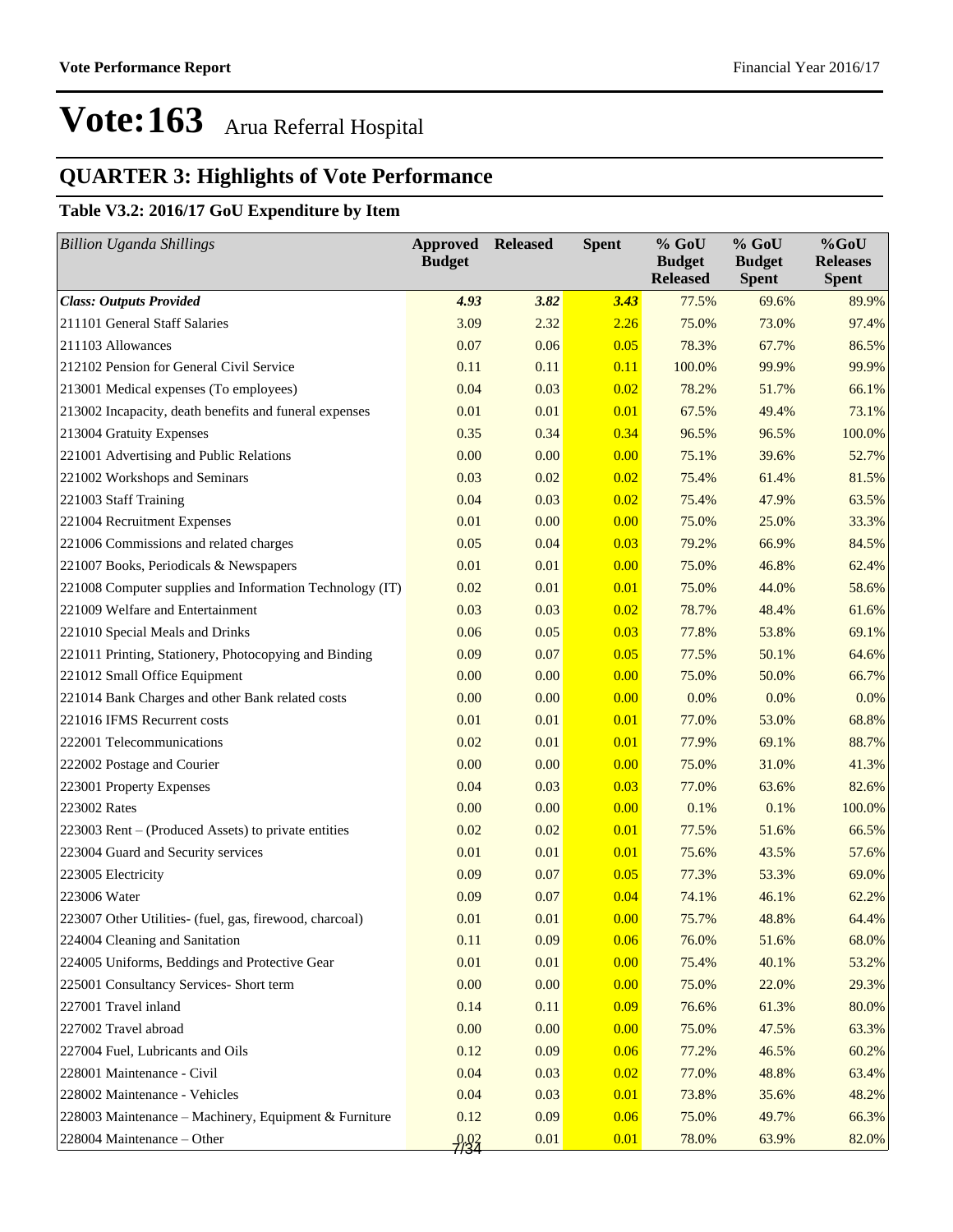## **QUARTER 3: Highlights of Vote Performance**

| Class: Capital Purchases                                              | 1.06 | 0.93 | 0.29 | 88.2%  | 27.4%   | 31.0%   |
|-----------------------------------------------------------------------|------|------|------|--------|---------|---------|
| $ 281503$ Engineering and Design Studies & Plans for capital<br>works | 0.18 | 0.18 | 0.05 | 100.0% | 29.5%   | 29.5%   |
| 312101 Non-Residential Buildings                                      | 0.55 | 0.54 | 0.18 | 98.8%  | 32.8%   | 33.2%   |
| 312104 Other Structures                                               | 0.18 | 0.06 | 0.06 | 33.6%  | 31.3%   | 93.3%   |
| 312202 Machinery and Equipment                                        | 0.15 | 0.15 | 0.00 | 100.0% | $0.0\%$ | $0.0\%$ |
| <b>Total for Vote</b>                                                 | 5.99 | 4.75 | 3.72 | 79.4%  | 62.1%   | 78.3%   |

### **Table V3.3: GoU Releases and Expenditure by Project and Programme\***

| <b>Billion Uganda Shillings</b>                  | Approved<br><b>Budget</b> | <b>Released</b> | <b>Spent</b> | $%$ GoU<br><b>Budget</b><br><b>Released</b> | $%$ GoU<br><b>Budget</b><br><b>Spent</b> | $%$ GoU<br><b>Releases</b><br><b>Spent</b> |
|--------------------------------------------------|---------------------------|-----------------|--------------|---------------------------------------------|------------------------------------------|--------------------------------------------|
| Program 0856 Regional Referral Hospital Services | 5.99                      | 4.75            | 3.72         | 79.4%                                       | 62.1%                                    | 78.3%                                      |
| Recurrent SubProgrammes                          |                           |                 |              |                                             |                                          |                                            |
| 01 Arua Referral Hospital Services               | 4.68                      | 3.63            | 3.31         | 77.6%                                       | 70.6%                                    | 91.0%                                      |
| 02 Arua Referral Hospital Internal Audit         | 0.02                      | 0.01            | 0.01         | 77.0%                                       | 77.0%                                    | 100.0%                                     |
| 03 Arua Regional Maintenance                     | 0.23                      | 0.18            | 0.11         | 75.4%                                       | 49.4%                                    | 65.6%                                      |
| <b>Development Projects</b>                      |                           |                 |              |                                             |                                          |                                            |
| 1004 Arua Rehabilitation Referral Hospital       | 1.06                      | 0.93            | 0.29         | 88.2%                                       | 27.4%                                    | 31.0%                                      |
| <b>Total for Vote</b>                            | 5.99                      | 4.75            | 3.72         | 79.4%                                       | 62.1%                                    | 78.3%                                      |

### **Table V3.4: External Financing Releases and Expenditure by Sub Programme**

| <b>Billion Uganda Shillings</b> | <b>Approved Released</b> | <b>Spent</b> |                 |              | % Budget % Budget % Releases |
|---------------------------------|--------------------------|--------------|-----------------|--------------|------------------------------|
|                                 | <b>Budget</b>            |              | <b>Released</b> | <b>Spent</b> | <b>Spent</b>                 |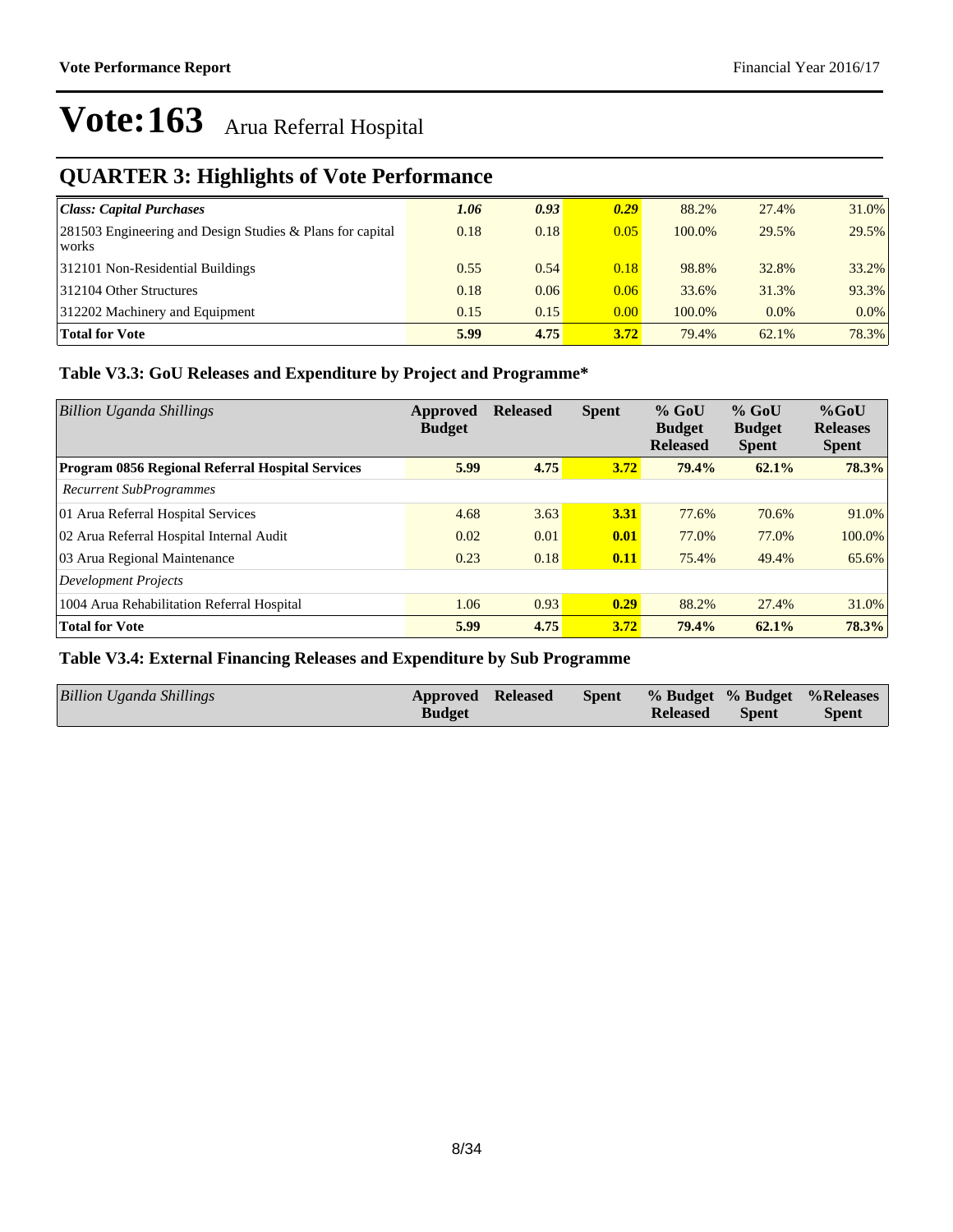### **QUARTER 3: Cumulative Outputs and Expenditure by End of Quarter**

| <b>Annual Planned Outputs</b>                   | <b>Cumulative Outputs Achieved by</b><br><b>End of Quarter</b>                    | <b>Cumulative Expenditures made by</b><br>the End of the Quarter to<br><b>Deliver Cumulative Outputs</b> | <b>UShs</b><br><b>Thousand</b> |
|-------------------------------------------------|-----------------------------------------------------------------------------------|----------------------------------------------------------------------------------------------------------|--------------------------------|
| Program: 56 Regional Referral Hospital Services |                                                                                   |                                                                                                          |                                |
| <b>Recurrent Programmes</b>                     |                                                                                   |                                                                                                          |                                |
| Subprogram: 01 Arua Referral Hospital Services  |                                                                                   |                                                                                                          |                                |
| <b>Outputs Provided</b>                         |                                                                                   |                                                                                                          |                                |
| <b>Output: 01 Inpatient services</b>            |                                                                                   |                                                                                                          |                                |
| 17,000 Admissions.)                             | $\cdot$ 17,023 Admissions. $\cdot$ 2,485 Major                                    | <b>Item</b>                                                                                              | <b>Spent</b>                   |
| 2,400 Major Surgeries                           |                                                                                   | 211103 Allowances                                                                                        | 17,495                         |
|                                                 | length of stay.                                                                   | 213001 Medical expenses (To employees)                                                                   | 7,184                          |
| 4,500 deliveries                                | Surgeries, • 5,213 deliveries, • 97.6% Bed<br>Occupancy Rate, • 4.475days Average | 213002 Incapacity, death benefits and funeral<br>expenses                                                | 2,300                          |
| 85% Bed Occupancy rate                          |                                                                                   | 221002 Workshops and Seminars                                                                            | 2,390                          |
| 4 days Average length of stay.                  |                                                                                   | 221003 Staff Training                                                                                    | 2,940                          |
|                                                 |                                                                                   | 221008 Computer supplies and Information<br>Technology (IT)                                              | 1,392                          |
|                                                 |                                                                                   | 221009 Welfare and Entertainment                                                                         | 5,290                          |
|                                                 |                                                                                   | 221010 Special Meals and Drinks                                                                          | 26,704                         |
|                                                 |                                                                                   | 221011 Printing, Stationery, Photocopying and<br>Binding                                                 | 13,998                         |
|                                                 |                                                                                   | 222001 Telecommunications                                                                                | 270                            |
|                                                 |                                                                                   | 223001 Property Expenses                                                                                 | 3,750                          |
|                                                 |                                                                                   | 223002 Rates                                                                                             | 1,250                          |
|                                                 |                                                                                   | 223005 Electricity                                                                                       | 16,000                         |
|                                                 |                                                                                   | 223006 Water                                                                                             | 14,000                         |
|                                                 |                                                                                   | 223007 Other Utilities- (fuel, gas, firewood,<br>charcoal)                                               | 2,459                          |
|                                                 |                                                                                   | 224004 Cleaning and Sanitation                                                                           | 20,500                         |
|                                                 |                                                                                   | 224005 Uniforms, Beddings and Protective<br>Gear                                                         | 1,253                          |
|                                                 |                                                                                   | 227001 Travel inland                                                                                     | 17,357                         |
|                                                 |                                                                                   | 227002 Travel abroad                                                                                     | 500                            |
|                                                 |                                                                                   | 227004 Fuel, Lubricants and Oils                                                                         | 16,500                         |
|                                                 |                                                                                   | 228001 Maintenance - Civil                                                                               | 5,100                          |
|                                                 |                                                                                   | 228002 Maintenance - Vehicles                                                                            | 2,826                          |
|                                                 |                                                                                   | 228004 Maintenance – Other                                                                               | 3,276                          |

### *Reasons for Variation in performance*

There has been increase in the Admissions due to many referrals from lower health facilities and refugees camps.

| 184,734          | <b>Total</b>       |
|------------------|--------------------|
| $\boldsymbol{0}$ | Wage Recurrent     |
| 174,734          | Non Wage Recurrent |
| 10,000           | AIA                |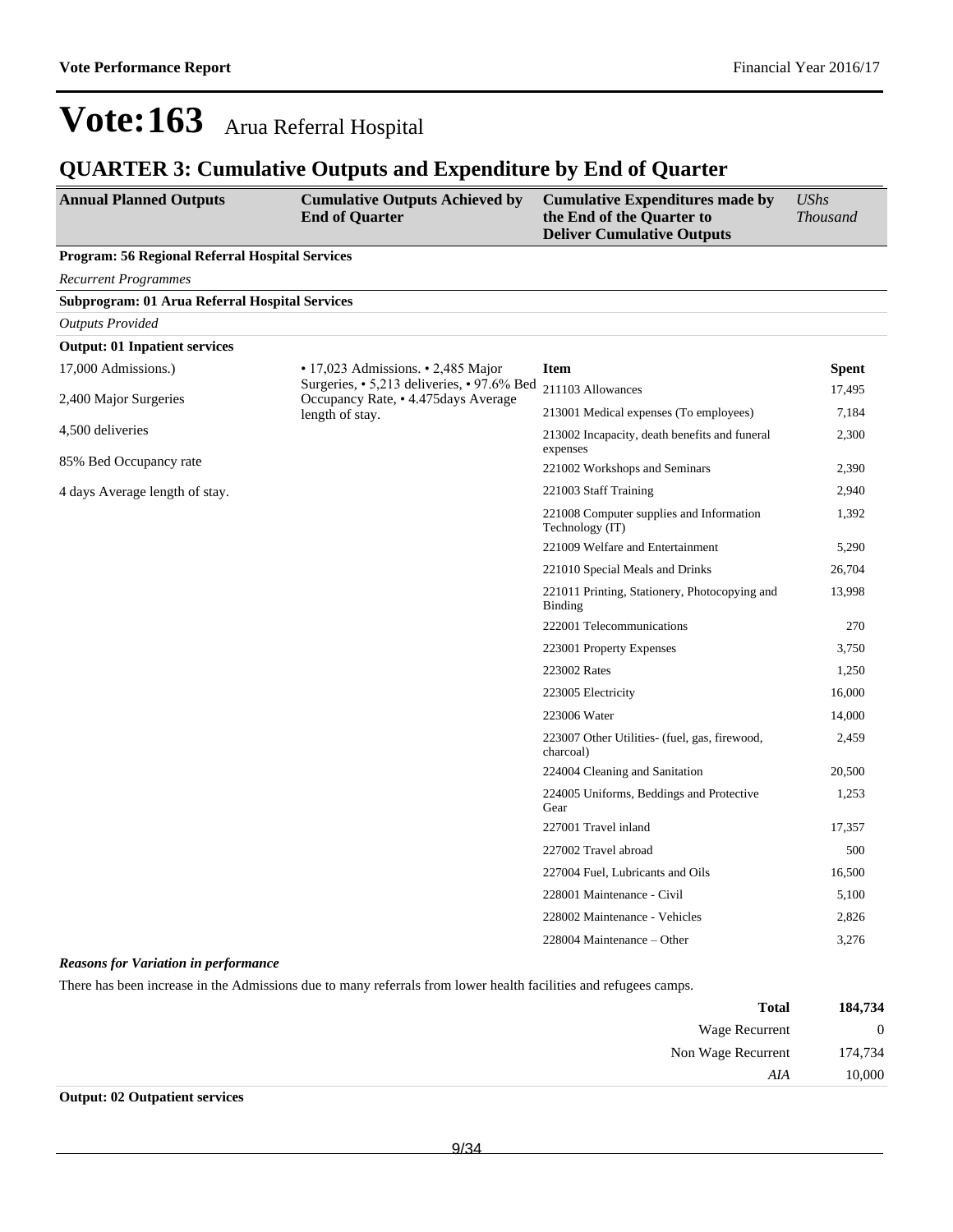### **QUARTER 3: Cumulative Outputs and Expenditure by End of Quarter**

| <b>Annual Planned Outputs</b>     | <b>Cumulative Outputs Achieved by</b><br><b>End of Quarter</b> | <b>Cumulative Expenditures made by</b><br>the End of the Quarter to<br><b>Deliver Cumulative Outputs</b>                                                      | <b>UShs</b><br><b>Thousand</b> |
|-----------------------------------|----------------------------------------------------------------|---------------------------------------------------------------------------------------------------------------------------------------------------------------|--------------------------------|
| 50,000 General OPD attendance     | • 28,993 General OPD attendance. •                             | <b>Item</b>                                                                                                                                                   | <b>Spent</b>                   |
| 135,000 Special clinic attendance | 104,228 Special clinic attendance.                             | 211103 Allowances                                                                                                                                             | 10,530                         |
|                                   |                                                                | 213001 Medical expenses (To employees)<br>213002 Incapacity, death benefits and funeral<br>expenses<br>221002 Workshops and Seminars<br>221003 Staff Training | 3,750                          |
|                                   |                                                                |                                                                                                                                                               | 1,198                          |
|                                   |                                                                |                                                                                                                                                               | 4,200                          |
|                                   |                                                                |                                                                                                                                                               | 2,060                          |
|                                   |                                                                | 221008 Computer supplies and Information<br>Technology (IT)                                                                                                   | 625                            |
|                                   |                                                                | 221009 Welfare and Entertainment                                                                                                                              | 5,999                          |
|                                   |                                                                | 221011 Printing, Stationery, Photocopying and<br>Binding                                                                                                      | 12,500                         |
|                                   |                                                                | 222001 Telecommunications                                                                                                                                     | 750                            |
|                                   |                                                                | 223001 Property Expenses                                                                                                                                      | 1,950                          |
|                                   |                                                                | 223005 Electricity                                                                                                                                            | 8,000                          |
|                                   |                                                                | 223006 Water                                                                                                                                                  | 6,000                          |
|                                   |                                                                | 224004 Cleaning and Sanitation                                                                                                                                | 9,884                          |
|                                   |                                                                | 224005 Uniforms, Beddings and Protective<br>Gear                                                                                                              | 938                            |
|                                   |                                                                | 227001 Travel inland                                                                                                                                          | 10,205                         |
|                                   |                                                                | 227004 Fuel, Lubricants and Oils                                                                                                                              | 3,380                          |
|                                   |                                                                | 228001 Maintenance - Civil                                                                                                                                    | 3,548                          |
|                                   |                                                                | 228004 Maintenance – Other                                                                                                                                    | 1,875                          |

### *Reasons for Variation in performance*

There is no significant variation in the number of specialized clinic attendance. However the general OPD attendance continues to decline possibly due to the deployment of medical officers at health centre IVs where most of the general OPD cases are managed.

| 87,391       | <b>Total</b>       |
|--------------|--------------------|
| $\mathbf{0}$ | Wage Recurrent     |
| 86,416       | Non Wage Recurrent |
| 975          | AIA                |

**Output: 03 Medicines and health supplies procured and dispensed**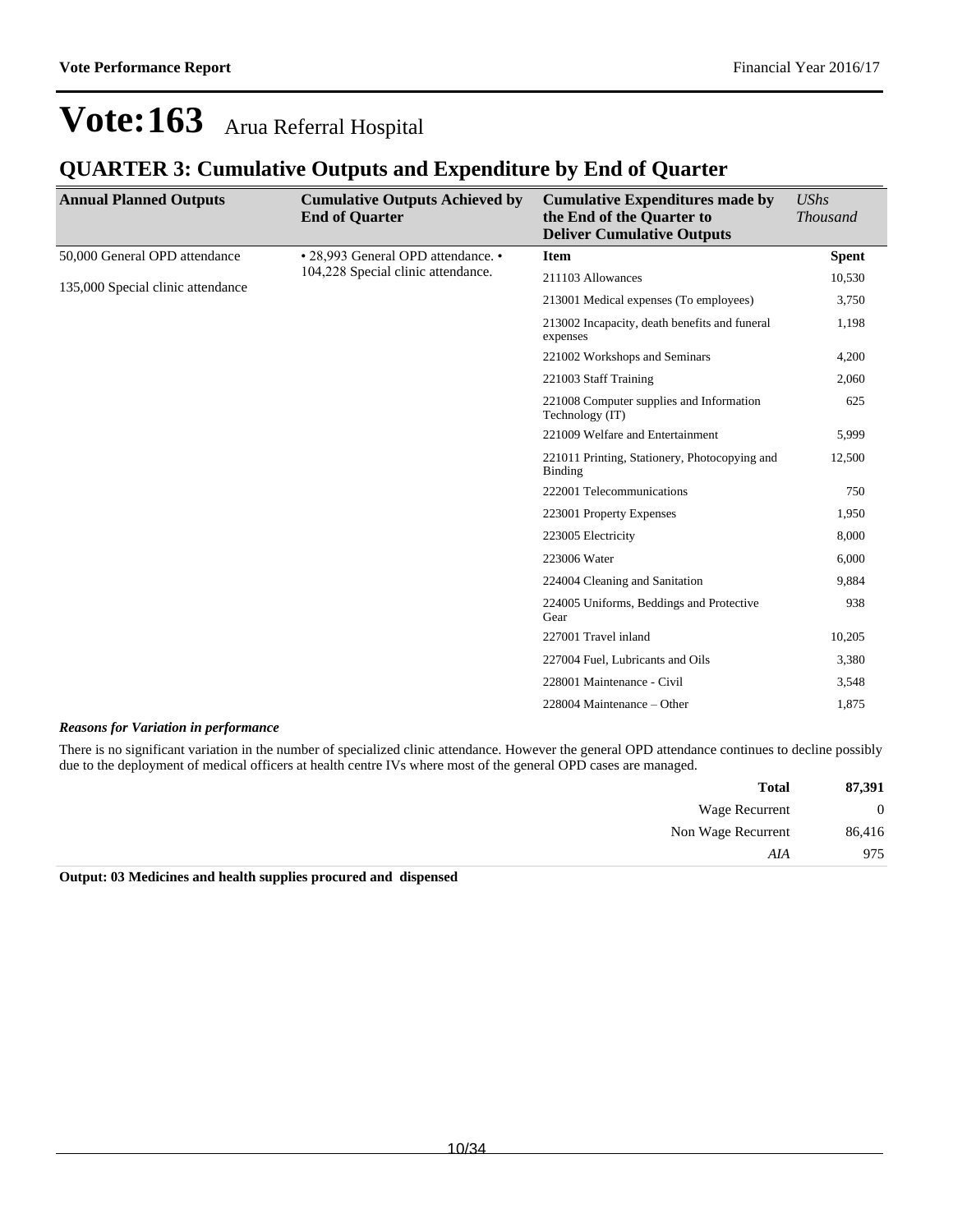### **QUARTER 3: Cumulative Outputs and Expenditure by End of Quarter**

| <b>Annual Planned Outputs</b>                 | <b>Cumulative Outputs Achieved by</b><br><b>End of Quarter</b>          | <b>Cumulative Expenditures made by</b><br>the End of the Quarter to<br><b>Deliver Cumulative Outputs</b> | <b>UShs</b><br><b>Thousand</b> |
|-----------------------------------------------|-------------------------------------------------------------------------|----------------------------------------------------------------------------------------------------------|--------------------------------|
| 1. Adequate stocks of medicines and           | (1) Medicines and Supplies worth UGX                                    | <b>Item</b>                                                                                              | <b>Spent</b>                   |
| supplies<br>2. Non-expiry of items in stores. | 693,578,557 supplied by NMS, which is<br>68.71% of the Annual budget of | 211103 Allowances                                                                                        | 5,981                          |
|                                               | UGX1,019,936,444. (2). No expiry of                                     | 213001 Medical expenses (To employees)                                                                   | 400                            |
|                                               | items in stores registered.                                             | 213002 Incapacity, death benefits and funeral<br>expenses                                                | 309                            |
|                                               |                                                                         | 221003 Staff Training                                                                                    | 250                            |
|                                               |                                                                         | 221008 Computer supplies and Information<br>Technology (IT)                                              | 125                            |
|                                               |                                                                         | 221011 Printing, Stationery, Photocopying and<br>Binding                                                 | 1.000                          |
|                                               |                                                                         | 223001 Property Expenses                                                                                 | 99                             |
|                                               |                                                                         | 223005 Electricity                                                                                       | 2,000                          |
|                                               |                                                                         | 223006 Water                                                                                             | 2,500                          |
|                                               |                                                                         | 224001 Medical and Agricultural supplies                                                                 | 10,567                         |
|                                               |                                                                         | 224004 Cleaning and Sanitation                                                                           | 300                            |
|                                               |                                                                         | 224005 Uniforms, Beddings and Protective<br>Gear                                                         | 473                            |
|                                               |                                                                         | 227001 Travel inland                                                                                     | 3,960                          |
|                                               |                                                                         | 227004 Fuel, Lubricants and Oils                                                                         | 3,390                          |
|                                               |                                                                         | 228001 Maintenance - Civil                                                                               | 1,500                          |
|                                               |                                                                         |                                                                                                          |                                |

### *Reasons for Variation in performance*

No significant variation in supplies of medicines and supplies.

| 32,854         | <b>Total</b>       |
|----------------|--------------------|
| $\overline{0}$ | Wage Recurrent     |
| 22,287         | Non Wage Recurrent |
| 10,567         | AIA                |

**Output: 04 Diagnostic services**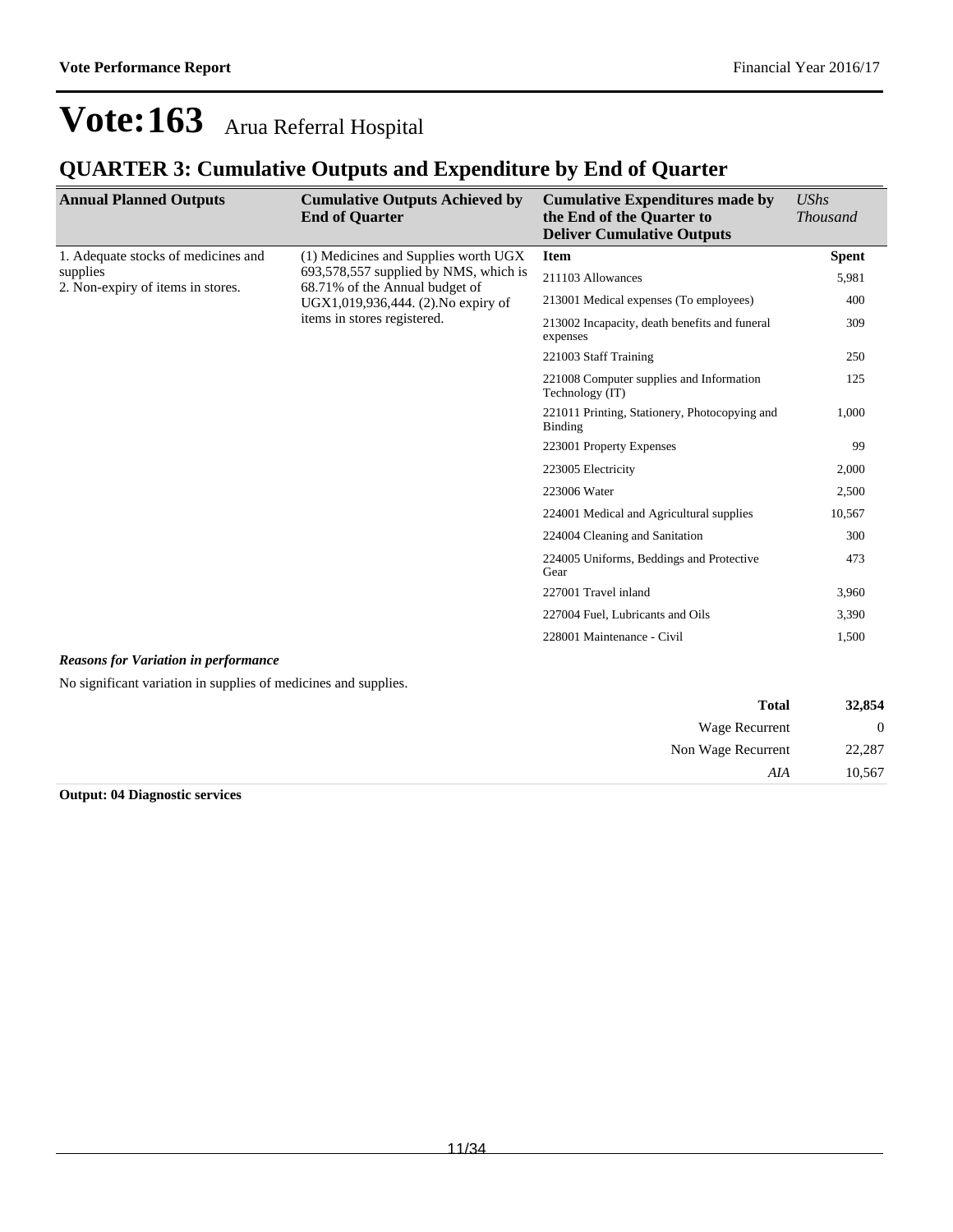Non Wage Recurrent 25,938

*AIA* 955

# **Vote:163** Arua Referral Hospital

### **QUARTER 3: Cumulative Outputs and Expenditure by End of Quarter**

| <b>Annual Planned Outputs</b>                                                                                                                                                                                                                                                                                                  | <b>Cumulative Outputs Achieved by</b><br><b>End of Quarter</b>                                                    | <b>Cumulative Expenditures made by</b><br>the End of the Quarter to<br><b>Deliver Cumulative Outputs</b> | <b>UShs</b><br><b>Thousand</b> |
|--------------------------------------------------------------------------------------------------------------------------------------------------------------------------------------------------------------------------------------------------------------------------------------------------------------------------------|-------------------------------------------------------------------------------------------------------------------|----------------------------------------------------------------------------------------------------------|--------------------------------|
| 100,000 lab tests done,                                                                                                                                                                                                                                                                                                        | • 125,276 Laboratory tests done, • 3,225                                                                          | <b>Item</b>                                                                                              | <b>Spent</b>                   |
| 8,000 imagings done,                                                                                                                                                                                                                                                                                                           | imagings done and all Ultra Sound Scans,<br>• 56 postmortems done                                                 | 211103 Allowances                                                                                        | 2,105                          |
|                                                                                                                                                                                                                                                                                                                                |                                                                                                                   | 213001 Medical expenses (To employees)                                                                   | 1,153                          |
| 80 postmortems done                                                                                                                                                                                                                                                                                                            |                                                                                                                   | 213002 Incapacity, death benefits and funeral<br>expenses                                                | 400                            |
|                                                                                                                                                                                                                                                                                                                                |                                                                                                                   | 221002 Workshops and Seminars                                                                            | 1,360                          |
|                                                                                                                                                                                                                                                                                                                                |                                                                                                                   | 221003 Staff Training                                                                                    | 1,840                          |
|                                                                                                                                                                                                                                                                                                                                |                                                                                                                   | 221008 Computer supplies and Information<br>Technology (IT)                                              | 270                            |
|                                                                                                                                                                                                                                                                                                                                |                                                                                                                   | 221009 Welfare and Entertainment                                                                         | 400                            |
|                                                                                                                                                                                                                                                                                                                                |                                                                                                                   | 221011 Printing, Stationery, Photocopying and<br>Binding                                                 | 2,038                          |
|                                                                                                                                                                                                                                                                                                                                |                                                                                                                   | 222001 Telecommunications                                                                                | 469                            |
|                                                                                                                                                                                                                                                                                                                                |                                                                                                                   | 223001 Property Expenses                                                                                 | 2,721                          |
|                                                                                                                                                                                                                                                                                                                                |                                                                                                                   | 223005 Electricity                                                                                       | 2,000                          |
|                                                                                                                                                                                                                                                                                                                                |                                                                                                                   | 223006 Water                                                                                             | 1,999                          |
|                                                                                                                                                                                                                                                                                                                                |                                                                                                                   | 224005 Uniforms, Beddings and Protective<br>Gear                                                         | 993                            |
|                                                                                                                                                                                                                                                                                                                                |                                                                                                                   | 227001 Travel inland                                                                                     | 4,765                          |
|                                                                                                                                                                                                                                                                                                                                |                                                                                                                   | 227004 Fuel, Lubricants and Oils                                                                         | 2,000                          |
|                                                                                                                                                                                                                                                                                                                                |                                                                                                                   | 228001 Maintenance - Civil                                                                               | 1,900                          |
|                                                                                                                                                                                                                                                                                                                                |                                                                                                                   | 228004 Maintenance – Other                                                                               | 480                            |
| <b>Reasons for Variation in performance</b>                                                                                                                                                                                                                                                                                    |                                                                                                                   |                                                                                                          |                                |
| Due to the Hep B campaign, many<br>patients are being diagnosed with<br>Hepatitis B and this has meant that many<br>other investigations are needed to<br>appropriately manage them. Imaging<br>was not conducted in OI due to<br>closure of the unit by Atomic<br>Energy Authority and was re started<br>output than planned. | quarter 2 for Ultrasound scans and X-ray examinations started on a limited scale in Q3. This accounts for the low |                                                                                                          |                                |
|                                                                                                                                                                                                                                                                                                                                |                                                                                                                   | <b>Total</b>                                                                                             | 26,893                         |
|                                                                                                                                                                                                                                                                                                                                |                                                                                                                   | Wage Recurrent                                                                                           | $\mathbf{0}$                   |

| <b>Output: 05 Hospital Management and support services</b> |  |
|------------------------------------------------------------|--|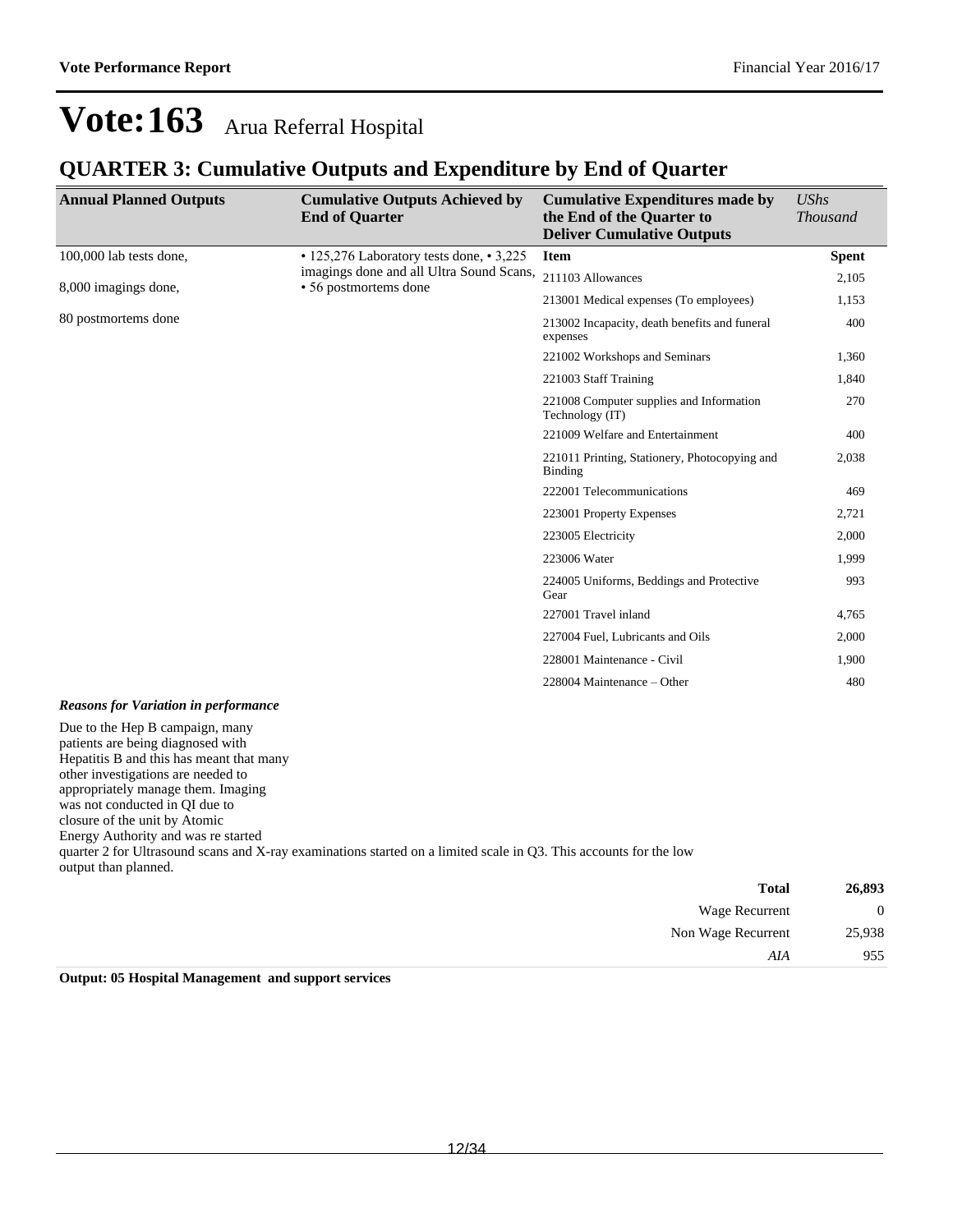## **QUARTER 3: Cumulative Outputs and Expenditure by End of Quarter**

| <b>Annual Planned Outputs</b>                                     | <b>Cumulative Outputs Achieved by</b><br><b>End of Quarter</b>          | <b>Cumulative Expenditures made by</b><br>the End of the Quarter to<br><b>Deliver Cumulative Outputs</b> | <b>UShs</b><br><b>Thousand</b> |
|-------------------------------------------------------------------|-------------------------------------------------------------------------|----------------------------------------------------------------------------------------------------------|--------------------------------|
| • 5 board meetings                                                | • 3 board meeting • 3 senior staff meeting                              | <b>Item</b>                                                                                              | <b>Spent</b>                   |
| 4 senior staff meetings                                           | • 3 general staff meeting • 30<br>Departmental meetings • Arua hospital | 211101 General Staff Salaries                                                                            | 2,260,420                      |
|                                                                   | equipment maintained regularly. Regional                                | 211103 Allowances                                                                                        | 8,054                          |
| • 4 general staff meeting                                         | equipment maintained. • Cleaning of                                     | 212102 Pension for General Civil Service                                                                 | 105,196                        |
| 48 Departmental meetings<br>$\bullet$                             | units and compound and payment made<br>for service made.                | 213001 Medical expenses (To employees)                                                                   | 4,000                          |
| • Arua hospital equipment maintained                              |                                                                         | 213002 Incapacity, death benefits and funeral<br>expenses                                                | 1,740                          |
| regularly. Regional equipment maintained<br>3 times by end of FY. |                                                                         | 213004 Gratuity Expenses                                                                                 | 337,043                        |
| 2. 1 Regional workshop meeting                                    |                                                                         | 221001 Advertising and Public Relations                                                                  | 1,265                          |
|                                                                   |                                                                         | 221002 Workshops and Seminars                                                                            | 1,500                          |
| $\cdot$ Cl                                                        |                                                                         | 221003 Staff Training                                                                                    | 2,410                          |
|                                                                   |                                                                         | 221004 Recruitment Expenses                                                                              | 1,500                          |
|                                                                   |                                                                         | 221006 Commissions and related charges                                                                   | 32,107                         |
|                                                                   |                                                                         | 221007 Books, Periodicals & Newspapers                                                                   | 3,277                          |
|                                                                   |                                                                         | 221008 Computer supplies and Information<br>Technology (IT)                                              | 4,150                          |
|                                                                   |                                                                         | 221009 Welfare and Entertainment                                                                         | 4,429                          |
|                                                                   |                                                                         | 221010 Special Meals and Drinks                                                                          | 7,167                          |
|                                                                   |                                                                         | 221011 Printing, Stationery, Photocopying and<br>Binding                                                 | 7,629                          |
|                                                                   |                                                                         | 221012 Small Office Equipment                                                                            | 2,000                          |
|                                                                   |                                                                         | 221016 IFMS Recurrent costs                                                                              | 5,300                          |
|                                                                   |                                                                         | 222001 Telecommunications                                                                                | 10,528                         |
|                                                                   |                                                                         | 222002 Postage and Courier                                                                               | 226                            |
|                                                                   |                                                                         | 223001 Property Expenses                                                                                 | 19,023                         |
|                                                                   |                                                                         | 223003 Rent $-$ (Produced Assets) to private<br>entities                                                 | 10,315                         |
|                                                                   |                                                                         | 223004 Guard and Security services                                                                       | 5,960                          |
|                                                                   |                                                                         | 223005 Electricity                                                                                       | 17,993                         |
|                                                                   |                                                                         | 223006 Water                                                                                             | 15,239                         |
|                                                                   |                                                                         | 224004 Cleaning and Sanitation                                                                           | 19,700                         |
|                                                                   |                                                                         | 224005 Uniforms, Beddings and Protective<br>Gear                                                         | 670                            |
|                                                                   |                                                                         | 225001 Consultancy Services- Short term                                                                  | 440                            |
|                                                                   |                                                                         | 227001 Travel inland                                                                                     | 21,110                         |
|                                                                   |                                                                         | 227002 Travel abroad                                                                                     | 1,200                          |
|                                                                   |                                                                         | 227004 Fuel, Lubricants and Oils                                                                         | 13,695                         |
|                                                                   |                                                                         | 228001 Maintenance - Civil                                                                               | 3,270                          |
|                                                                   |                                                                         | 228002 Maintenance - Vehicles                                                                            | 12,120                         |
|                                                                   |                                                                         | 228003 Maintenance - Machinery, Equipment<br>& Furniture                                                 | 680                            |
|                                                                   |                                                                         | 228004 Maintenance – Other                                                                               | 6,200                          |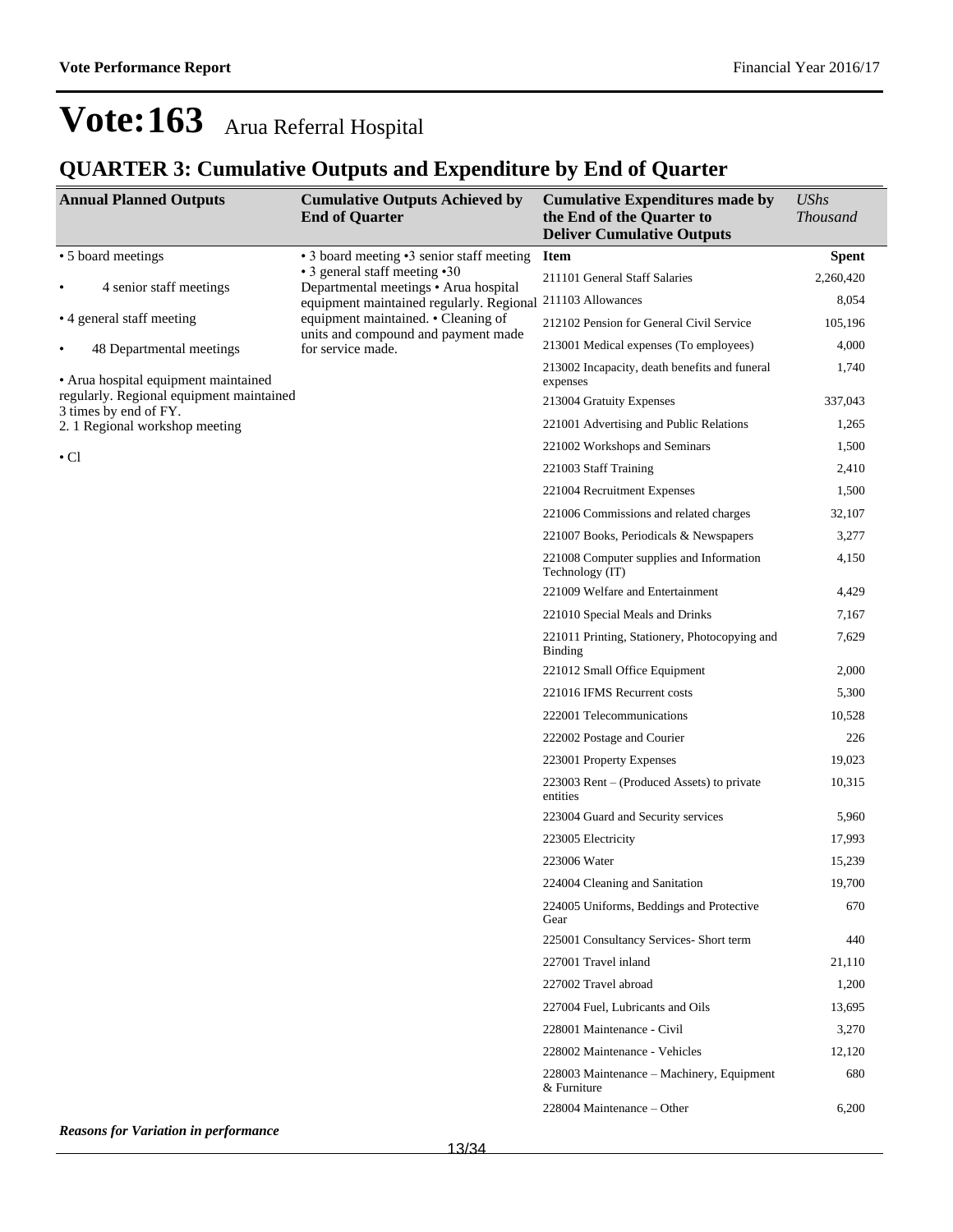### **QUARTER 3: Cumulative Outputs and Expenditure by End of Quarter**

| <b>Annual Planned Outputs</b>                            | <b>Cumulative Outputs Achieved by</b><br><b>End of Quarter</b> | <b>Cumulative Expenditures made by</b><br>the End of the Quarter to<br><b>Deliver Cumulative Outputs</b>                             | <b>UShs</b><br><b>Thousand</b> |
|----------------------------------------------------------|----------------------------------------------------------------|--------------------------------------------------------------------------------------------------------------------------------------|--------------------------------|
| No variation                                             |                                                                |                                                                                                                                      |                                |
|                                                          |                                                                | <b>Total</b>                                                                                                                         | 2,947,553                      |
|                                                          |                                                                | Wage Recurrent                                                                                                                       | 2,260,420                      |
|                                                          |                                                                | Non Wage Recurrent                                                                                                                   | 683,156                        |
|                                                          |                                                                | AIA                                                                                                                                  | 3,977                          |
| <b>Output: 06 Prevention and rehabilitation services</b> |                                                                |                                                                                                                                      |                                |
| 18,000 mothers for ANC,                                  | • 13,438 mothers attended Antenatal Care Item                  |                                                                                                                                      | <b>Spent</b>                   |
| 2,700 Family planning contacts,                          | Clinic, • 3,746 Family planning contacts<br>were made.         | 211103 Allowances                                                                                                                    | 1,527                          |
|                                                          |                                                                | 213001 Medical expenses (To employees)<br>213002 Incapacity, death benefits and funeral<br>expenses<br>221002 Workshops and Seminars | 1,695                          |
|                                                          |                                                                | 300                                                                                                                                  |                                |
|                                                          |                                                                |                                                                                                                                      | 750                            |
|                                                          |                                                                | 221003 Staff Training                                                                                                                | 2,020                          |
|                                                          |                                                                | 221008 Computer supplies and Information<br>Technology (IT)                                                                          | 250                            |
|                                                          |                                                                | 221009 Welfare and Entertainment                                                                                                     | 300                            |
|                                                          |                                                                | 221011 Printing, Stationery, Photocopying and<br><b>Binding</b>                                                                      | 4,150                          |
|                                                          |                                                                | 222001 Telecommunications                                                                                                            | 270                            |
|                                                          |                                                                | 223001 Property Expenses                                                                                                             | 428                            |
|                                                          |                                                                | 223005 Electricity                                                                                                                   | 2,500                          |
|                                                          |                                                                | 223006 Water                                                                                                                         | 2,500                          |
|                                                          |                                                                | 223007 Other Utilities- (fuel, gas, firewood,<br>charcoal)                                                                           | 1,053                          |
|                                                          |                                                                | 224005 Uniforms, Beddings and Protective<br>Gear                                                                                     | 610                            |
|                                                          |                                                                | 227001 Travel inland                                                                                                                 | 6,144                          |
|                                                          |                                                                | 227004 Fuel, Lubricants and Oils                                                                                                     | 4,000                          |
|                                                          |                                                                | 228001 Maintenance - Civil                                                                                                           | 3,932                          |

#### *Reasons for Variation in performance*

No significant variation in mothers attending ANC. However more couples have come forward to impress family planning due to the media campaigns.

|                                         |                                                 | <b>Total</b>                            | 32,428       |
|-----------------------------------------|-------------------------------------------------|-----------------------------------------|--------------|
|                                         |                                                 | Wage Recurrent                          | $\Omega$     |
|                                         |                                                 | Non Wage Recurrent                      | 32,028       |
|                                         |                                                 | AIA                                     | 400          |
| <b>Output: 07 Immunisation services</b> |                                                 |                                         |              |
| 27,800 children immunized,              | $\cdot$ 30,756 children immunized $\cdot$ 1,651 | <b>Item</b>                             | <b>Spent</b> |
| $2,300$ women<br>immunized,             | women immunized                                 | 211103 Allowances                       | 12,862       |
|                                         |                                                 | 221001 Advertising and Public Relations | 565          |

#### *Reasons for Variation in performance*

No significant variation.

227004 Fuel, Lubricants and Oils 7,470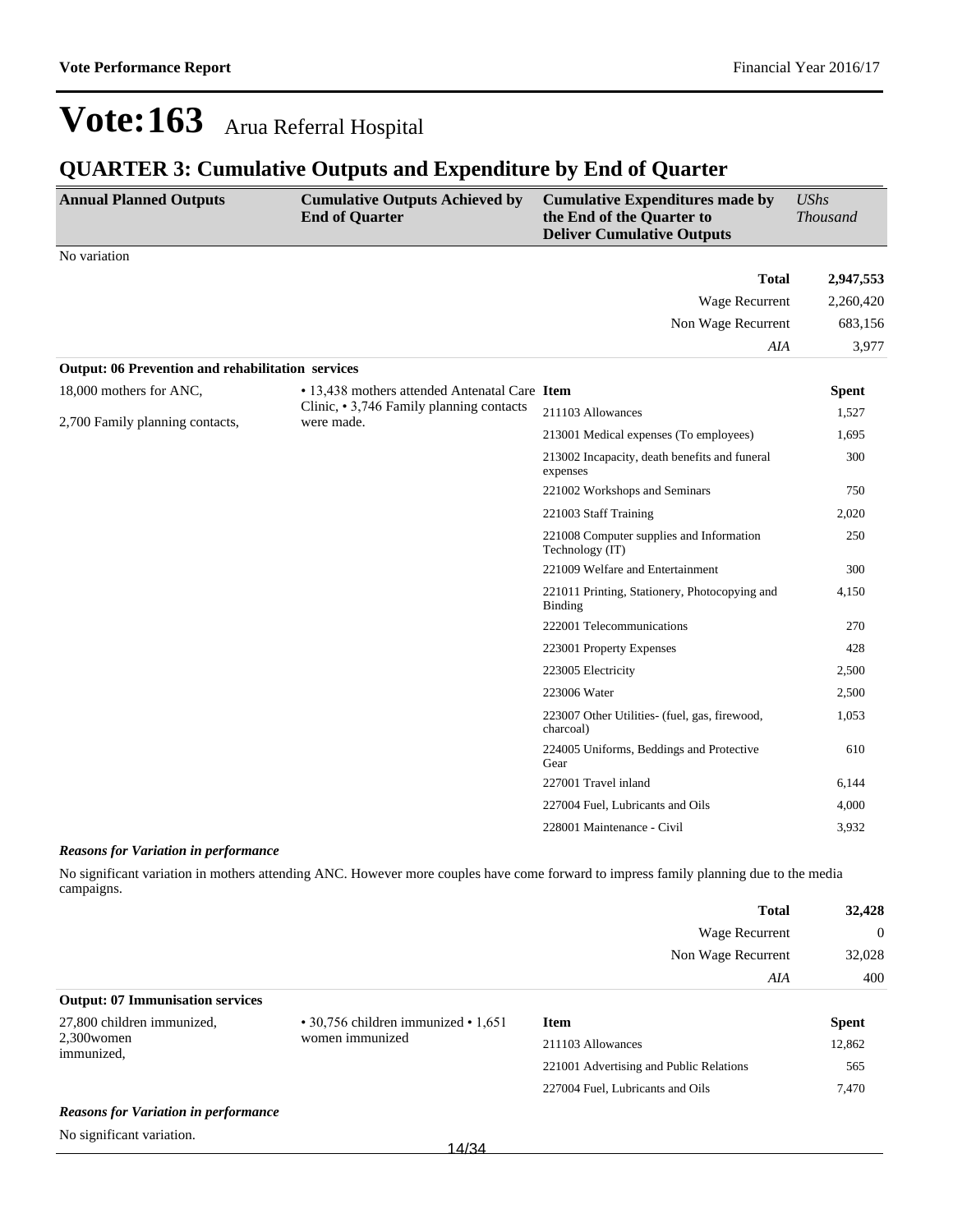227001 Travel inland 3,800

## **Vote:163** Arua Referral Hospital

### **QUARTER 3: Cumulative Outputs and Expenditure by End of Quarter**

| <b>Annual Planned Outputs</b> | <b>Cumulative Outputs Achieved by</b><br><b>End of Quarter</b> | <b>Cumulative Expenditures made by</b><br>the End of the Quarter to<br><b>Deliver Cumulative Outputs</b> | UShs<br><i>Thousand</i> |
|-------------------------------|----------------------------------------------------------------|----------------------------------------------------------------------------------------------------------|-------------------------|
|                               |                                                                | <b>Total</b>                                                                                             | 20,897                  |
|                               |                                                                | Wage Recurrent                                                                                           | $\overline{0}$          |
|                               |                                                                | Non Wage Recurrent                                                                                       | 20,427                  |
|                               |                                                                | AIA                                                                                                      | 470                     |
|                               |                                                                | <b>Total For SubProgramme</b>                                                                            | 3,332,749               |
|                               |                                                                | Wage Recurrent                                                                                           | 2,260,420               |
|                               |                                                                | Non Wage Recurrent                                                                                       | 1,044,986               |
|                               |                                                                | AIA                                                                                                      | 27,343                  |
| <b>Recurrent Programmes</b>   |                                                                |                                                                                                          |                         |

**Subprogram: 02 Arua Referral Hospital Internal Audit**

*Outputs Provided*

### **Output: 05 Hospital Management and support services**

| 1. Production and submitting monthly<br>reports<br>2. Advising management on financial | 1) Three Quarterly audits done, reports<br>produced.<br>2) Management advised on financial<br>matters.<br>3) Supervision and strengthening of<br>internal control systems done. | Item                                                        | <b>Spent</b> |
|----------------------------------------------------------------------------------------|---------------------------------------------------------------------------------------------------------------------------------------------------------------------------------|-------------------------------------------------------------|--------------|
|                                                                                        |                                                                                                                                                                                 | 211103 Allowances                                           | 3,500        |
| matters.                                                                               |                                                                                                                                                                                 | 213001 Medical expenses (To employees)                      | 758          |
| 3. Supervision and strengthening of                                                    |                                                                                                                                                                                 | 221003 Staff Training                                       | 1,500        |
| internal control systems.                                                              |                                                                                                                                                                                 | 221008 Computer supplies and Information<br>Technology (IT) | 1,455        |
|                                                                                        |                                                                                                                                                                                 | 221009 Welfare and Entertainment                            | 293          |
|                                                                                        |                                                                                                                                                                                 | 221011 Printing, Stationery, Photocopying and<br>Binding    | 750          |
|                                                                                        |                                                                                                                                                                                 | 222001 Telecommunications                                   | 270          |

*Reasons for Variation in performance*

No significant variations.

| 12,325         | <b>Total</b>                  |
|----------------|-------------------------------|
| $\overline{0}$ | <b>Wage Recurrent</b>         |
| 12,325         | Non Wage Recurrent            |
| $\overline{0}$ | AIA                           |
| 12,325         | <b>Total For SubProgramme</b> |
| $\overline{0}$ | <b>Wage Recurrent</b>         |
| 12,325         | Non Wage Recurrent            |
| $\overline{0}$ | AIA                           |
|                |                               |

*Recurrent Programmes*

**Subprogram: 03 Arua Regional Maintenance**

*Outputs Provided*

**Output: 05 Hospital Management and support services**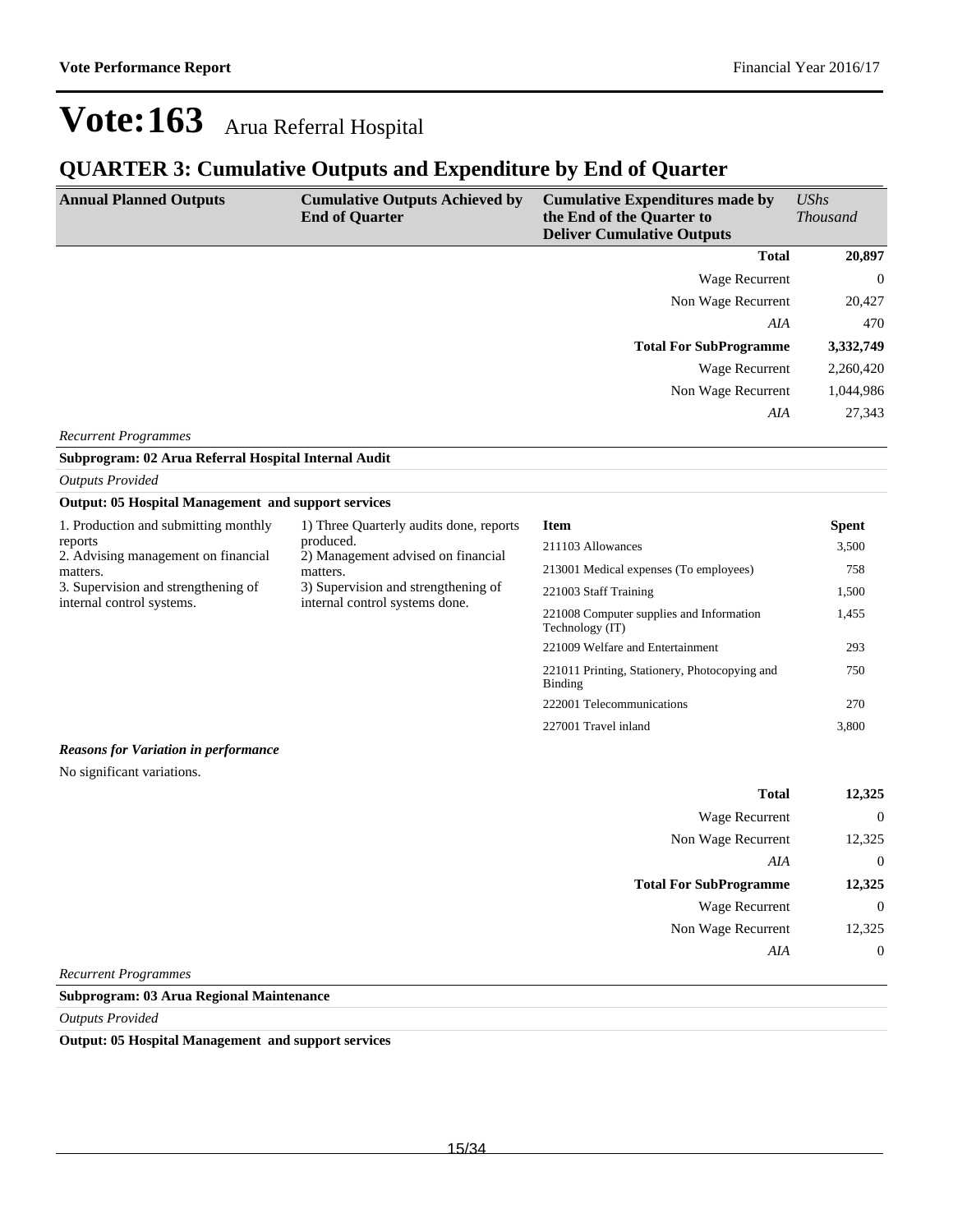### **QUARTER 3: Cumulative Outputs and Expenditure by End of Quarter**

| <b>Annual Planned Outputs</b>                                                                                                                                                       | <b>Cumulative Outputs Achieved by</b><br><b>End of Quarter</b>            | <b>Cumulative Expenditures made by</b><br>the End of the Quarter to<br><b>Deliver Cumulative Outputs</b> | UShs<br><b>Thousand</b> |
|-------------------------------------------------------------------------------------------------------------------------------------------------------------------------------------|---------------------------------------------------------------------------|----------------------------------------------------------------------------------------------------------|-------------------------|
| 1. Assorted medical equipment                                                                                                                                                       | 1. Three rounds of equipment                                              | <b>Item</b>                                                                                              | <b>Spent</b>            |
| maintained.<br>2. Spare parts procured                                                                                                                                              | maintenance outreach program<br>undertaken covering the facilities in all | 211103 Allowances                                                                                        | 5,248                   |
|                                                                                                                                                                                     | West Nile districts.                                                      | 221002 Workshops and Seminars                                                                            | 8,028                   |
| 3. Planning for the regional equipment out 2. Repairs on equipment and<br>reach services                                                                                            | identification of needs done. Two medical                                 | 221003 Staff Training                                                                                    | 6,775                   |
| equipment regional user training<br>4. Planning and organizing regional<br>conducted.<br>equipment meeting<br>User training conducted<br>3. Reports produced.<br>5 Reports produced |                                                                           | 221008 Computer supplies and Information<br>Technology (IT)                                              | 485                     |
|                                                                                                                                                                                     | 221011 Printing, Stationery, Photocopying and<br>Binding                  | 2,980                                                                                                    |                         |
| Accountabilities retired.                                                                                                                                                           |                                                                           | 223005 Electricity                                                                                       | 1,000                   |
|                                                                                                                                                                                     |                                                                           | 224004 Cleaning and Sanitation                                                                           | 8,200                   |
|                                                                                                                                                                                     |                                                                           | 227001 Travel inland                                                                                     | 20,204                  |
|                                                                                                                                                                                     |                                                                           | 227004 Fuel, Lubricants and Oils                                                                         | 5,146                   |
| $\mathbf{p}$ and $\mathbf{r}$ is the set of $\mathbf{r}$                                                                                                                            |                                                                           | 228003 Maintenance – Machinery, Equipment<br>& Furniture                                                 | 56,726                  |

#### *Reasons for Variation in performance*

No significant variations

| 114,791  | <b>Total</b>                  |
|----------|-------------------------------|
| $\theta$ | Wage Recurrent                |
| 114,791  | Non Wage Recurrent            |
| 0        | AIA                           |
|          |                               |
| 114,791  | <b>Total For SubProgramme</b> |
| $\theta$ | Wage Recurrent                |
| 114,791  | Non Wage Recurrent            |

#### *Development Projects*

#### **Project: 1004 Arua Rehabilitation Referral Hospital**

*Capital Purchases*

L,

### **Output: 72 Government Buildings and Administrative Infrastructure**

| 1. Site meetings and supervision of works 1. Procurement of contractor for                                           |                                                                                                                                                                                                              | Item                                                               | <b>Spent</b> |
|----------------------------------------------------------------------------------------------------------------------|--------------------------------------------------------------------------------------------------------------------------------------------------------------------------------------------------------------|--------------------------------------------------------------------|--------------|
| for hospital store, sanitation system in the construction of Medicines store,<br>staff quarters, Repair of walkways. | <b>Continuation Medicines Stores</b><br>2. Feedback on Master plan development. construction works, site meetings and site<br>inspections.                                                                   | 281503 Engineering and Design Studies &<br>Plans for capital works | 53,100       |
|                                                                                                                      |                                                                                                                                                                                                              | 312101 Non-Residential Buildings                                   | 180,586      |
|                                                                                                                      | 2. Procurement of contractor for<br>rehabilitation of the sewerage/sanitation<br>system in the hospital quarters. Works<br>completed in O3.<br>3. Master plan design feedback, final plan<br>expected in Q4. | 312104 Other Structures                                            | 55,956       |

### *Reasons for Variation in performance*

The hospital is on course to achieve its plans.

| 289,642  | <b>Total</b>              |       |
|----------|---------------------------|-------|
| 289,642  | <b>GoU</b> Development    |       |
| $\theta$ | <b>External Financing</b> |       |
| $\theta$ | AIA                       | 16/34 |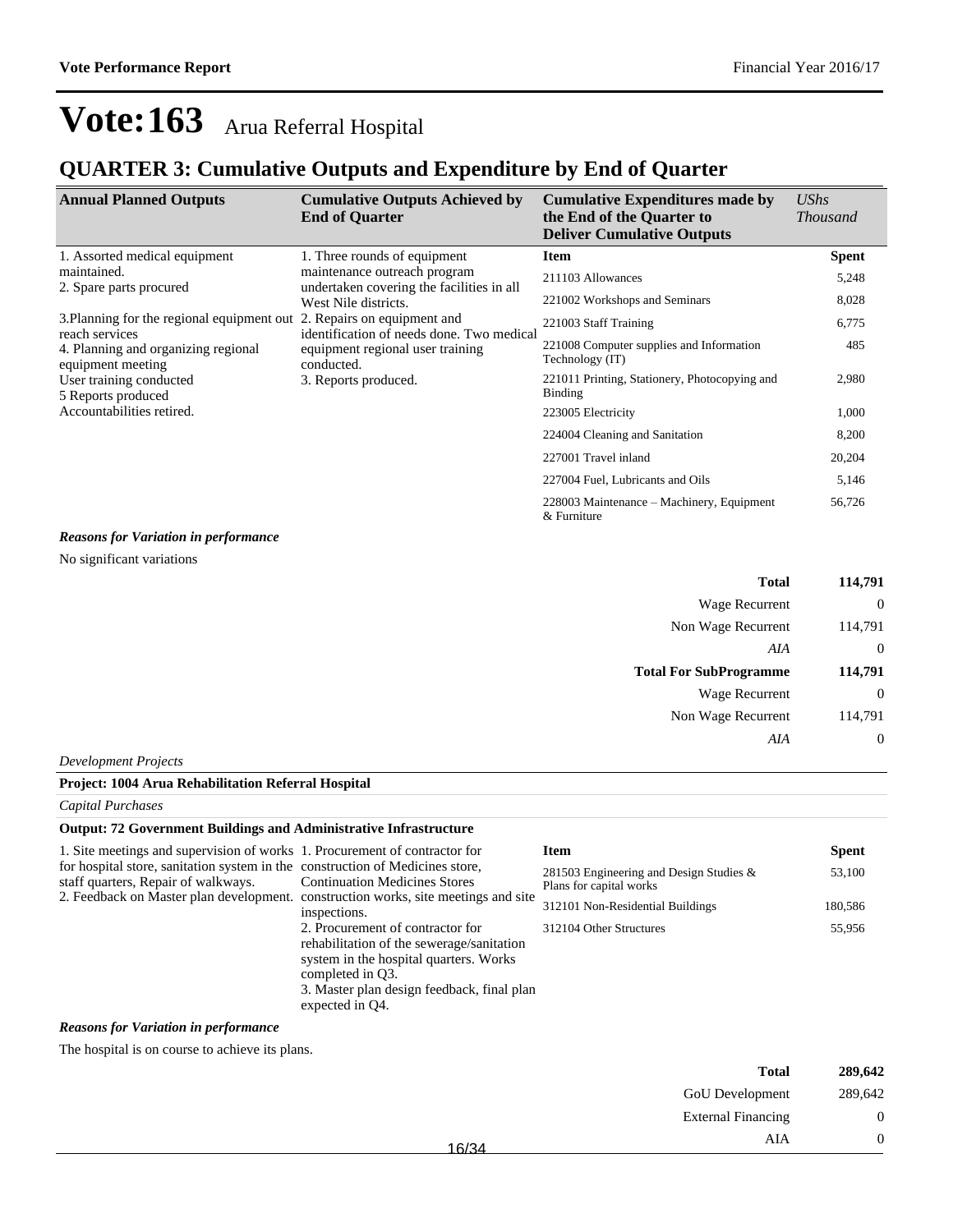## **QUARTER 3: Cumulative Outputs and Expenditure by End of Quarter**

| <b>Annual Planned Outputs</b> | <b>Cumulative Outputs Achieved by</b><br><b>End of Quarter</b> | <b>Cumulative Expenditures made by</b><br>the End of the Quarter to<br><b>Deliver Cumulative Outputs</b> | UShs<br><b>Thousand</b> |
|-------------------------------|----------------------------------------------------------------|----------------------------------------------------------------------------------------------------------|-------------------------|
|                               |                                                                | <b>Total For SubProgramme</b>                                                                            | 289,642                 |
|                               |                                                                | <b>GoU</b> Development                                                                                   | 289,642                 |
|                               |                                                                | <b>External Financing</b>                                                                                | $\overline{0}$          |
|                               |                                                                | AIA                                                                                                      | $\mathbf{0}$            |
|                               |                                                                | <b>GRAND TOTAL</b>                                                                                       | 3,749,507               |
|                               |                                                                | Wage Recurrent                                                                                           | 2,260,420               |
|                               |                                                                | Non Wage Recurrent                                                                                       | 1,172,102               |
|                               |                                                                | <b>GoU</b> Development                                                                                   | 289,642                 |
|                               |                                                                | <b>External Financing</b>                                                                                | $\overline{0}$          |
|                               |                                                                | AIA                                                                                                      | 27.343                  |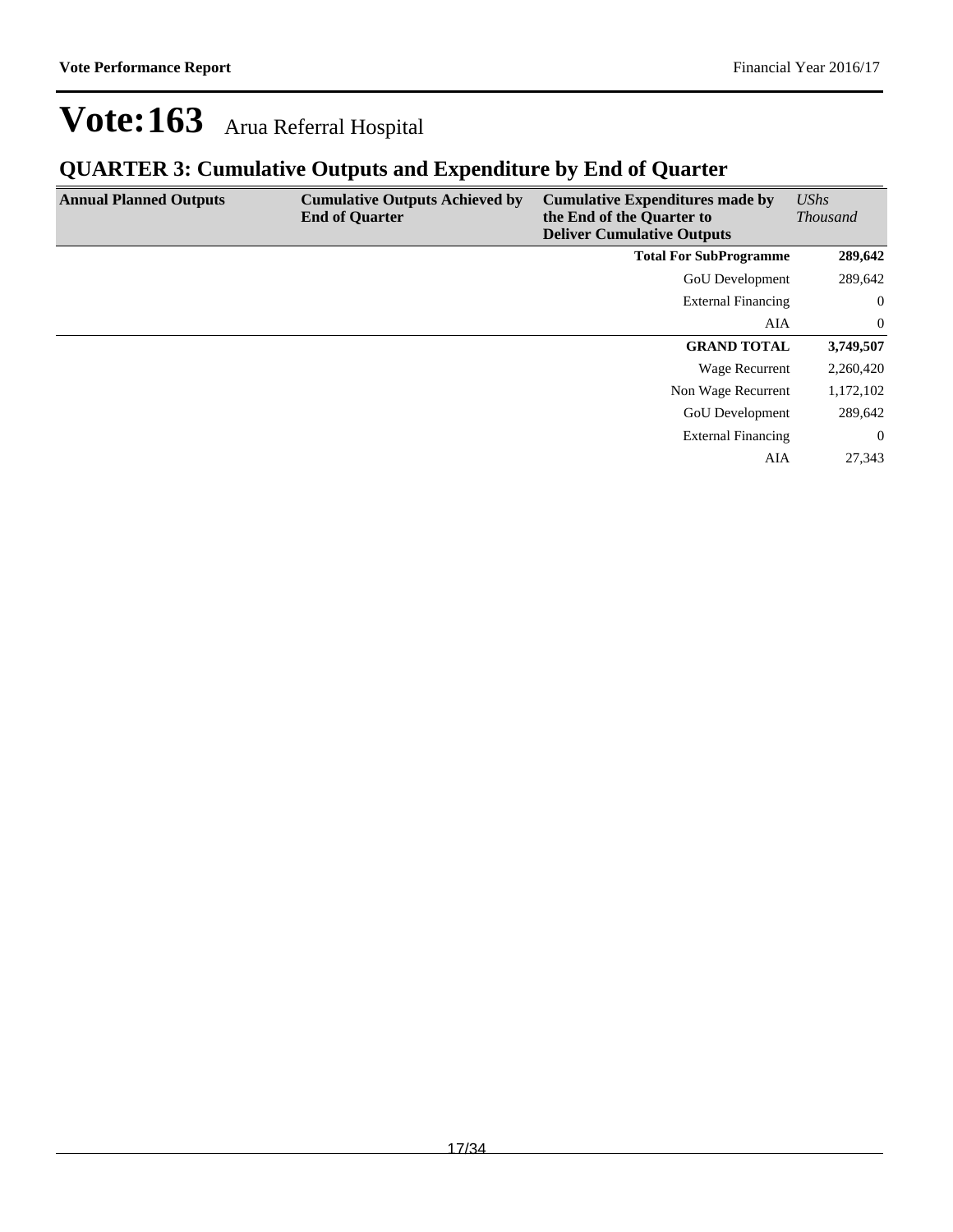### **QUARTER 3: Outputs and Expenditure in Quarter**

| <b>Outputs Planned in Quarter</b>                      | <b>Actual Outputs Achieved in</b><br>Quarter                                         | <b>Expenditures incurred in the</b><br><b>Quarter to deliver outputs</b> | <b>UShs</b><br><b>Thousand</b> |
|--------------------------------------------------------|--------------------------------------------------------------------------------------|--------------------------------------------------------------------------|--------------------------------|
| <b>Program: 56 Regional Referral Hospital Services</b> |                                                                                      |                                                                          |                                |
| <b>Recurrent Programmes</b>                            |                                                                                      |                                                                          |                                |
| Subprogram: 01 Arua Referral Hospital Services         |                                                                                      |                                                                          |                                |
| <b>Outputs Provided</b>                                |                                                                                      |                                                                          |                                |
| <b>Output: 01 Inpatient services</b>                   |                                                                                      |                                                                          |                                |
| 5,000 Admissions.                                      | • 5,191 Admissions. • 738 Major                                                      | <b>Item</b>                                                              | <b>Spent</b>                   |
| 870 major Surgeries                                    | Surgeries, • 1,510 deliveries, • 97% Bed<br>Occupancy Rate, • 4.7days Average length | 211103 Allowances                                                        | 17,495                         |
|                                                        | of stay.                                                                             | 213001 Medical expenses (To employees)                                   | 7,184                          |
| 1500 deliveries<br>85% Bed Occupancy rate              |                                                                                      | 213002 Incapacity, death benefits and funeral<br>expenses                | 2,300                          |
| 4 days Average length of stay                          |                                                                                      | 221002 Workshops and Seminars                                            | 2,390                          |
|                                                        |                                                                                      | 221003 Staff Training                                                    | 2,940                          |
|                                                        |                                                                                      | 221008 Computer supplies and Information<br>Technology (IT)              | 1,392                          |
|                                                        |                                                                                      | 221009 Welfare and Entertainment                                         | 5,290                          |
|                                                        |                                                                                      | 221010 Special Meals and Drinks                                          | 26,704                         |
|                                                        |                                                                                      | 221011 Printing, Stationery, Photocopying and<br>Binding                 | 13,998                         |
|                                                        |                                                                                      | 222001 Telecommunications                                                | 270                            |
|                                                        |                                                                                      | 223001 Property Expenses                                                 | 3,750                          |
|                                                        |                                                                                      | 223002 Rates                                                             | 1,250                          |
|                                                        |                                                                                      | 223005 Electricity                                                       | 16,000                         |
|                                                        |                                                                                      | 223006 Water                                                             | 14,000                         |
|                                                        |                                                                                      | 223007 Other Utilities- (fuel, gas, firewood,<br>charcoal)               | 2,459                          |
|                                                        |                                                                                      | 224004 Cleaning and Sanitation                                           | 20,500                         |
|                                                        |                                                                                      | 224005 Uniforms, Beddings and Protective<br>Gear                         | 1,253                          |
|                                                        |                                                                                      | 227001 Travel inland                                                     | 17,357                         |
|                                                        |                                                                                      | 227002 Travel abroad                                                     | 500                            |
|                                                        |                                                                                      | 227004 Fuel, Lubricants and Oils                                         | 16,500                         |
|                                                        |                                                                                      | 228001 Maintenance - Civil                                               | 5,100                          |
|                                                        |                                                                                      | 228002 Maintenance - Vehicles                                            | 2,826                          |
|                                                        |                                                                                      | 228004 Maintenance – Other                                               | 3,276                          |

#### *Reasons for Variation in performance*

There has been increase in the Admissions due to many referrals from lower health facilities and refugees camps.

| 184,734        | <b>Total</b>       |
|----------------|--------------------|
| $\overline{0}$ | Wage Recurrent     |
| 174,734        | Non Wage Recurrent |
| 10,000         | AIA                |
|                |                    |

**Output: 02 Outpatient services**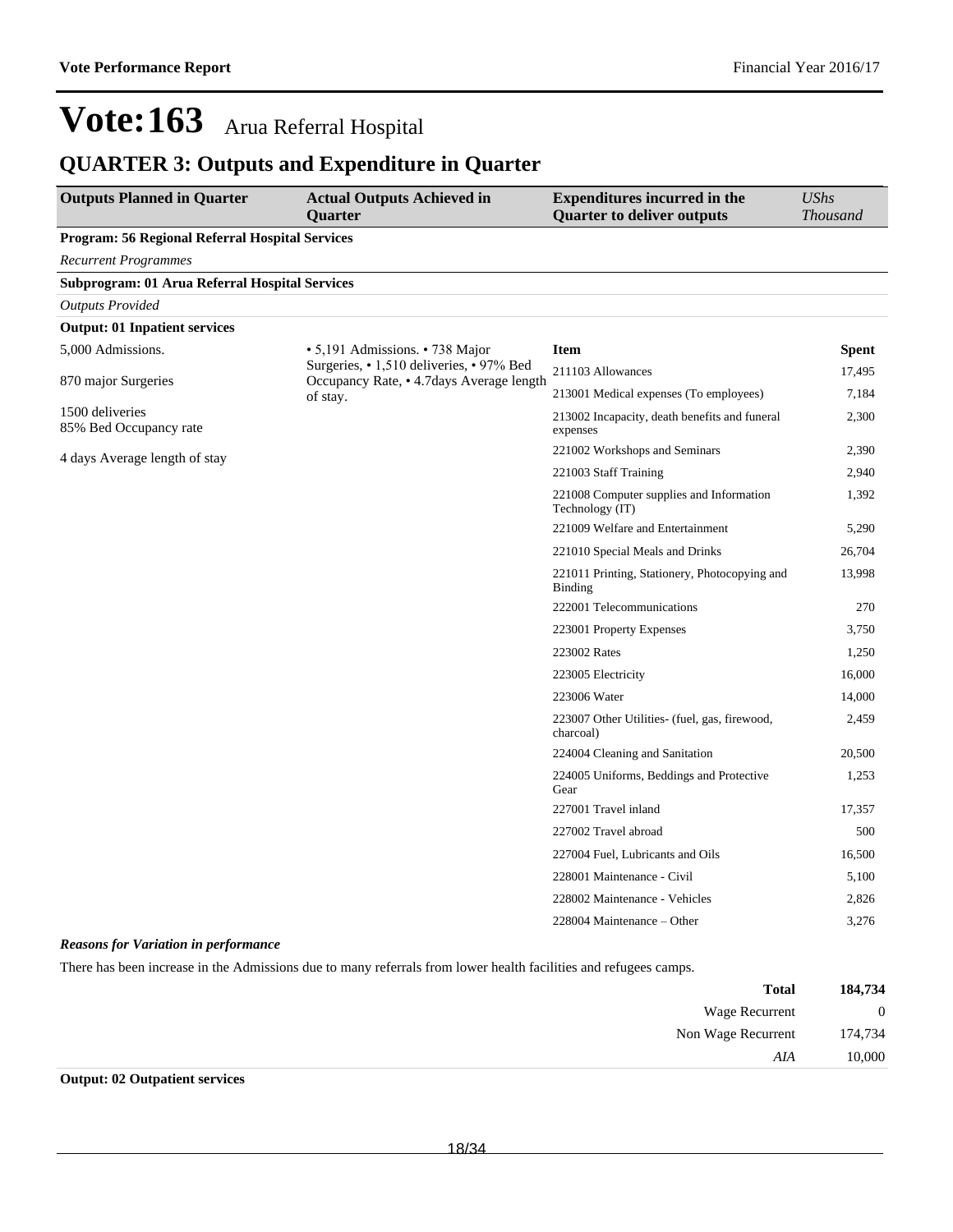### **QUARTER 3: Outputs and Expenditure in Quarter**

| <b>Outputs Planned in Quarter</b> | <b>Actual Outputs Achieved in</b><br><b>Ouarter</b> | <b>Expenditures incurred in the</b><br><b>Quarter to deliver outputs</b> | <b>UShs</b><br><b>Thousand</b> |
|-----------------------------------|-----------------------------------------------------|--------------------------------------------------------------------------|--------------------------------|
| 10,000 General OPD attendance     | • 7,864 General OPD attendance. • 31,147            | <b>Item</b>                                                              | <b>Spent</b>                   |
| 36,000 Special clinic attendance  | Special clinic attendance                           | 211103 Allowances                                                        | 10,530                         |
|                                   |                                                     | 213001 Medical expenses (To employees)                                   | 3,750                          |
|                                   |                                                     | 213002 Incapacity, death benefits and funeral<br>expenses                | 1,198                          |
|                                   |                                                     | 221002 Workshops and Seminars                                            | 4,200                          |
|                                   |                                                     | 221003 Staff Training                                                    | 2,060                          |
|                                   |                                                     | 221008 Computer supplies and Information<br>Technology (IT)              | 625                            |
|                                   |                                                     | 221009 Welfare and Entertainment                                         | 5,999                          |
|                                   |                                                     | 221011 Printing, Stationery, Photocopying and<br><b>Binding</b>          | 12,500                         |
|                                   |                                                     | 222001 Telecommunications                                                | 750                            |
|                                   |                                                     | 223001 Property Expenses                                                 | 1,950                          |
|                                   |                                                     | 223005 Electricity                                                       | 8,000                          |
|                                   |                                                     | 223006 Water                                                             | 6,000                          |
|                                   |                                                     | 224004 Cleaning and Sanitation                                           | 9,884                          |
|                                   |                                                     | 224005 Uniforms, Beddings and Protective<br>Gear                         | 938                            |
|                                   |                                                     | 227001 Travel inland                                                     | 10,205                         |
|                                   |                                                     | 227004 Fuel, Lubricants and Oils                                         | 3,380                          |
|                                   |                                                     | 228001 Maintenance - Civil                                               | 3,548                          |
|                                   |                                                     | 228004 Maintenance – Other                                               | 1,875                          |

### *Reasons for Variation in performance*

There is no significant variation in the number of specialized clinic attendance. However the general OPD attendance continues to decline possibly due to the deployment of medical officers at health centre IVs where most of the general OPD cases are managed.

| 87,391         | <b>Total</b>       |
|----------------|--------------------|
| $\overline{0}$ | Wage Recurrent     |
| 86,416         | Non Wage Recurrent |
| 975            | AIA                |

**Output: 03 Medicines and health supplies procured and dispensed**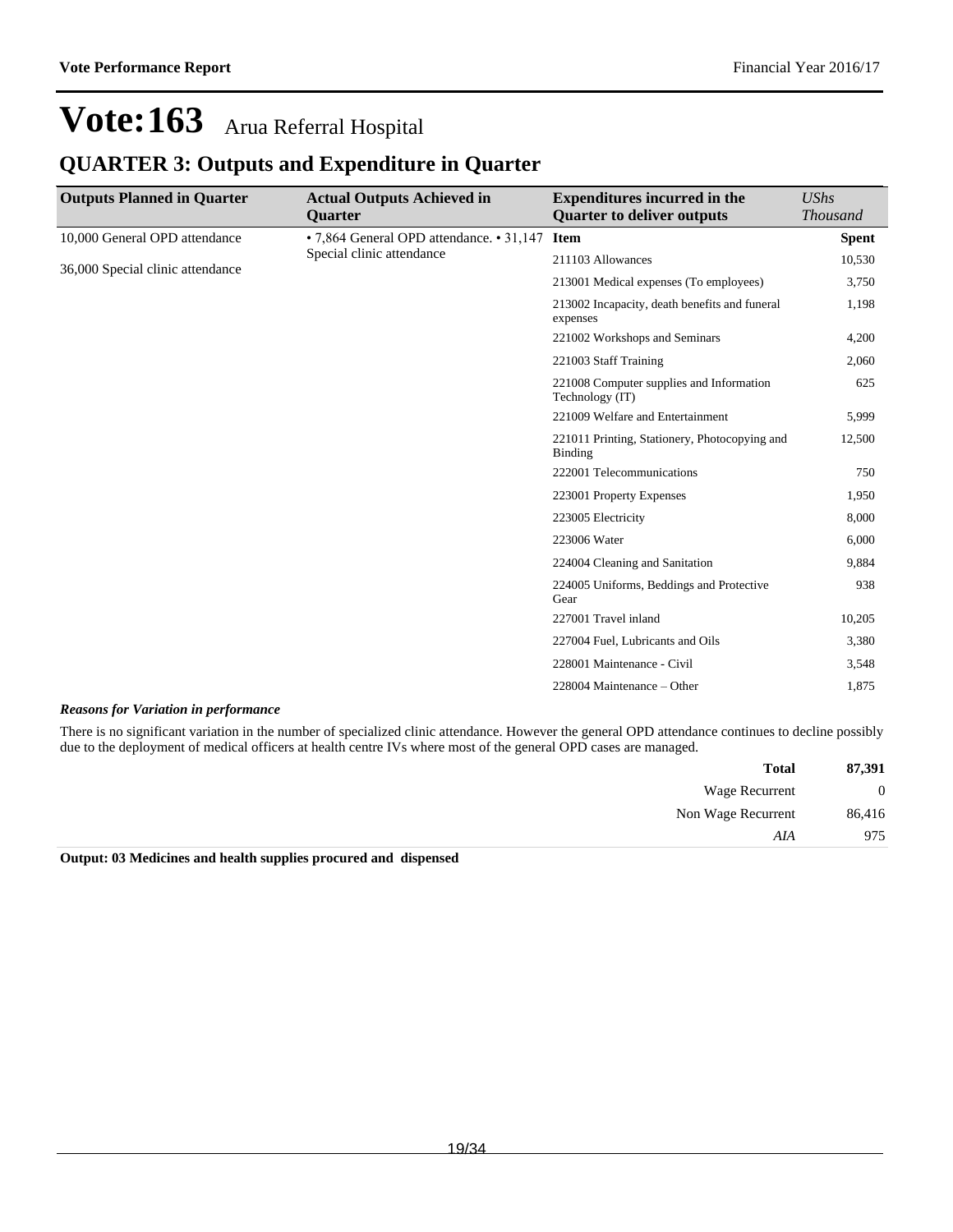## **QUARTER 3: Outputs and Expenditure in Quarter**

| <b>Outputs Planned in Quarter</b>           | <b>Actual Outputs Achieved in</b><br>Quarter                                                                                                                                       | <b>Expenditures incurred in the</b><br><b>Quarter to deliver outputs</b> | UShs<br><b>Thousand</b>                          |       |
|---------------------------------------------|------------------------------------------------------------------------------------------------------------------------------------------------------------------------------------|--------------------------------------------------------------------------|--------------------------------------------------|-------|
| 1. adequate stocks of medicines and         | (1) Medicines and Supplies worth UGX<br>190,961,259 supplied by NMS, which is<br>17% of the Annual budget of<br>UGX1,019,936,444. (2). No expiry of<br>items in stores registered. | <b>Item</b>                                                              | <b>Spent</b>                                     |       |
| supplies                                    |                                                                                                                                                                                    |                                                                          | 211103 Allowances                                | 5,981 |
| 2.non-expiry of items in stores.            |                                                                                                                                                                                    | 213001 Medical expenses (To employees)                                   | 400                                              |       |
|                                             |                                                                                                                                                                                    | 213002 Incapacity, death benefits and funeral<br>expenses                | 309                                              |       |
|                                             |                                                                                                                                                                                    | 221003 Staff Training                                                    | 250                                              |       |
|                                             |                                                                                                                                                                                    | 221008 Computer supplies and Information<br>Technology (IT)              | 125                                              |       |
|                                             |                                                                                                                                                                                    | 221011 Printing, Stationery, Photocopying and<br><b>Binding</b>          | 1,000                                            |       |
|                                             |                                                                                                                                                                                    | 223001 Property Expenses                                                 | 99                                               |       |
|                                             |                                                                                                                                                                                    | 223005 Electricity                                                       | 2,000                                            |       |
|                                             |                                                                                                                                                                                    | 223006 Water                                                             | 2,500                                            |       |
|                                             |                                                                                                                                                                                    | 224001 Medical and Agricultural supplies                                 | 10,567                                           |       |
|                                             |                                                                                                                                                                                    | 224004 Cleaning and Sanitation                                           | 300                                              |       |
|                                             |                                                                                                                                                                                    |                                                                          | 224005 Uniforms, Beddings and Protective<br>Gear | 473   |
|                                             |                                                                                                                                                                                    | 227001 Travel inland                                                     | 3,960                                            |       |
|                                             |                                                                                                                                                                                    | 227004 Fuel, Lubricants and Oils                                         | 3,390                                            |       |
|                                             |                                                                                                                                                                                    | 228001 Maintenance - Civil                                               | 1,500                                            |       |
| <b>Reasons for Variation in performance</b> |                                                                                                                                                                                    |                                                                          |                                                  |       |

No significant variation in supplies of medicines and supplies.

| 32,853         | <b>Total</b>       |
|----------------|--------------------|
| $\overline{0}$ | Wage Recurrent     |
| 22,287         | Non Wage Recurrent |
| 10,567         | AIA                |

**Output: 04 Diagnostic services**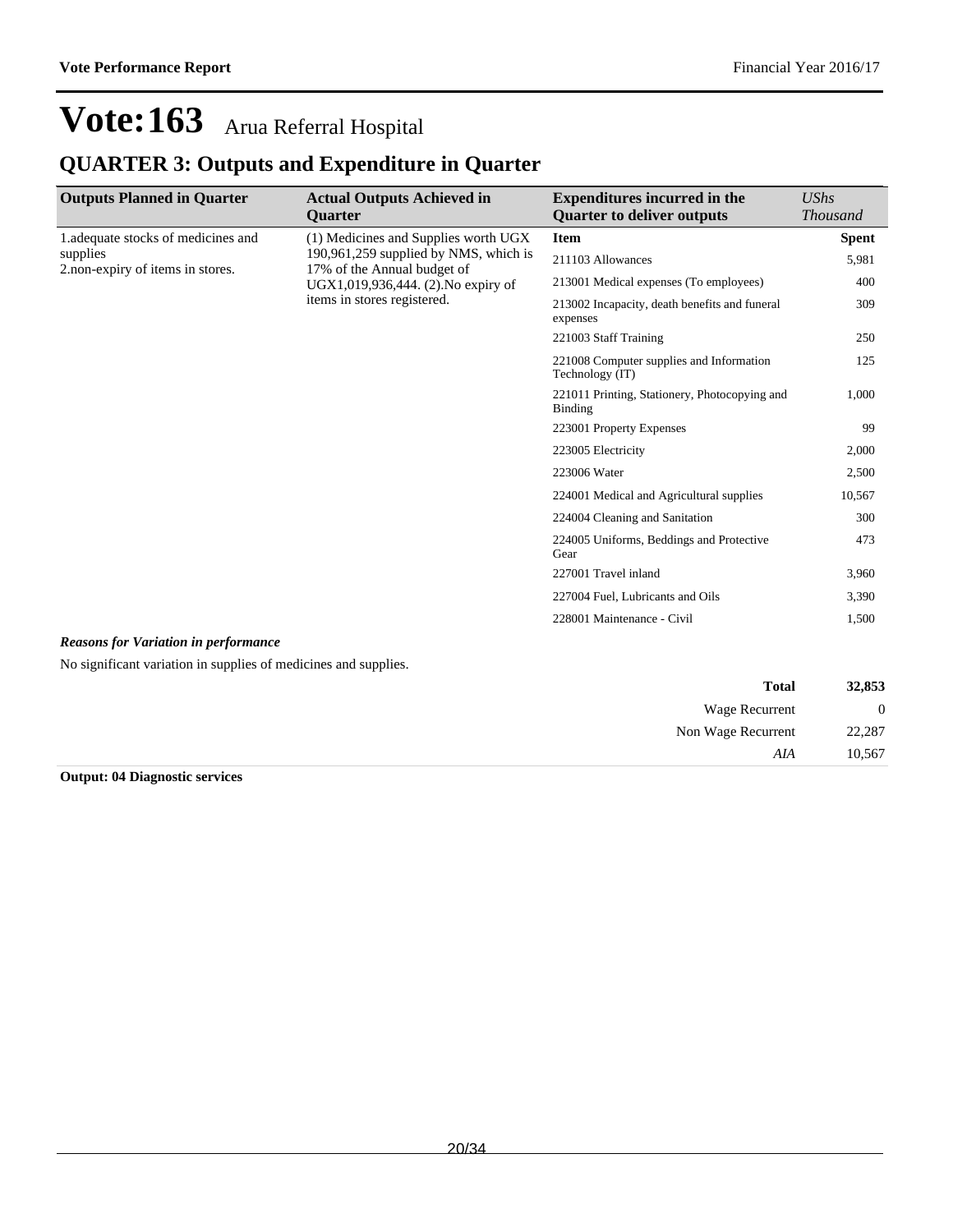### **QUARTER 3: Outputs and Expenditure in Quarter**

| <b>Outputs Planned in Quarter</b>                                                                                | <b>Actual Outputs Achieved in</b><br><b>Ouarter</b> | <b>Expenditures incurred in the</b><br><b>Quarter to deliver outputs</b> | <b>UShs</b><br><b>Thousand</b> |
|------------------------------------------------------------------------------------------------------------------|-----------------------------------------------------|--------------------------------------------------------------------------|--------------------------------|
| 40,000 lab tests done,                                                                                           | • 41,022 Laboratory tests done, • 1,534             | Item                                                                     | <b>Spent</b>                   |
|                                                                                                                  | imagings done • 19 postmortems done                 | 211103 Allowances                                                        | 2,105                          |
| 845 imagings done,                                                                                               |                                                     | 213001 Medical expenses (To employees)                                   | 1,153                          |
| 20 postmortems done                                                                                              |                                                     | 213002 Incapacity, death benefits and funeral<br>expenses                | 400                            |
|                                                                                                                  |                                                     | 221002 Workshops and Seminars                                            | 1,360                          |
|                                                                                                                  |                                                     | 221003 Staff Training                                                    | 1,840                          |
|                                                                                                                  |                                                     | 221008 Computer supplies and Information<br>Technology (IT)              | 270                            |
|                                                                                                                  |                                                     | 221009 Welfare and Entertainment                                         | 400                            |
|                                                                                                                  |                                                     | 221011 Printing, Stationery, Photocopying and<br><b>Binding</b>          | 2,038                          |
|                                                                                                                  |                                                     | 222001 Telecommunications                                                | 469                            |
|                                                                                                                  |                                                     | 223001 Property Expenses                                                 | 2,721                          |
|                                                                                                                  |                                                     | 223005 Electricity                                                       | 2,000                          |
|                                                                                                                  |                                                     | 223006 Water                                                             | 1,999                          |
|                                                                                                                  |                                                     | 224005 Uniforms, Beddings and Protective<br>Gear                         | 993                            |
|                                                                                                                  |                                                     | 227001 Travel inland                                                     | 4,765                          |
|                                                                                                                  |                                                     | 227004 Fuel, Lubricants and Oils                                         | 2,000                          |
|                                                                                                                  |                                                     | 228001 Maintenance - Civil                                               | 1,900                          |
|                                                                                                                  |                                                     | 228004 Maintenance - Other                                               | 480                            |
| <b>Reasons for Variation in performance</b>                                                                      |                                                     |                                                                          |                                |
| Due to the Hep B campaign, many<br>patients are being diagnosed with<br>Henatitis B and this has meant that many |                                                     |                                                                          |                                |

Hepatitis B and this has meant that many other investigations are needed to appropriately manage them. Imaging was not conducted in QI due to closure of the unit by Atomic Energy Authority and was re started quarter 2 for Ultrasound scans and X-ray examinations started on a limited scale in Q3. This accounts for the low output than planned.

| 26,893 | <b>Total</b>       |  |
|--------|--------------------|--|
|        | Wage Recurrent     |  |
| 25,938 | Non Wage Recurrent |  |
| 955    | AIA                |  |
|        |                    |  |

**Output: 05 Hospital Management and support services**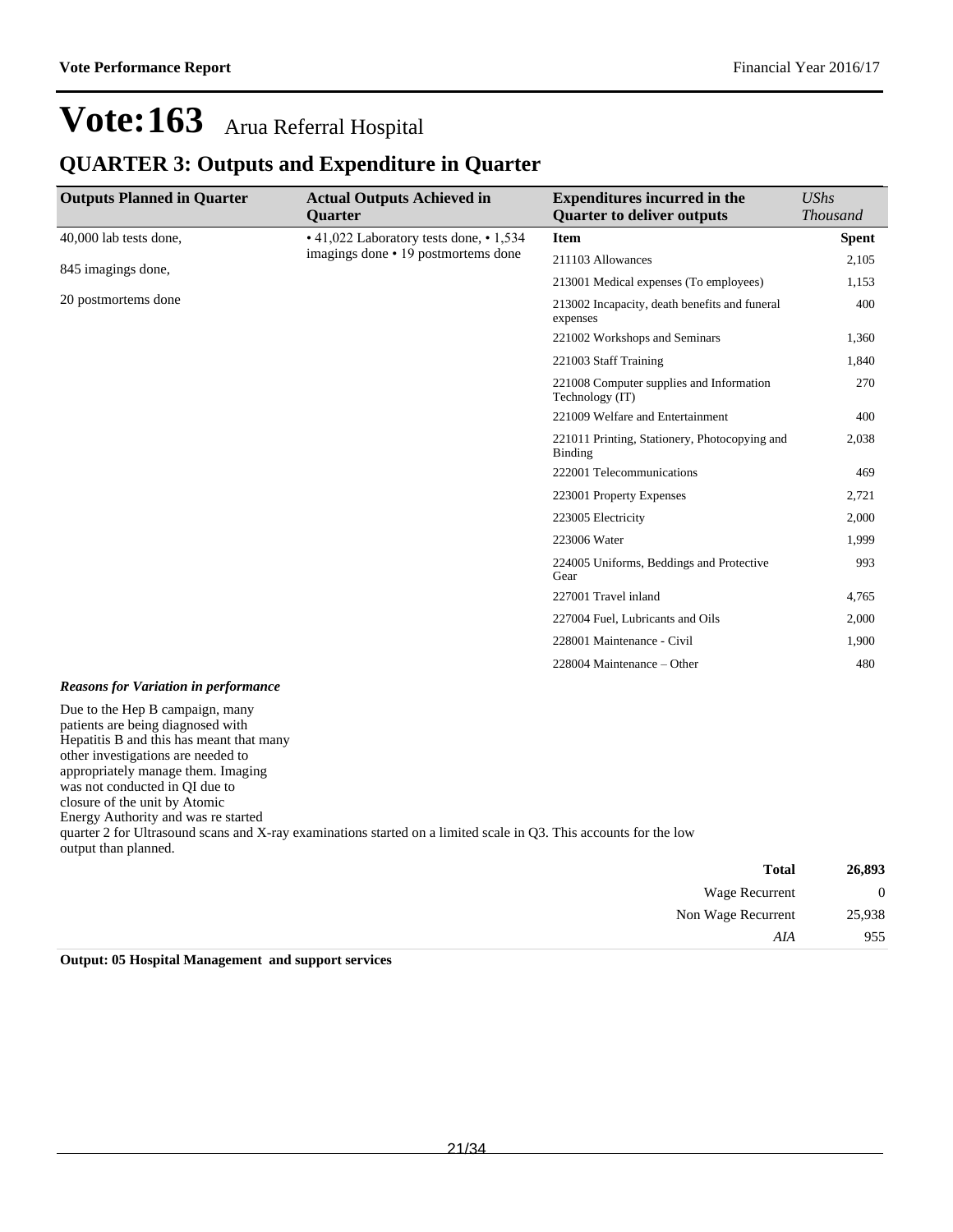## **QUARTER 3: Outputs and Expenditure in Quarter**

| <b>Outputs Planned in Quarter</b>                                                | <b>Actual Outputs Achieved in</b>                                                        | <b>Expenditures incurred in the</b>                         | <b>UShs</b><br><b>Thousand</b> |
|----------------------------------------------------------------------------------|------------------------------------------------------------------------------------------|-------------------------------------------------------------|--------------------------------|
|                                                                                  | Quarter                                                                                  | <b>Quarter to deliver outputs</b>                           |                                |
| 1 board meetings                                                                 | • 1 board meeting • 1 senior staff meeting •<br>1 general staff meeting •10 Departmental | <b>Item</b><br>211101 General Staff Salaries                | <b>Spent</b><br>2,260,420      |
| •1 senior staff meetings                                                         | meetings • Arua hospital equipment                                                       | 211103 Allowances                                           | 8,054                          |
| • 1 general staff meeting                                                        | maintained regularly. Regional equipment<br>maintained. • Cleaning of units and          | 212102 Pension for General Civil Service                    | 105,196                        |
|                                                                                  | compound and payment made for service                                                    | 213001 Medical expenses (To employees)                      | 4,000                          |
| •10 Departmental meetings                                                        | made.                                                                                    | 213002 Incapacity, death benefits and funeral               | 1,740                          |
| • Arua hospital equipment maintained<br>regularly. Regional equipment maintained |                                                                                          | expenses<br>213004 Gratuity Expenses                        | 337,043                        |
| 3 times by end of FY.                                                            |                                                                                          | 221001 Advertising and Public Relations                     | 1,265                          |
| 1 Regional workshop meeting                                                      |                                                                                          | 221002 Workshops and Seminars                               | 1,500                          |
| • Cleaning of units and comp                                                     |                                                                                          | 221003 Staff Training                                       | 2,410                          |
|                                                                                  |                                                                                          | 221004 Recruitment Expenses                                 | 1,500                          |
|                                                                                  |                                                                                          | 221006 Commissions and related charges                      | 32,107                         |
|                                                                                  |                                                                                          |                                                             |                                |
|                                                                                  |                                                                                          | 221007 Books, Periodicals & Newspapers                      | 3,277                          |
|                                                                                  |                                                                                          | 221008 Computer supplies and Information<br>Technology (IT) | 4,150                          |
|                                                                                  |                                                                                          | 221009 Welfare and Entertainment                            | 4,429                          |
|                                                                                  |                                                                                          | 221010 Special Meals and Drinks                             | 7,167                          |
|                                                                                  |                                                                                          | 221011 Printing, Stationery, Photocopying and<br>Binding    | 7,629                          |
|                                                                                  |                                                                                          | 221012 Small Office Equipment                               | 2,000                          |
|                                                                                  |                                                                                          | 221016 IFMS Recurrent costs                                 | 5,300                          |
|                                                                                  |                                                                                          | 222001 Telecommunications                                   | 10,528                         |
|                                                                                  |                                                                                          | 222002 Postage and Courier                                  | 226                            |
|                                                                                  |                                                                                          | 223001 Property Expenses                                    | 19,023                         |
|                                                                                  |                                                                                          | 223003 Rent – (Produced Assets) to private<br>entities      | 10,315                         |
|                                                                                  |                                                                                          | 223004 Guard and Security services                          | 5,960                          |
|                                                                                  |                                                                                          | 223005 Electricity                                          | 17,993                         |
|                                                                                  |                                                                                          | 223006 Water                                                | 15,239                         |
|                                                                                  |                                                                                          | 224004 Cleaning and Sanitation                              | 19,700                         |
|                                                                                  |                                                                                          | 224005 Uniforms, Beddings and Protective<br>Gear            | 670                            |
|                                                                                  |                                                                                          | 225001 Consultancy Services- Short term                     | 440                            |
|                                                                                  |                                                                                          | 227001 Travel inland                                        | 21,110                         |
|                                                                                  |                                                                                          | 227002 Travel abroad                                        | 1,200                          |
|                                                                                  |                                                                                          | 227004 Fuel, Lubricants and Oils                            | 13,695                         |
|                                                                                  |                                                                                          | 228001 Maintenance - Civil                                  | 3,270                          |
|                                                                                  |                                                                                          | 228002 Maintenance - Vehicles                               | 12,120                         |
|                                                                                  |                                                                                          | 228003 Maintenance - Machinery, Equipment<br>& Furniture    | 680                            |
|                                                                                  |                                                                                          | 228004 Maintenance – Other                                  | 6,200                          |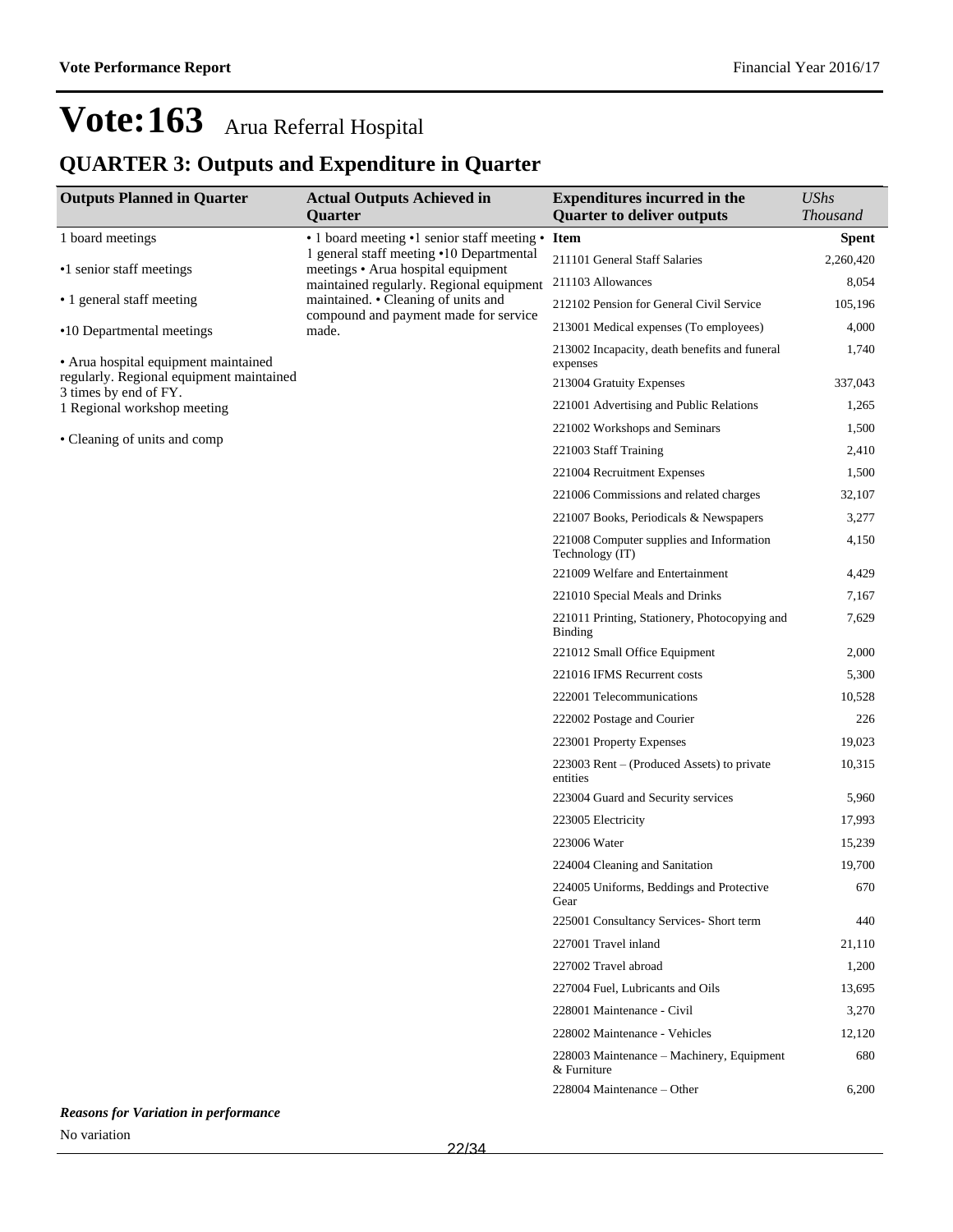### **QUARTER 3: Outputs and Expenditure in Quarter**

| <b>Outputs Planned in Quarter</b>                        | <b>Actual Outputs Achieved in</b><br>Quarter           | <b>Expenditures incurred in the</b><br><b>Quarter to deliver outputs</b> | <b>UShs</b><br><b>Thousand</b> |
|----------------------------------------------------------|--------------------------------------------------------|--------------------------------------------------------------------------|--------------------------------|
|                                                          |                                                        |                                                                          |                                |
|                                                          |                                                        | <b>Total</b>                                                             | 2,947,553                      |
|                                                          |                                                        | <b>Wage Recurrent</b>                                                    | 2,260,420                      |
|                                                          |                                                        | Non Wage Recurrent                                                       | 683,156                        |
|                                                          |                                                        | AIA                                                                      | 3,977                          |
| <b>Output: 06 Prevention and rehabilitation services</b> |                                                        |                                                                          |                                |
| 4,500 mothers for ANC.                                   | • 4,389 mothers attended Antenatal Care                | <b>Item</b>                                                              | <b>Spent</b>                   |
| 1,300 Family planning contacts                           | Clinic, • 1,131 Family planning contacts<br>were made. | 211103 Allowances                                                        | 1,527                          |
|                                                          |                                                        | 213001 Medical expenses (To employees)                                   | 1,695                          |
|                                                          |                                                        | 213002 Incapacity, death benefits and funeral<br>expenses                | 300                            |
|                                                          |                                                        | 221002 Workshops and Seminars                                            | 750                            |
|                                                          |                                                        | 221003 Staff Training                                                    | 2,020                          |
|                                                          |                                                        | 221008 Computer supplies and Information<br>Technology (IT)              | 250                            |
|                                                          |                                                        | 221009 Welfare and Entertainment                                         | 300                            |
|                                                          |                                                        | 221011 Printing, Stationery, Photocopying and<br><b>Binding</b>          | 4,150                          |
|                                                          |                                                        | 222001 Telecommunications                                                | 270                            |
|                                                          |                                                        | 223001 Property Expenses                                                 | 428                            |
|                                                          |                                                        | 223005 Electricity                                                       | 2,500                          |
|                                                          |                                                        | 223006 Water                                                             | 2,500                          |
|                                                          |                                                        | 223007 Other Utilities- (fuel, gas, firewood,<br>charcoal)               | 1,053                          |
|                                                          |                                                        | 224005 Uniforms, Beddings and Protective<br>Gear                         | 610                            |
|                                                          |                                                        | 227001 Travel inland                                                     | 6,144                          |
|                                                          |                                                        | 227004 Fuel, Lubricants and Oils                                         | 4,000                          |
|                                                          |                                                        | 228001 Maintenance - Civil                                               | 3,932                          |

#### *Reasons for Variation in performance*

No significant variation in mothers attending ANC. However more couples have come forward to impress family planning due to the media campaigns.

|                                             |                                              | <b>Total</b>                                | 32,428       |
|---------------------------------------------|----------------------------------------------|---------------------------------------------|--------------|
|                                             |                                              | Wage Recurrent<br>Non Wage Recurrent<br>AIA | $\theta$     |
|                                             |                                              |                                             | 32,028       |
|                                             |                                              |                                             | 400          |
| <b>Output: 07 Immunisation services</b>     |                                              |                                             |              |
| 9,000 children immunized, 600 women         | • 11,011 children immunized • 491 women Item |                                             | <b>Spent</b> |
| immunized,                                  | immunized,                                   | 211103 Allowances                           | 12,862       |
|                                             |                                              | 221001 Advertising and Public Relations     | 565          |
|                                             |                                              | 227004 Fuel, Lubricants and Oils            | 7,470        |
| <b>Reasons for Variation in performance</b> |                                              |                                             |              |
| No significant variation.                   |                                              |                                             |              |
|                                             |                                              | <b>Total</b>                                | 20.897       |

23/34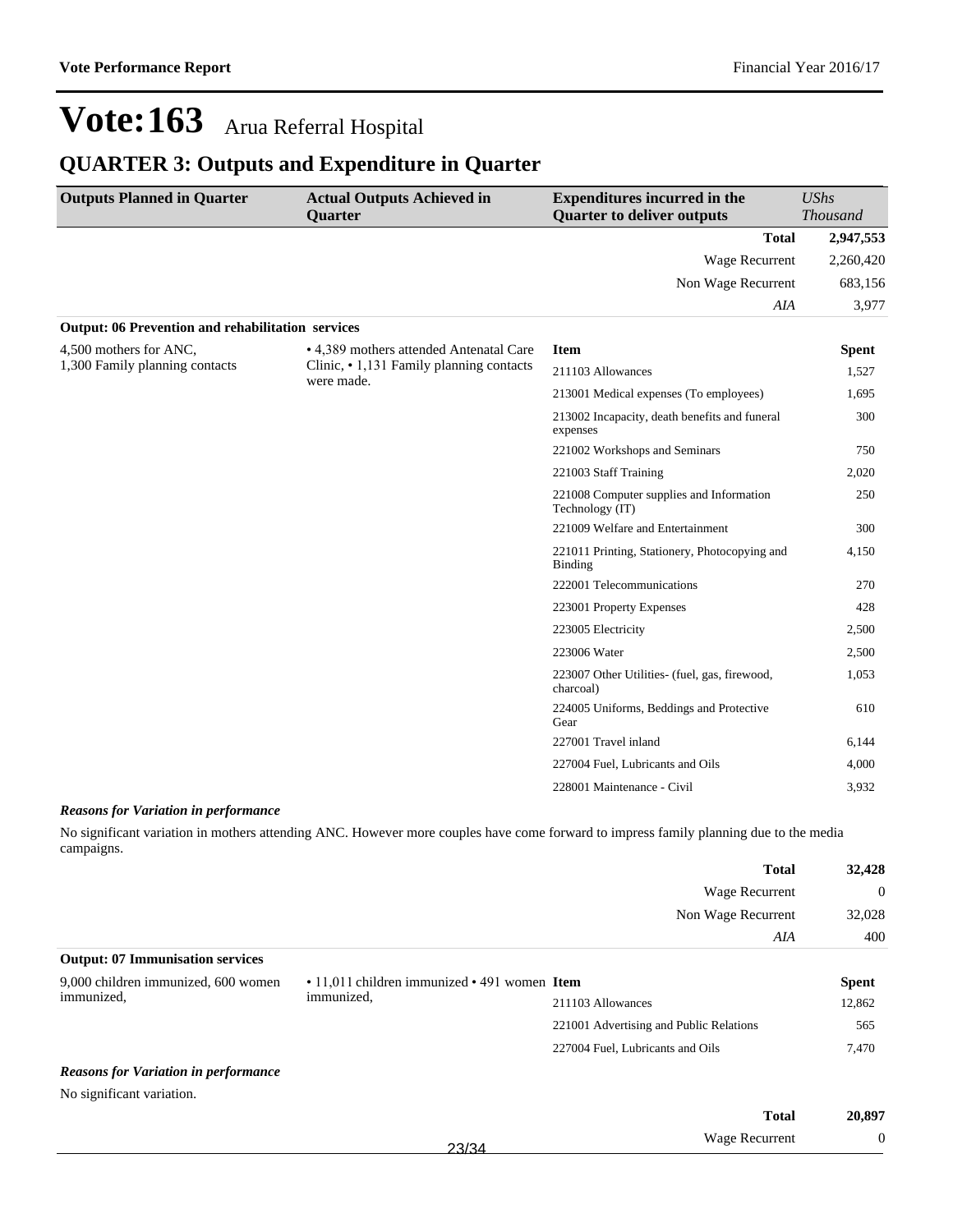227001 Travel inland 3,800

## **Vote:163** Arua Referral Hospital

### **QUARTER 3: Outputs and Expenditure in Quarter**

| <b>Outputs Planned in Quarter</b> | <b>Actual Outputs Achieved in</b><br><b>Ouarter</b> | <b>Expenditures incurred in the</b><br><b>Quarter to deliver outputs</b> | $\mathit{UShs}$<br><i>Thousand</i> |
|-----------------------------------|-----------------------------------------------------|--------------------------------------------------------------------------|------------------------------------|
|                                   |                                                     | Non Wage Recurrent                                                       | 20,427                             |
|                                   |                                                     | AIA                                                                      | 470                                |
|                                   |                                                     | <b>Total For SubProgramme</b>                                            | 3,332,750                          |
|                                   |                                                     | Wage Recurrent                                                           | 2,260,420                          |
|                                   |                                                     | Non Wage Recurrent                                                       | 1,044,986                          |
|                                   |                                                     | AIA                                                                      | 27,343                             |
| <b>Recurrent Programmes</b>       |                                                     |                                                                          |                                    |

### **Subprogram: 02 Arua Referral Hospital Internal Audit**

#### *Outputs Provided*

| <b>Output: 05 Hospital Management and support services</b>                                                                                                                                    |                                                                       |                                                             |              |
|-----------------------------------------------------------------------------------------------------------------------------------------------------------------------------------------------|-----------------------------------------------------------------------|-------------------------------------------------------------|--------------|
| . Production and submitting Bi annual                                                                                                                                                         | 1) Quarter three audit done, report                                   | <b>Item</b>                                                 | <b>Spent</b> |
| expected.<br>reports<br>2) Management advised on financial<br>2. Advising management on financial<br>matters.<br>matters.<br>3. Supervision and strengthening of<br>internal control systems. |                                                                       | 211103 Allowances                                           | 3,500        |
|                                                                                                                                                                                               |                                                                       | 213001 Medical expenses (To employees)                      | 758          |
|                                                                                                                                                                                               | 3) Supervision and strengthening of<br>internal control systems done. | 221003 Staff Training                                       | 1,500        |
|                                                                                                                                                                                               |                                                                       | 221008 Computer supplies and Information<br>Technology (IT) | 1,455        |
|                                                                                                                                                                                               |                                                                       | 221009 Welfare and Entertainment                            | 293          |
|                                                                                                                                                                                               |                                                                       | 221011 Printing, Stationery, Photocopying and<br>Binding    | 750          |
|                                                                                                                                                                                               |                                                                       | 222001 Telecommunications                                   | 270          |

#### *Reasons for Variation in performance*

No significant variations.

| 12,325         | <b>Total</b>                  |
|----------------|-------------------------------|
| $\overline{0}$ | <b>Wage Recurrent</b>         |
| 12,325         | Non Wage Recurrent            |
| $\overline{0}$ | AIA                           |
| 12,325         | <b>Total For SubProgramme</b> |
| $\overline{0}$ | <b>Wage Recurrent</b>         |
| 12,325         | Non Wage Recurrent            |
| $\overline{0}$ | AIA                           |
|                | $\overline{\phantom{a}}$      |

*Recurrent Programmes*

#### **Subprogram: 03 Arua Regional Maintenance**

*Outputs Provided*

**Output: 05 Hospital Management and support services**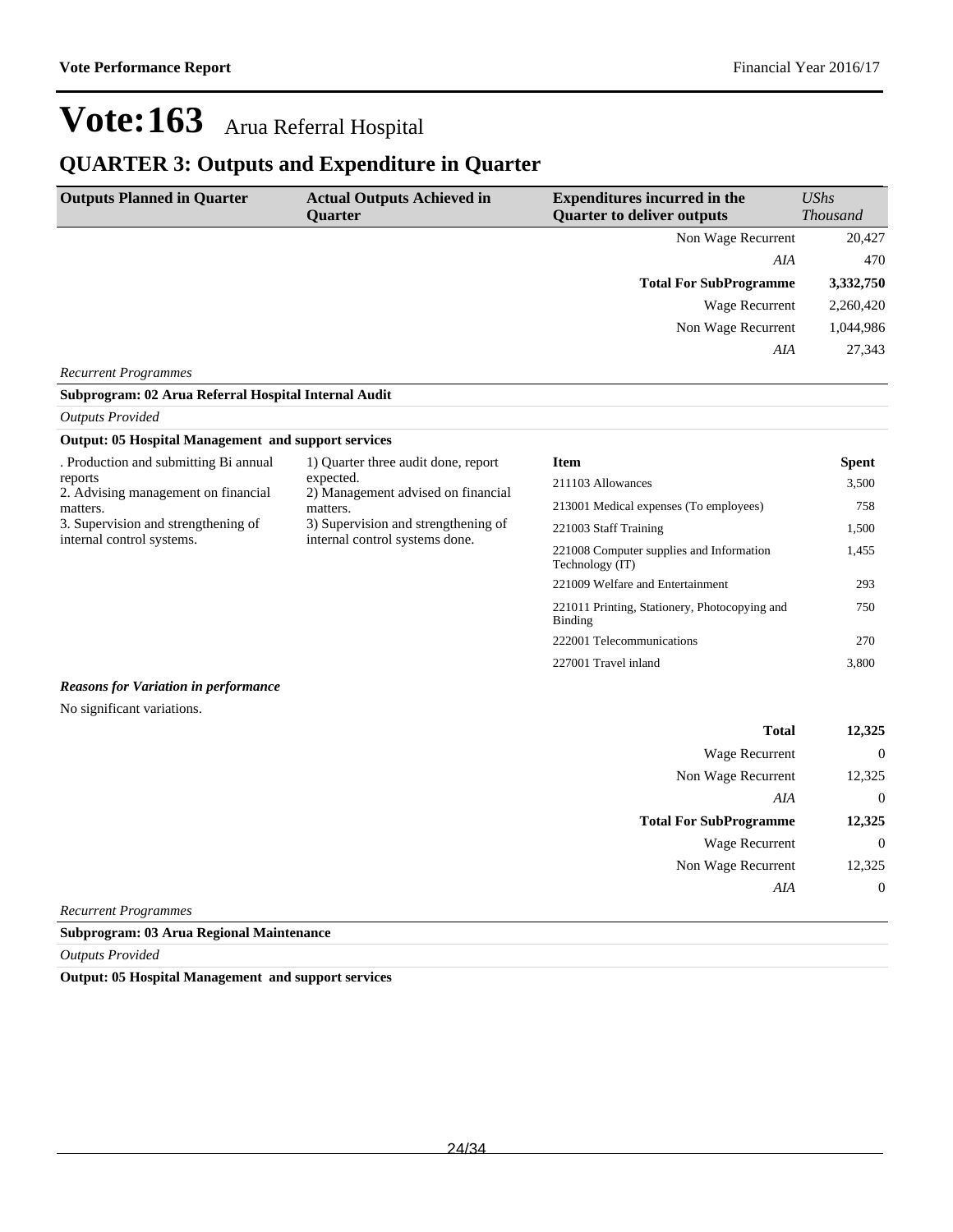### **QUARTER 3: Outputs and Expenditure in Quarter**

| <b>Outputs Planned in Quarter</b>                                                                                 | <b>Actual Outputs Achieved in</b><br><b>Ouarter</b>                                                                                                                                                                | <b>Expenditures incurred in the</b><br><b>Quarter to deliver outputs</b> | UShs<br><b>Thousand</b> |
|-------------------------------------------------------------------------------------------------------------------|--------------------------------------------------------------------------------------------------------------------------------------------------------------------------------------------------------------------|--------------------------------------------------------------------------|-------------------------|
| Assorted medical equipment/parts                                                                                  | 1. One rounds of equipment maintenance                                                                                                                                                                             | <b>Item</b>                                                              | <b>Spent</b>            |
| procured<br>2. Equipment maintained within the                                                                    | outreach program undertaken covering the<br>facilities in all West Nile districts; in total<br>15 facilities were covered.<br>2. Repairs on equipment and identification<br>of needs done.<br>3. Reports produced. | 211103 Allowances                                                        | 5,248                   |
| catchment area of Arua region.                                                                                    |                                                                                                                                                                                                                    | 221002 Workshops and Seminars                                            | 8,028                   |
| 3. Planning for the regional equipment out                                                                        |                                                                                                                                                                                                                    | 221003 Staff Training                                                    | 6,775                   |
| reach services<br>4. User trainning caried out<br>regional equipment meeting<br>5. Writting reports and productio |                                                                                                                                                                                                                    | 221008 Computer supplies and Information<br>Technology (IT)              | 485                     |
|                                                                                                                   |                                                                                                                                                                                                                    | 221011 Printing, Stationery, Photocopying and<br>Binding                 | 2,980                   |
|                                                                                                                   |                                                                                                                                                                                                                    | 223005 Electricity                                                       | 1,000                   |
|                                                                                                                   |                                                                                                                                                                                                                    | 224004 Cleaning and Sanitation                                           | 8,200                   |
|                                                                                                                   |                                                                                                                                                                                                                    | 227001 Travel inland                                                     | 20,204                  |
|                                                                                                                   |                                                                                                                                                                                                                    | 227004 Fuel, Lubricants and Oils                                         | 5,146                   |
|                                                                                                                   |                                                                                                                                                                                                                    | 228003 Maintenance – Machinery, Equipment<br>& Furniture                 | 56,726                  |

*Reasons for Variation in performance*

No significant variations

| Total                         | 114,791  |
|-------------------------------|----------|
| Wage Recurrent                | $\theta$ |
| Non Wage Recurrent            | 114,791  |
| AIA                           | $\theta$ |
|                               |          |
| <b>Total For SubProgramme</b> | 114,791  |
| Wage Recurrent                | $\theta$ |
| Non Wage Recurrent            | 114,791  |

*Development Projects*

### **Project: 1004 Arua Rehabilitation Referral Hospital**

*Capital Purchases*

### **Output: 72 Government Buildings and Administrative Infrastructure**

| 1. Site meetings and supervision of works 1. Continuation of Medicines Stores                                                  |                                                                                       | Item                                                               | <b>Spent</b> |
|--------------------------------------------------------------------------------------------------------------------------------|---------------------------------------------------------------------------------------|--------------------------------------------------------------------|--------------|
| for hospital store, sanitation system in the construction works, site meetings and site<br>staff quarters, Repair of walkways. | inspections. Completion of rehabilitation                                             | 281503 Engineering and Design Studies &<br>Plans for capital works | 53,100       |
| 2. Feedback on Master plan development.                                                                                        | of the sewerage/drainage system in the<br>hospital staff quarters.                    | 312101 Non-Residential Buildings                                   | 180.586      |
|                                                                                                                                | 2. Master plan design feedback, final plan 312104 Other Structures<br>expected in O4. |                                                                    | 55.956       |

#### *Reasons for Variation in performance*

The hospital is on course to achieve its plans.

| <b>Total</b>                  | 289,642 |
|-------------------------------|---------|
| <b>GoU</b> Development        | 289,642 |
| <b>External Financing</b>     |         |
| AIA                           | 0       |
| <b>Total For SubProgramme</b> | 289,642 |
| <b>GoU</b> Development        | 289.642 |
| <b>External Financing</b>     |         |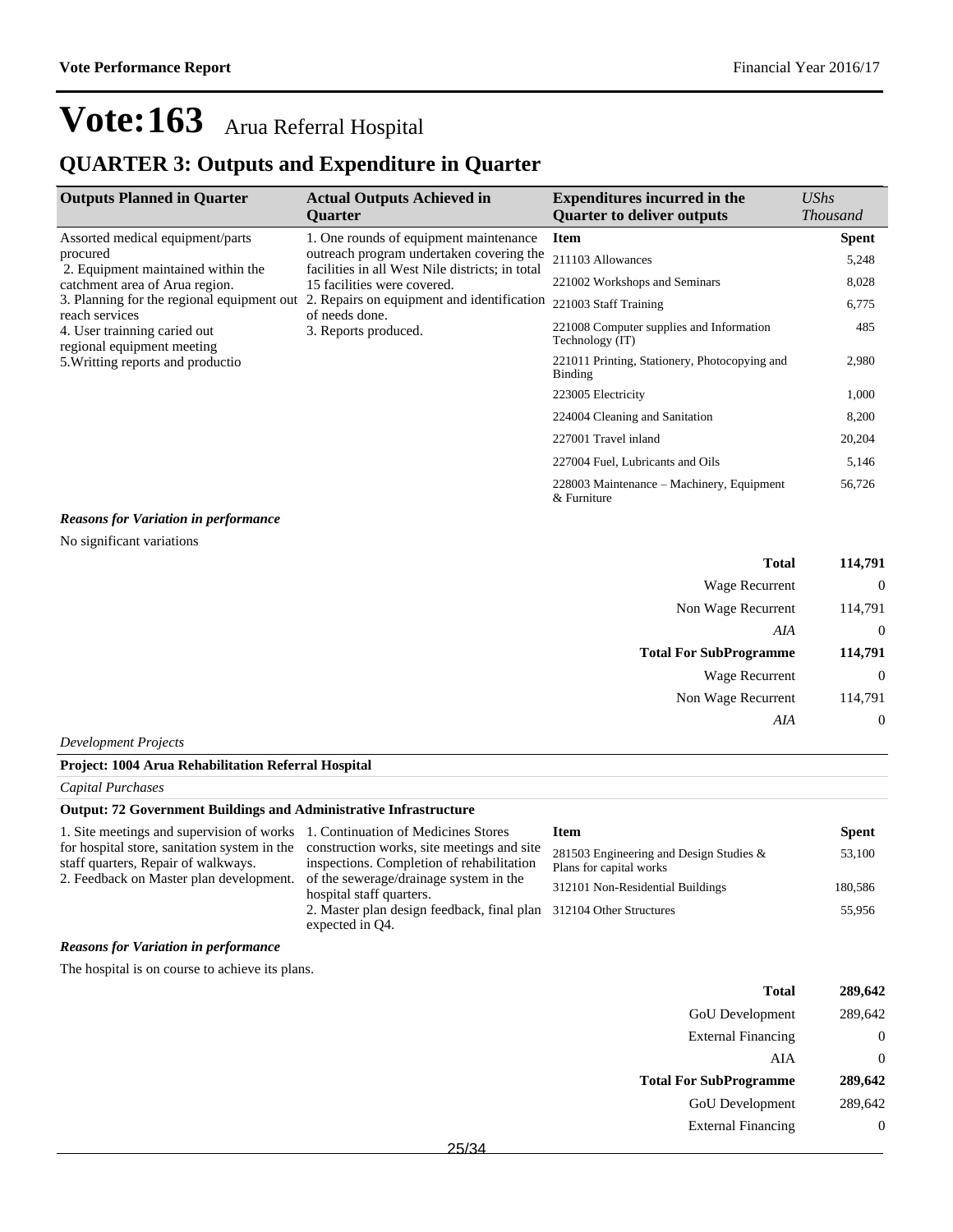## **QUARTER 3: Outputs and Expenditure in Quarter**

| <b>Outputs Planned in Quarter</b> | <b>Actual Outputs Achieved in</b> | <b>Expenditures incurred in the</b> | UShs            |
|-----------------------------------|-----------------------------------|-------------------------------------|-----------------|
|                                   | <b>Ouarter</b>                    | <b>Quarter to deliver outputs</b>   | <i>Thousand</i> |
|                                   |                                   | AIA                                 | $\Omega$        |
|                                   |                                   | <b>GRAND TOTAL</b>                  | 3,749,507       |
|                                   |                                   | Wage Recurrent                      | 2,260,420       |
|                                   |                                   | Non Wage Recurrent                  | 1,172,102       |
|                                   |                                   | <b>GoU</b> Development              | 289,642         |
|                                   |                                   | <b>External Financing</b>           | $\Omega$        |
|                                   |                                   | AIA                                 | 27,343          |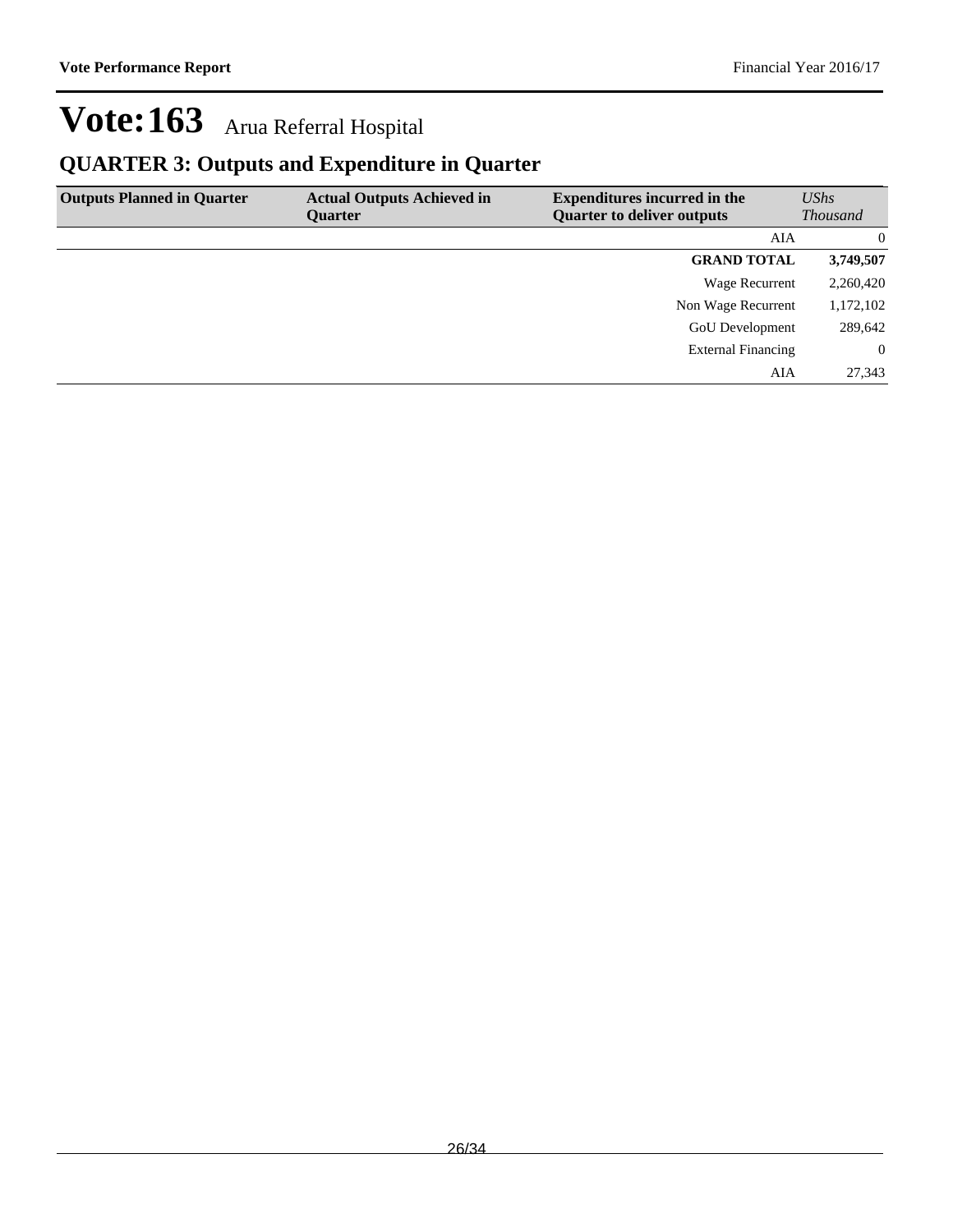## **QUARTER 4: Revised Workplan**

*UShs Thousand* **Planned Outputs for the Quarter Estimated Funds Available in Quarter (from balance brought forward and actual/expected releaes)**

### **Program: 56 Regional Referral Hospital Services**

*Recurrent Programmes*

#### **Subprogram: 01 Arua Referral Hospital Services**

*Outputs Provided*

### **Output: 01 Inpatient services**

| 4,500 Admissions.             | <b>Item</b>                                                 | <b>Balance b/f</b> | <b>New Funds</b>      | <b>Total</b> |
|-------------------------------|-------------------------------------------------------------|--------------------|-----------------------|--------------|
| 650 Major Surgeries           | 211103 Allowances                                           | 1,025              | $\boldsymbol{0}$      | 1,025        |
| 1 200 deliveries              | 213001 Medical expenses (To employees)                      | 4,029              | $\boldsymbol{0}$      | 4,029        |
| 85% Bed Occupancy rate        | 213002 Incapacity, death benefits and funeral expenses      | 25                 | $\boldsymbol{0}$      | 25           |
| 4 days Average length of stay | 221002 Workshops and Seminars                               | 1,360              | $\mathbf{0}$          | 1,360        |
|                               | 221003 Staff Training                                       | 3,060              | $\boldsymbol{0}$      | 3,060        |
|                               | 221008 Computer supplies and Information Technology<br>(TT) | 1,090              | $\boldsymbol{0}$      | 1,090        |
|                               | 221009 Welfare and Entertainment                            | 4,458              | $\mathbf{0}$          | 4,458        |
|                               | 221010 Special Meals and Drinks                             | 12,296             | $\boldsymbol{0}$      | 12,296       |
|                               | 221011 Printing, Stationery, Photocopying and Binding       | 8,002              | $\boldsymbol{0}$      | 8,002        |
|                               | 223005 Electricity                                          | 6,000              | $\boldsymbol{0}$      | 6,000        |
|                               | 223006 Water                                                | 7,000              | $\mathbf{0}$          | 7,000        |
|                               | 223007 Other Utilities- (fuel, gas, firewood, charcoal)     | 1,291              | $\boldsymbol{0}$      | 1,291        |
|                               | 224004 Cleaning and Sanitation                              | 7,500              | $\mathbf{0}$          | 7,500        |
|                               | 224005 Uniforms, Beddings and Protective Gear               | 1,247              | $\boldsymbol{0}$      | 1,247        |
|                               | 227001 Travel inland                                        | 2,643              | $\mathbf{0}$          | 2,643        |
|                               | 227002 Travel abroad                                        | 250                | $\boldsymbol{0}$      | 250          |
|                               | 227004 Fuel, Lubricants and Oils                            | 10,000             | $\boldsymbol{0}$      | 10,000       |
|                               | 228001 Maintenance - Civil                                  | 2,500              | $\boldsymbol{0}$      | 2,500        |
|                               | 228002 Maintenance - Vehicles                               | 3,174              | $\boldsymbol{0}$      | 3,174        |
|                               | 228004 Maintenance - Other                                  | 150                | $\boldsymbol{0}$      | 150          |
|                               | <b>Total</b>                                                | 77,099             | $\mathbf{0}$          | 77,099       |
|                               | <b>Wage Recurrent</b>                                       | 0                  | 0                     | 0            |
|                               | <b>Non Wage Recurrent</b>                                   | 19,034             | 0                     | 19,034       |
|                               | <b>AIA</b>                                                  | 0                  | $\boldsymbol{\theta}$ | 0            |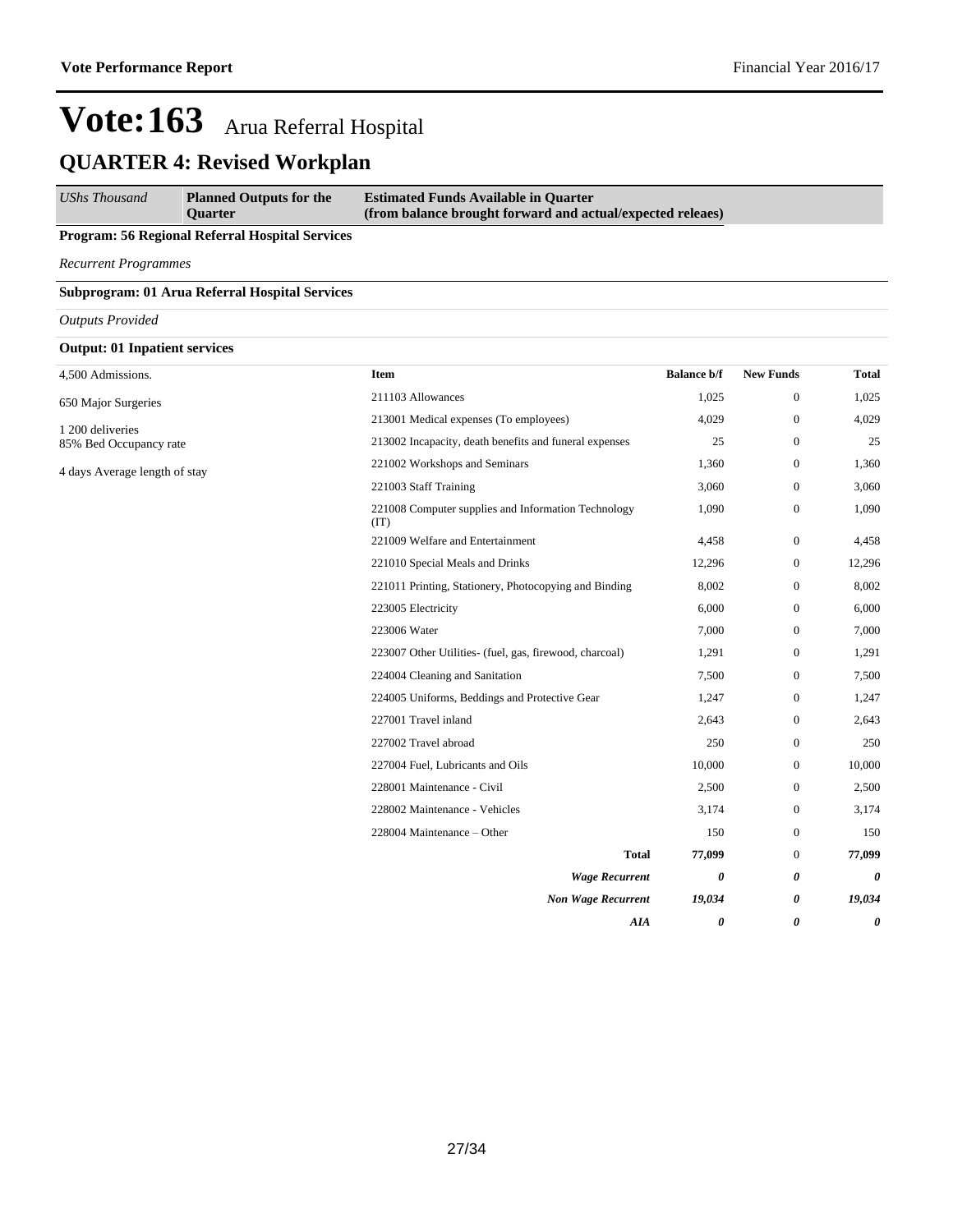| <b>UShs Thousand</b>                  | <b>Planned Outputs for the</b><br>Quarter | <b>Estimated Funds Available in Quarter</b><br>(from balance brought forward and actual/expected releaes) |                    |                  |        |
|---------------------------------------|-------------------------------------------|-----------------------------------------------------------------------------------------------------------|--------------------|------------------|--------|
| <b>Output: 02 Outpatient services</b> |                                           |                                                                                                           |                    |                  |        |
| 13,750 General OPD attendance         |                                           | <b>Item</b>                                                                                               | <b>Balance b/f</b> | <b>New Funds</b> | Total  |
| 35,000 Special clinic attendance      |                                           | 211103 Allowances                                                                                         | 720                | $\mathbf{0}$     | 720    |
|                                       |                                           | 213001 Medical expenses (To employees)                                                                    | 1,900              | $\boldsymbol{0}$ | 1,900  |
|                                       |                                           | 213002 Incapacity, death benefits and funeral expenses                                                    | 602                | $\mathbf{0}$     | 602    |
|                                       |                                           | 221002 Workshops and Seminars                                                                             | 1,100              | $\boldsymbol{0}$ | 1,100  |
|                                       |                                           | 221003 Staff Training                                                                                     | 2,440              | $\boldsymbol{0}$ | 2,440  |
|                                       |                                           | 221008 Computer supplies and Information Technology<br>(TT)                                               | 1,250              | $\mathbf{0}$     | 1,250  |
|                                       |                                           | 221009 Welfare and Entertainment                                                                          | 2,001              | $\mathbf{0}$     | 2,001  |
|                                       |                                           | 221011 Printing, Stationery, Photocopying and Binding                                                     | 6,500              | $\mathbf{0}$     | 6,500  |
|                                       |                                           | 223005 Electricity                                                                                        | 3,500              | $\mathbf{0}$     | 3,500  |
|                                       |                                           | 223006 Water                                                                                              | 3,000              | $\boldsymbol{0}$ | 3,000  |
|                                       |                                           | 224004 Cleaning and Sanitation                                                                            | 7,666              | $\boldsymbol{0}$ | 7,666  |
|                                       |                                           | 224005 Uniforms, Beddings and Protective Gear                                                             | 562                | $\boldsymbol{0}$ | 562    |
|                                       |                                           | 227001 Travel inland                                                                                      | 1,795              | $\mathbf{0}$     | 1,795  |
|                                       |                                           | 227004 Fuel, Lubricants and Oils                                                                          | 1,208              | $\mathbf{0}$     | 1,208  |
|                                       |                                           | 228001 Maintenance - Civil                                                                                | 1,802              | $\mathbf{0}$     | 1,802  |
|                                       |                                           | 228004 Maintenance - Other                                                                                | 375                | $\mathbf{0}$     | 375    |
|                                       |                                           | <b>Total</b>                                                                                              | 36,421             | $\mathbf{0}$     | 36,421 |
|                                       |                                           | <b>Wage Recurrent</b>                                                                                     | 0                  | 0                | 0      |
|                                       |                                           | <b>Non Wage Recurrent</b>                                                                                 | 4,479              | 0                | 4,479  |
|                                       |                                           | <b>AIA</b>                                                                                                | 25                 | 0                | 25     |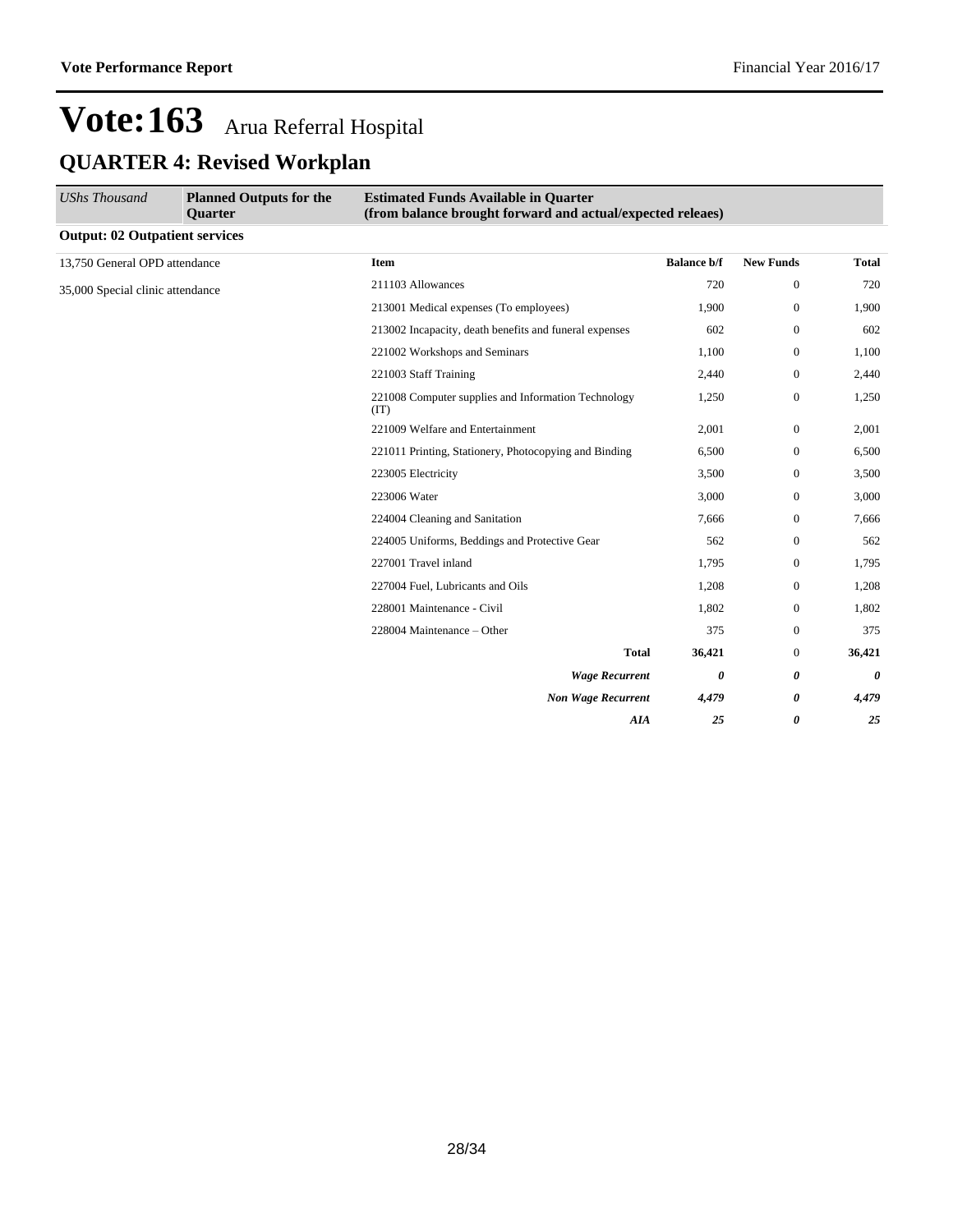| <b>UShs Thousand</b>             | <b>Planned Outputs for the</b><br><b>Ouarter</b>                | <b>Estimated Funds Available in Quarter</b><br>(from balance brought forward and actual/expected releaes) |                       |                  |              |
|----------------------------------|-----------------------------------------------------------------|-----------------------------------------------------------------------------------------------------------|-----------------------|------------------|--------------|
|                                  | Output: 03 Medicines and health supplies procured and dispensed |                                                                                                           |                       |                  |              |
|                                  | 1.adequate stocks of medicines and supplies                     | <b>Item</b>                                                                                               | <b>Balance b/f</b>    | <b>New Funds</b> | <b>Total</b> |
| 2.non-expiry of items in stores. |                                                                 | 211103 Allowances                                                                                         | 619                   | $\mathbf{0}$     | 619          |
|                                  |                                                                 | 213001 Medical expenses (To employees)                                                                    | 204                   | $\mathbf{0}$     | 204          |
|                                  |                                                                 | 213002 Incapacity, death benefits and funeral expenses                                                    | 216                   | $\mathbf{0}$     | 216          |
|                                  |                                                                 | 221003 Staff Training                                                                                     | 501                   | $\mathbf{0}$     | 501          |
|                                  |                                                                 | 221008 Computer supplies and Information Technology<br>(TT)                                               | 250                   | $\mathbf{0}$     | 250          |
|                                  |                                                                 | 221009 Welfare and Entertainment                                                                          | 144                   | $\mathbf{0}$     | 144          |
|                                  |                                                                 | 221011 Printing, Stationery, Photocopying and Binding                                                     | 500                   | $\mathbf{0}$     | 500          |
|                                  |                                                                 | 223001 Property Expenses                                                                                  | 36                    | $\mathbf{0}$     | 36           |
|                                  |                                                                 | 223005 Electricity                                                                                        | 1,000                 | $\mathbf{0}$     | 1,000        |
|                                  |                                                                 | 223006 Water                                                                                              | 1,250                 | $\mathbf{0}$     | 1,250        |
|                                  |                                                                 | 224001 Medical and Agricultural supplies                                                                  | 9,433                 | $\mathbf{0}$     | 9,433        |
|                                  |                                                                 | 224004 Cleaning and Sanitation                                                                            | 3,450                 | $\mathbf{0}$     | 3,450        |
|                                  |                                                                 | 224005 Uniforms, Beddings and Protective Gear                                                             | 1,027                 | $\mathbf{0}$     | 1,027        |
|                                  |                                                                 | 227001 Travel inland                                                                                      | 840                   | $\mathbf{0}$     | 840          |
|                                  |                                                                 | 227004 Fuel, Lubricants and Oils                                                                          | 1,860                 | $\mathbf{0}$     | 1,860        |
|                                  |                                                                 | 228001 Maintenance - Civil                                                                                | 750                   | $\mathbf{0}$     | 750          |
|                                  |                                                                 | <b>Total</b>                                                                                              | 22,079                | $\mathbf{0}$     | 22,079       |
|                                  |                                                                 | <b>Wage Recurrent</b>                                                                                     | $\boldsymbol{\theta}$ | 0                | 0            |
|                                  |                                                                 | <b>Non Wage Recurrent</b>                                                                                 | 5,849                 | 0                | 5,849        |
|                                  |                                                                 | AIA                                                                                                       | 9.433                 | 0                | 9,433        |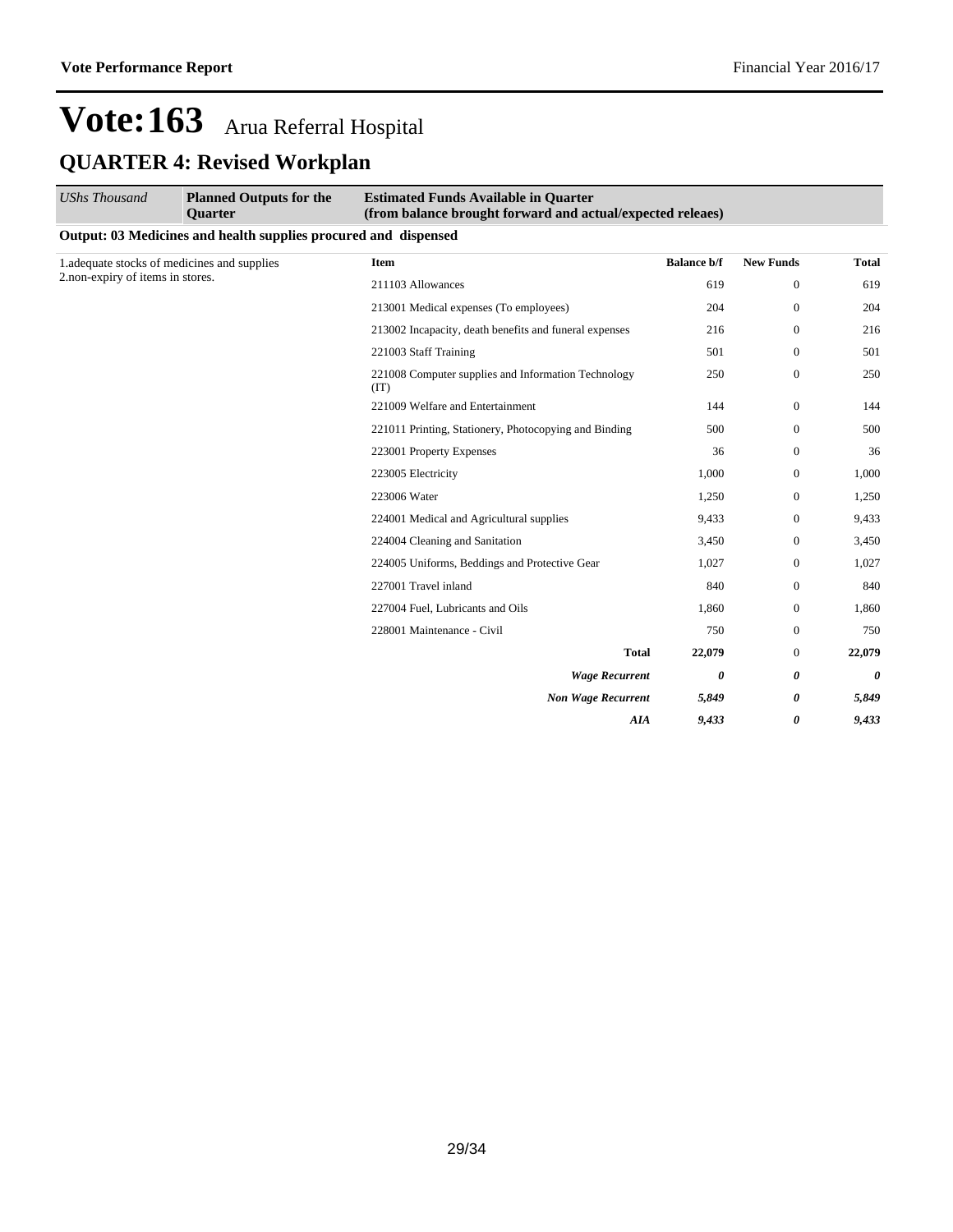| <b>UShs Thousand</b>                  | <b>Planned Outputs for the</b><br><b>Ouarter</b> | <b>Estimated Funds Available in Quarter</b><br>(from balance brought forward and actual/expected releaes) |                    |                  |                       |
|---------------------------------------|--------------------------------------------------|-----------------------------------------------------------------------------------------------------------|--------------------|------------------|-----------------------|
| <b>Output: 04 Diagnostic services</b> |                                                  |                                                                                                           |                    |                  |                       |
| 25,000 lab tests done,                |                                                  | <b>Item</b>                                                                                               | <b>Balance b/f</b> | <b>New Funds</b> | <b>Total</b>          |
| 2,250 imagings done,                  |                                                  | 211103 Allowances                                                                                         | 1,395              | $\mathbf{0}$     | 1,395                 |
| 20 postmortems done                   |                                                  | 213001 Medical expenses (To employees)                                                                    | 647                | $\mathbf{0}$     | 647                   |
|                                       |                                                  | 213002 Incapacity, death benefits and funeral expenses                                                    | 412                | $\overline{0}$   | 412                   |
|                                       |                                                  | 221002 Workshops and Seminars                                                                             | 140                | $\mathbf{0}$     | 140                   |
|                                       |                                                  | 221003 Staff Training                                                                                     | 410                | $\overline{0}$   | 410                   |
|                                       |                                                  | 221008 Computer supplies and Information Technology<br>(TT)                                               | 540                | $\overline{0}$   | 540                   |
|                                       |                                                  | 221009 Welfare and Entertainment                                                                          | 253                | $\boldsymbol{0}$ | 253                   |
|                                       |                                                  | 221011 Printing, Stationery, Photocopying and Binding                                                     | 1,962              | $\mathbf{0}$     | 1,962                 |
|                                       |                                                  | 222001 Telecommunications                                                                                 | 1                  | $\boldsymbol{0}$ | 1                     |
|                                       |                                                  | 223005 Electricity                                                                                        | 1,000              | $\mathbf{0}$     | 1,000                 |
|                                       |                                                  | 223006 Water                                                                                              | 1,752              | $\mathbf{0}$     | 1,752                 |
|                                       |                                                  | 224004 Cleaning and Sanitation                                                                            | 4,125              | $\mathbf{0}$     | 4,125                 |
|                                       |                                                  | 224005 Uniforms, Beddings and Protective Gear                                                             | 507                | $\mathbf{0}$     | 507                   |
|                                       |                                                  | 227001 Travel inland                                                                                      | 1,195              | $\mathbf{0}$     | 1,195                 |
|                                       |                                                  | 227004 Fuel, Lubricants and Oils                                                                          | 1,000              | $\mathbf{0}$     | 1,000                 |
|                                       |                                                  | 228001 Maintenance - Civil                                                                                | 875                | $\mathbf{0}$     | 875                   |
|                                       |                                                  | 228004 Maintenance - Other                                                                                | 270                | $\mathbf{0}$     | 270                   |
|                                       |                                                  | <b>Total</b>                                                                                              | 16,483             | $\boldsymbol{0}$ | 16,483                |
|                                       |                                                  | <b>Wage Recurrent</b>                                                                                     | 0                  | 0                | $\boldsymbol{\theta}$ |
|                                       |                                                  | <b>Non Wage Recurrent</b>                                                                                 | 9,504              | 0                | 9,504                 |
|                                       |                                                  | <b>AIA</b>                                                                                                | 1,045              | 0                | 1,045                 |

| <b>Output: 05 Hospital Management and support services</b>                                             |                                                             |                    |                  |              |
|--------------------------------------------------------------------------------------------------------|-------------------------------------------------------------|--------------------|------------------|--------------|
| 1 board meetings                                                                                       | <b>Item</b>                                                 | <b>Balance b/f</b> | <b>New Funds</b> | <b>Total</b> |
| •1 senior staff meetings                                                                               | 211101 General Staff Salaries                               | 60,594             | $\mathbf{0}$     | 60,594       |
|                                                                                                        | 211103 Allowances                                           | 1,026              | $\mathbf{0}$     | 1,026        |
| • 1 general staff meeting                                                                              | 212102 Pension for General Civil Service                    | 104                | $\theta$         | 104          |
| •10 Departmental meetings                                                                              | 213001 Medical expenses (To employees)                      | 2,000              | $\overline{0}$   | 2,000        |
| • Arua hospital equipment maintained regularly. Regional<br>equipment maintained 3 times by end of FY. | 213002 Incapacity, death benefits and funeral expenses      | 890                | $\mathbf{0}$     | 890          |
|                                                                                                        | 213004 Gratuity Expenses                                    | 151                | $\Omega$         | 151          |
| • Cleaning of units and compound                                                                       | 221001 Advertising and Public Relations                     | 985                | $\mathbf{0}$     | 985          |
|                                                                                                        | 221002 Workshops and Seminars                               | 100                | $\mathbf{0}$     | 100          |
|                                                                                                        | 221003 Staff Training                                       | 1,340              | $\mathbf{0}$     | 1,340        |
|                                                                                                        | 221004 Recruitment Expenses                                 | 3,000              | $\overline{0}$   | 3,000        |
|                                                                                                        | 221006 Commissions and related charges                      | 5,894              | $\mathbf{0}$     | 5,894        |
|                                                                                                        | 221007 Books, Periodicals & Newspapers                      | 1,973              | $\Omega$         | 1,973        |
|                                                                                                        | 221008 Computer supplies and Information Technology<br>(TT) | 2,300              | $\mathbf{0}$     | 2,300        |
|                                                                                                        | 221009 Welfare and Entertainment                            | 2,375              | $\mathbf{0}$     | 2,375        |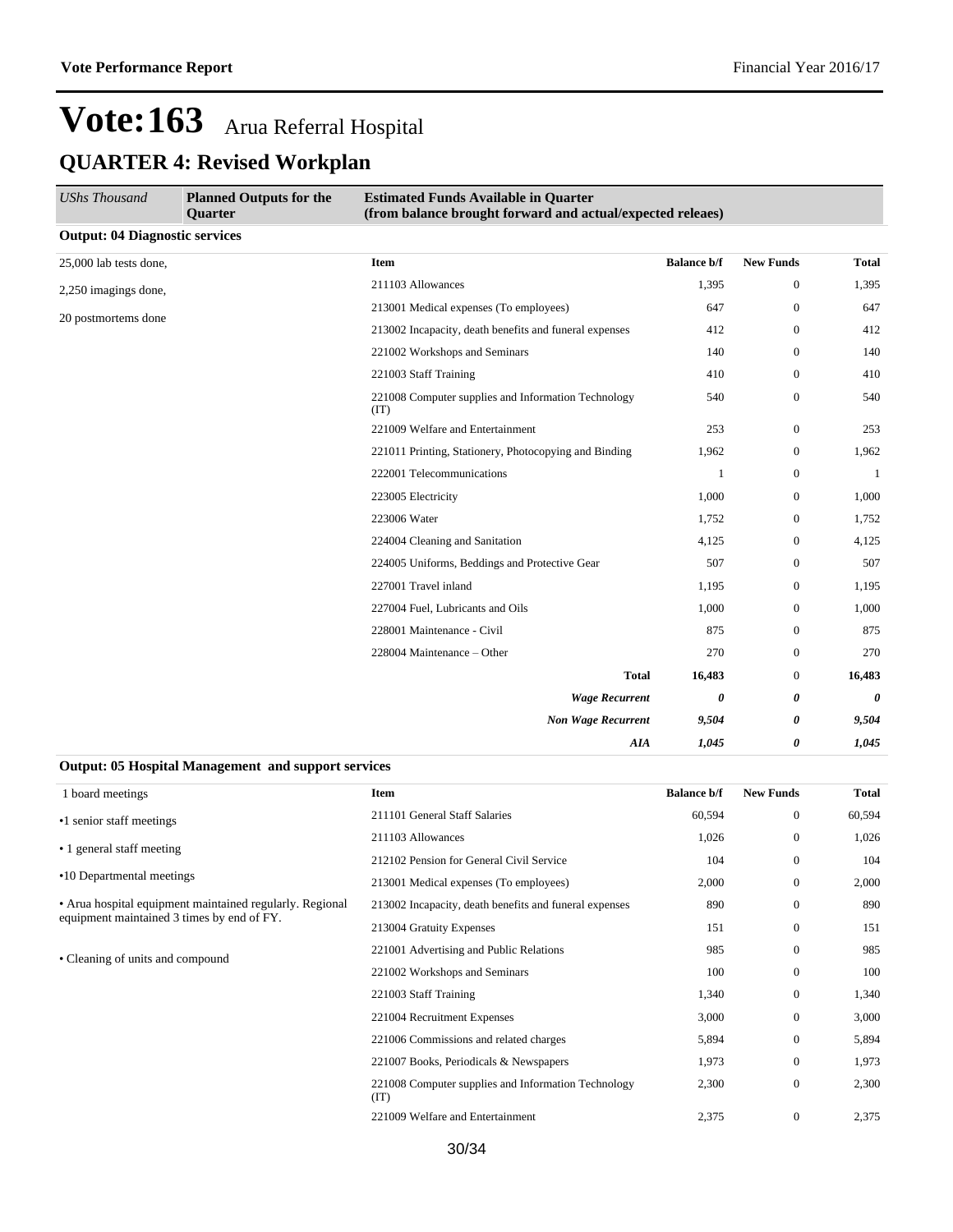| <b>UShs Thousand</b>                                             | <b>Planned Outputs for the</b><br>Quarter                                                                                                                                                                                                                   | <b>Estimated Funds Available in Quarter</b><br>(from balance brought forward and actual/expected releaes) |         |                  |         |
|------------------------------------------------------------------|-------------------------------------------------------------------------------------------------------------------------------------------------------------------------------------------------------------------------------------------------------------|-----------------------------------------------------------------------------------------------------------|---------|------------------|---------|
|                                                                  |                                                                                                                                                                                                                                                             | 221010 Special Meals and Drinks                                                                           | 2,833   | $\mathbf{0}$     | 2,833   |
|                                                                  |                                                                                                                                                                                                                                                             | 221011 Printing, Stationery, Photocopying and Binding                                                     | 4,069   | $\mathbf{0}$     | 4,069   |
|                                                                  |                                                                                                                                                                                                                                                             | 221012 Small Office Equipment                                                                             | 1,000   | $\mathbf{0}$     | 1,000   |
|                                                                  |                                                                                                                                                                                                                                                             | 221016 IFMS Recurrent costs                                                                               | 2,400   | $\overline{0}$   | 2,400   |
|                                                                  |                                                                                                                                                                                                                                                             | 222001 Telecommunications                                                                                 | 1,602   | $\boldsymbol{0}$ | 1,602   |
|                                                                  |                                                                                                                                                                                                                                                             | 222002 Postage and Courier                                                                                | 322     | $\boldsymbol{0}$ | 322     |
|                                                                  |                                                                                                                                                                                                                                                             | 223001 Property Expenses                                                                                  | 5,837   | $\mathbf{0}$     | 5,837   |
|                                                                  |                                                                                                                                                                                                                                                             | 223003 Rent – (Produced Assets) to private entities                                                       | 5,185   | $\mathbf{0}$     | 5,185   |
|                                                                  |                                                                                                                                                                                                                                                             | 223004 Guard and Security services                                                                        | 4,389   | $\overline{0}$   | 4,389   |
|                                                                  |                                                                                                                                                                                                                                                             | 223005 Electricity                                                                                        | 9,000   | $\boldsymbol{0}$ | 9,000   |
|                                                                  |                                                                                                                                                                                                                                                             | 223006 Water                                                                                              | 11,430  | $\boldsymbol{0}$ | 11,430  |
|                                                                  |                                                                                                                                                                                                                                                             | 224004 Cleaning and Sanitation                                                                            | 550     | $\boldsymbol{0}$ | 550     |
|                                                                  |                                                                                                                                                                                                                                                             | 224005 Uniforms, Beddings and Protective Gear                                                             | 456     | $\overline{0}$   | 456     |
|                                                                  |                                                                                                                                                                                                                                                             | 225001 Consultancy Services- Short term                                                                   | 1,060   | $\overline{0}$   | 1,060   |
|                                                                  |                                                                                                                                                                                                                                                             | 227001 Travel inland                                                                                      | 5,470   | $\overline{0}$   | 5,470   |
|                                                                  |                                                                                                                                                                                                                                                             | 227002 Travel abroad                                                                                      | 735     | $\mathbf{0}$     | 735     |
|                                                                  |                                                                                                                                                                                                                                                             | 227004 Fuel, Lubricants and Oils                                                                          | 6,007   | $\boldsymbol{0}$ | 6,007   |
|                                                                  |                                                                                                                                                                                                                                                             | 228001 Maintenance - Civil                                                                                | 4,230   | $\boldsymbol{0}$ | 4,230   |
|                                                                  |                                                                                                                                                                                                                                                             | 228002 Maintenance - Vehicles                                                                             | 12,880  | $\overline{0}$   | 12,880  |
|                                                                  |                                                                                                                                                                                                                                                             | 228003 Maintenance – Machinery, Equipment & Furniture                                                     | 820     | $\mathbf{0}$     | 820     |
|                                                                  |                                                                                                                                                                                                                                                             | 228004 Maintenance - Other                                                                                | 1,800   | $\overline{0}$   | 1,800   |
|                                                                  |                                                                                                                                                                                                                                                             | <b>Total</b>                                                                                              | 164,805 | $\boldsymbol{0}$ | 164,805 |
|                                                                  |                                                                                                                                                                                                                                                             | <b>Wage Recurrent</b>                                                                                     | 60,594  | 0                | 60,594  |
|                                                                  |                                                                                                                                                                                                                                                             | <b>Non Wage Recurrent</b>                                                                                 | 168,977 | 0                | 168,977 |
|                                                                  |                                                                                                                                                                                                                                                             | AIA                                                                                                       | 1,023   | 0                | 1,023   |
| $\mathbf{A}$ $\mathbf{A}$ $\mathbf{A}$ $\mathbf{A}$ $\mathbf{B}$ | $-1.5$ , $-1.5$ , $-1.5$ , $-1.5$ , $-1.5$ , $-1.5$ , $-1.5$ , $-1.5$ , $-1.5$ , $-1.5$ , $-1.5$ , $-1.5$ , $-1.5$ , $-1.5$ , $-1.5$ , $-1.5$ , $-1.5$ , $-1.5$ , $-1.5$ , $-1.5$ , $-1.5$ , $-1.5$ , $-1.5$ , $-1.5$ , $-1.5$<br>$\mathbf{A}$ $\mathbf{A}$ |                                                                                                           |         |                  |         |

**Output: 06 Prevention and rehabilitation services**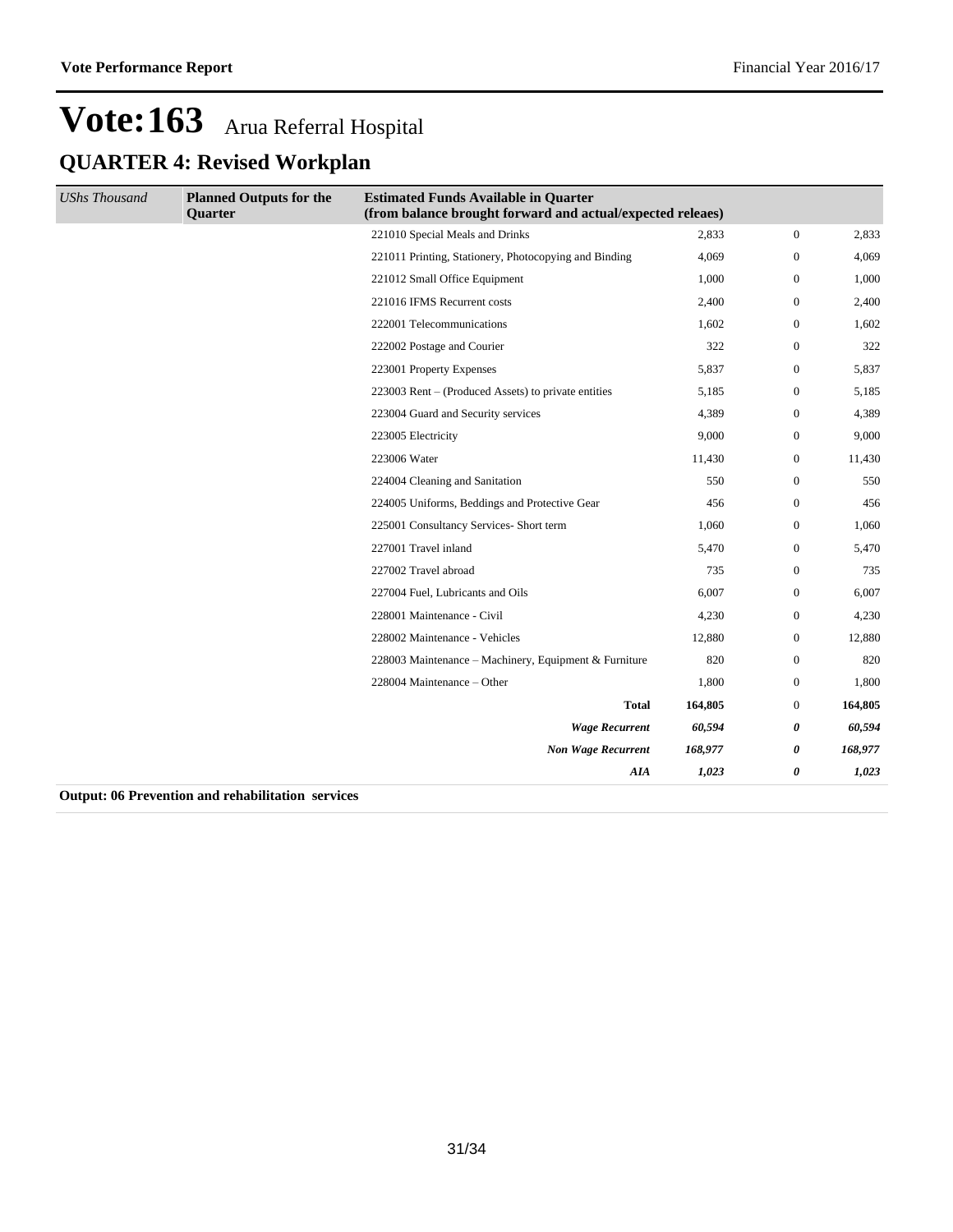| <b>UShs Thousand</b>                    | <b>Planned Outputs for the</b><br><b>Ouarter</b>            | <b>Estimated Funds Available in Quarter</b><br>(from balance brought forward and actual/expected releaes) |                    |                  |              |
|-----------------------------------------|-------------------------------------------------------------|-----------------------------------------------------------------------------------------------------------|--------------------|------------------|--------------|
| 5,000 mothers for ANC,                  |                                                             | Item                                                                                                      | <b>Balance b/f</b> | <b>New Funds</b> | <b>Total</b> |
| 750 Family planning contacts            |                                                             | 211103 Allowances                                                                                         | 794                | $\overline{0}$   | 794          |
|                                         |                                                             | 213001 Medical expenses (To employees)                                                                    | 930                | $\overline{0}$   | 930          |
|                                         |                                                             | 213002 Incapacity, death benefits and funeral expenses                                                    | 150                | $\overline{0}$   | 150          |
|                                         |                                                             | 221002 Workshops and Seminars                                                                             | 753                | $\overline{0}$   | 753          |
|                                         |                                                             | 221003 Staff Training                                                                                     | 1,680              | $\mathbf{0}$     | 1,680        |
|                                         | 221008 Computer supplies and Information Technology<br>(TT) | 500                                                                                                       | $\mathbf{0}$       | 500              |              |
|                                         |                                                             | 221009 Welfare and Entertainment                                                                          | 1,200              | $\overline{0}$   | 1,200        |
|                                         | 221011 Printing, Stationery, Photocopying and Binding       | 2,050                                                                                                     | $\overline{0}$     | 2,050            |              |
|                                         | 223005 Electricity                                          | 1,250                                                                                                     | $\overline{0}$     | 1,250            |              |
|                                         |                                                             | 223006 Water                                                                                              | 1,250              | $\mathbf{0}$     | 1,250        |
|                                         |                                                             | 223007 Other Utilities- (fuel, gas, firewood, charcoal)                                                   | 647                | $\mathbf{0}$     | 647          |
|                                         |                                                             | 224004 Cleaning and Sanitation                                                                            | 1,500              | $\overline{0}$   | 1,500        |
|                                         |                                                             | 224005 Uniforms, Beddings and Protective Gear                                                             | 541                | $\overline{0}$   | 541          |
|                                         |                                                             | 227001 Travel inland                                                                                      | 146                | $\overline{0}$   | 146          |
|                                         |                                                             | 227004 Fuel, Lubricants and Oils                                                                          | 1,250              | $\overline{0}$   | 1,250        |
|                                         |                                                             | 228001 Maintenance - Civil                                                                                | 968                | $\overline{0}$   | 968          |
|                                         |                                                             | <b>Total</b>                                                                                              | 15,608             | $\overline{0}$   | 15,608       |
|                                         |                                                             | <b>Wage Recurrent</b>                                                                                     | 0                  | 0                | 0            |
|                                         |                                                             | <b>Non Wage Recurrent</b>                                                                                 | 4,880              | 0                | 4,880        |
|                                         |                                                             | AIA                                                                                                       | 600                | 0                | 600          |
| <b>Output: 07 Immunisation services</b> |                                                             |                                                                                                           |                    |                  |              |

| 7,454 children immunized, 611 women | <b>Item</b>                             | <b>Balance b/f</b> | <b>New Funds</b> | <b>Total</b> |
|-------------------------------------|-----------------------------------------|--------------------|------------------|--------------|
| immunized,                          | 211103 Allowances                       | 2,638              | $\mathbf{0}$     | 2,638        |
|                                     | 221001 Advertising and Public Relations | 655                | $\mathbf{0}$     | 655          |
|                                     | 227004 Fuel, Lubricants and Oils        | 4,030              | $\mathbf{0}$     | 4,030        |
|                                     | <b>Total</b>                            | 7,323              | $\mathbf{0}$     | 7,323        |
|                                     | <b>Wage Recurrent</b>                   | 0                  | 0                | $\theta$     |
|                                     | <b>Non Wage Recurrent</b>               | 79                 | 0                | 79           |
|                                     | AIA                                     | 530                | 0                | 530          |

#### **Subprogram: 02 Arua Referral Hospital Internal Audit**

*Outputs Provided*

#### **Output: 05 Hospital Management and support services**

. Production and submitting 3rd qurter reports

2. Advising management on financial matters.

3. Supervision and strengthening of internal control systems.

Preparation of annual report.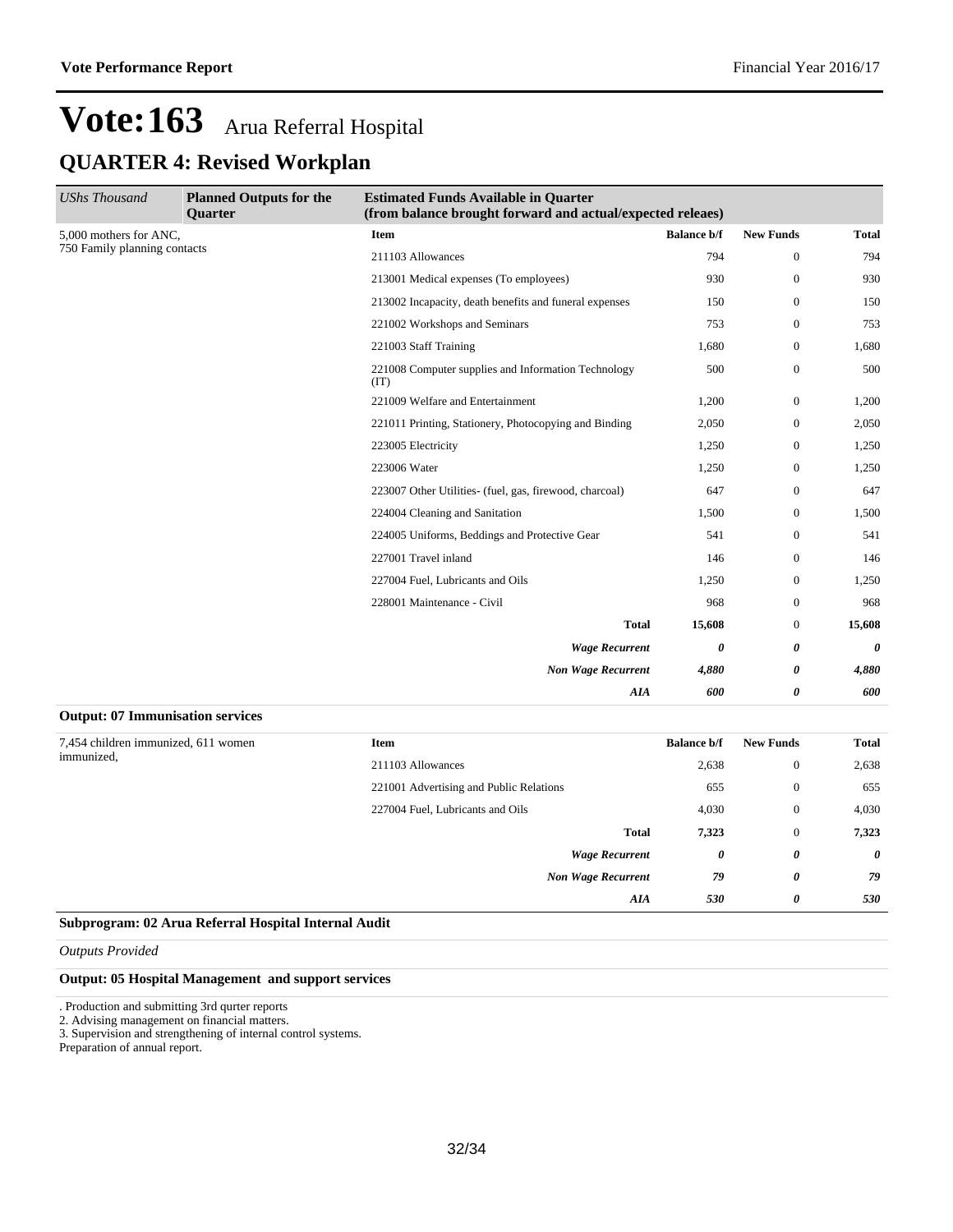#### *UShs Thousand* **Planned Outputs for the Estimated Funds Available in Quarter**

**(from balance brought forward and actual/expected releaes)**

#### **Subprogram: 03 Arua Regional Maintenance**

**Quarter**

*Outputs Provided*

#### **Output: 05 Hospital Management and support services**

| Assorted medical equipment/parts procured<br>2. Equipment maintained within the catchment area of Arua<br>region.<br>3. Planning for the regional equipment out reach services<br>4. User trainning caried out<br>regional equipment meeting<br>5. Writting reports and productio | Item                                                        | <b>Balance b/f</b> | <b>New Funds</b> | <b>Total</b> |
|-----------------------------------------------------------------------------------------------------------------------------------------------------------------------------------------------------------------------------------------------------------------------------------|-------------------------------------------------------------|--------------------|------------------|--------------|
|                                                                                                                                                                                                                                                                                   | 211103 Allowances                                           | 2,880              | $\overline{0}$   | 2,880        |
|                                                                                                                                                                                                                                                                                   | 221002 Workshops and Seminars                               | 696                | $\overline{0}$   | 696          |
|                                                                                                                                                                                                                                                                                   | 221003 Staff Training                                       | 1,969              | $\overline{0}$   | 1,969        |
|                                                                                                                                                                                                                                                                                   | 221008 Computer supplies and Information Technology<br>(TT) | 242                | $\mathbf{0}$     | 242          |
|                                                                                                                                                                                                                                                                                   | 221011 Printing, Stationery, Photocopying and Binding       | 1,620              | $\mathbf{0}$     | 1,620        |
|                                                                                                                                                                                                                                                                                   | 223005 Electricity                                          | 500                | $\mathbf{0}$     | 500          |
|                                                                                                                                                                                                                                                                                   | 224004 Cleaning and Sanitation                              | 2,800              | $\mathbf{0}$     | 2,800        |
|                                                                                                                                                                                                                                                                                   | 227001 Travel inland                                        | 9,796              | $\mathbf{0}$     | 9,796        |
|                                                                                                                                                                                                                                                                                   | 227004 Fuel, Lubricants and Oils                            | 11,346             | $\mathbf{0}$     | 11,346       |
|                                                                                                                                                                                                                                                                                   | 228003 Maintenance – Machinery, Equipment & Furniture       | 28,423             | $\mathbf{0}$     | 28,423       |
|                                                                                                                                                                                                                                                                                   | Total                                                       | 60,272             | $\mathbf{0}$     | 60,272       |
|                                                                                                                                                                                                                                                                                   | <b>Wage Recurrent</b>                                       | 0                  | 0                | 0            |
|                                                                                                                                                                                                                                                                                   | <b>Non Wage Recurrent</b>                                   | 29,277             | 0                | 29,277       |
|                                                                                                                                                                                                                                                                                   | <b>AIA</b>                                                  | 0                  | 0                | 0            |

*Development Projects*

#### **Project: 1004 Arua Rehabilitation Referral Hospital**

*Capital Purchases*

#### **Output: 72 Government Buildings and Administrative Infrastructure**

| 1. Works on Construction of hospital store, Improvement of<br>sanitation system in the staff quarters, Repair of walkways<br>completed and structures handed over.<br>2. Master plan developed and handed over to the hospital<br>management. | Item                                                               | <b>Balance b/f</b> | <b>New Funds</b> | <b>Total</b> |
|-----------------------------------------------------------------------------------------------------------------------------------------------------------------------------------------------------------------------------------------------|--------------------------------------------------------------------|--------------------|------------------|--------------|
|                                                                                                                                                                                                                                               | 281503 Engineering and Design Studies & Plans for capital<br>works | 126,900            | $\mathbf{0}$     | 126,900      |
|                                                                                                                                                                                                                                               | 312101 Non-Residential Buildings                                   | 363,057            | $\Omega$         | 363,057      |
|                                                                                                                                                                                                                                               | 312104 Other Structures                                            | 4,044              | $\Omega$         | 4.044        |
|                                                                                                                                                                                                                                               | <b>Total</b>                                                       | 494.001            | $\Omega$         | 494.001      |
|                                                                                                                                                                                                                                               | <b>GoU</b> Development                                             | 494,001            | 0                | 494.001      |
|                                                                                                                                                                                                                                               | <b>External Financing</b>                                          | 0                  | 0                | 0            |
|                                                                                                                                                                                                                                               | AIA                                                                | 0                  | 0                | 0            |

### **Output: 77 Purchase of Specialised Machinery & Equipment**

| Receiving of deliveries<br>Effecting payments. | Item                           |                           | <b>Balance b/f</b> | <b>New Funds</b> | <b>Total</b>          |
|------------------------------------------------|--------------------------------|---------------------------|--------------------|------------------|-----------------------|
|                                                | 312202 Machinery and Equipment |                           | 149,857            |                  | 149,857               |
|                                                |                                | <b>Total</b>              | 149,857            |                  | 149,857               |
|                                                |                                | <b>GoU</b> Development    | 149,857            | 0                | 149,857               |
|                                                |                                | <b>External Financing</b> | 0                  | 0                | $\boldsymbol{\theta}$ |
|                                                |                                | AIA                       | 0                  | 0                | $\boldsymbol{\theta}$ |